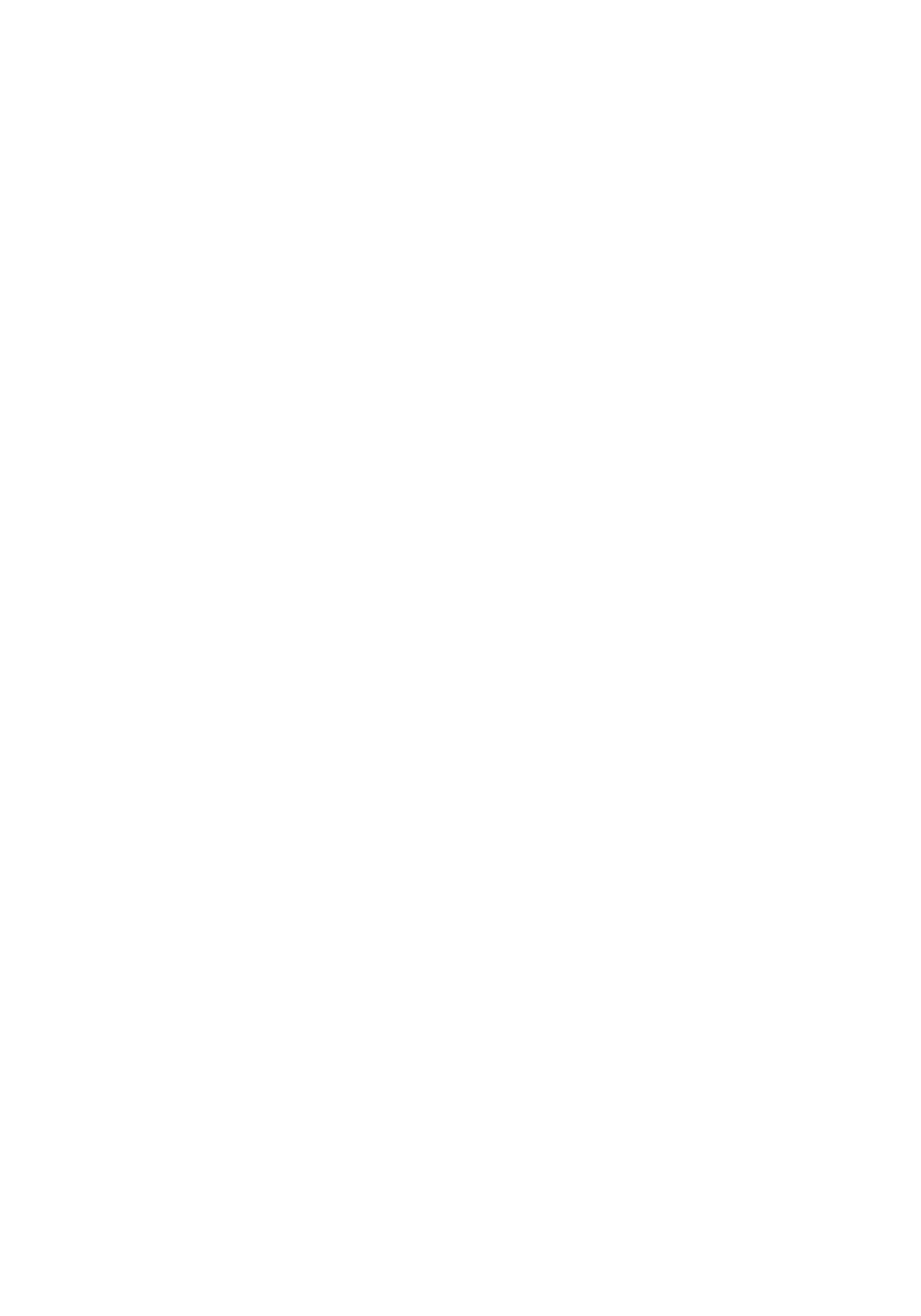# Towards Optimal Exploitation of Salt from the Keta Lagoon Basin in Ghana

Third World Network-Africa Accra, Ghana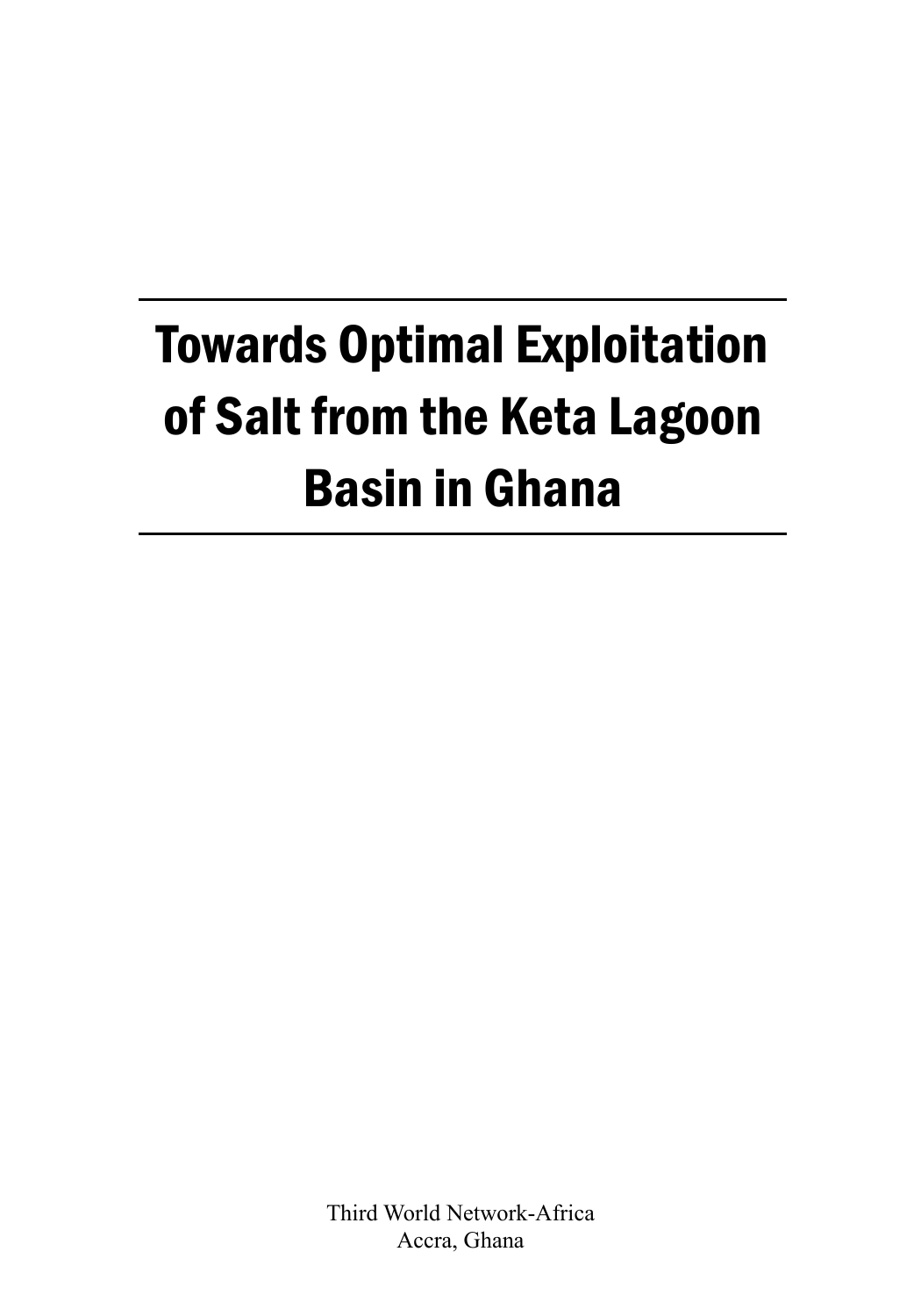#### **Towards Optimal Exploitation of Salt from the Keta Lagoon Basin in Ghana**

is published by Third World Network-Africa No 9 Asmara Street, East Legon, Accra Box AN 19452, Accra, Ghana Tel: 233-302-500419/503669/511189 Website: www.twnafrica.org Email: twnafrica@twnafrica.org

Copyright © Third World Network-Africa, 2017

ISBN: 9988271305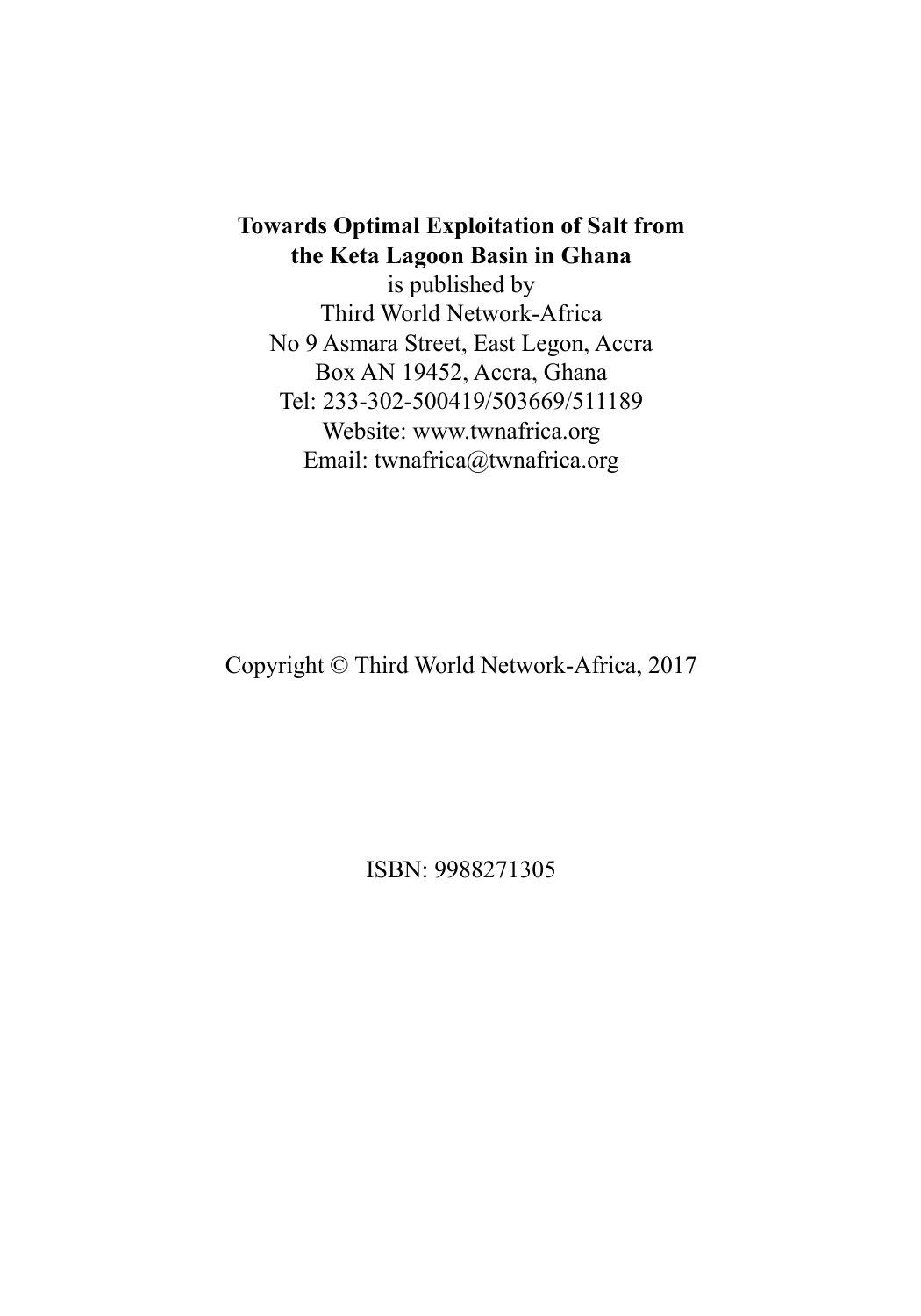### Foreword

Ghana has the best endowment for and is the biggest producer of solar salt in West Africa. The bulk of the production and export comes from artisanal and small scale (ASM) producers. This is a research report on struggles between a large scale salt company and some communities around the Keta Lagoon in Ghana. At the centre of the conflict is the disruption of the livelihoods of the communities by the award of a concession to a foreign investor for large scale salt production, an act which has expropriated what the communities see as the commons around the lagoon where for generations they have carried out livelihood activities which combine fishing, farming and salt production.

The Keta Lagoon is the second most important salt producing area in Ghana and the conflict, in which Police protecting the company have shot some locals dead, is emblematic of the wider problem of the status of ASM across Africa with many governments even when faced with the huge potential of ASM avoid offering support to these predominantly local entrepreneurs and reflexively choose to support large scale, usually foreign, investors. Historically, minerals like salt have been of little interest to these investors. What is happening around the Keta Lagoon underlines the fact that more and more minerals are attracting the interest of large scale investors with the prospect of increased dispossession of rural communities and ASM producers.

The ASM sector is an important source of livelihoods for millions of people across Africa. It employs more than the dominant large-scale mining sector and most of the value it creates is retained in national economies unlike that from the large scale sector. It is however, the ugly duckling of African mining, marginalised and discriminated against by African states with its impacts highlighted and prospects understated. The Africa Mining Vision agenda offers strong support for the ASM sector and enjoins African governments to treat it with no less attention than is currently given to the large scale sector. The attainment of that vision will require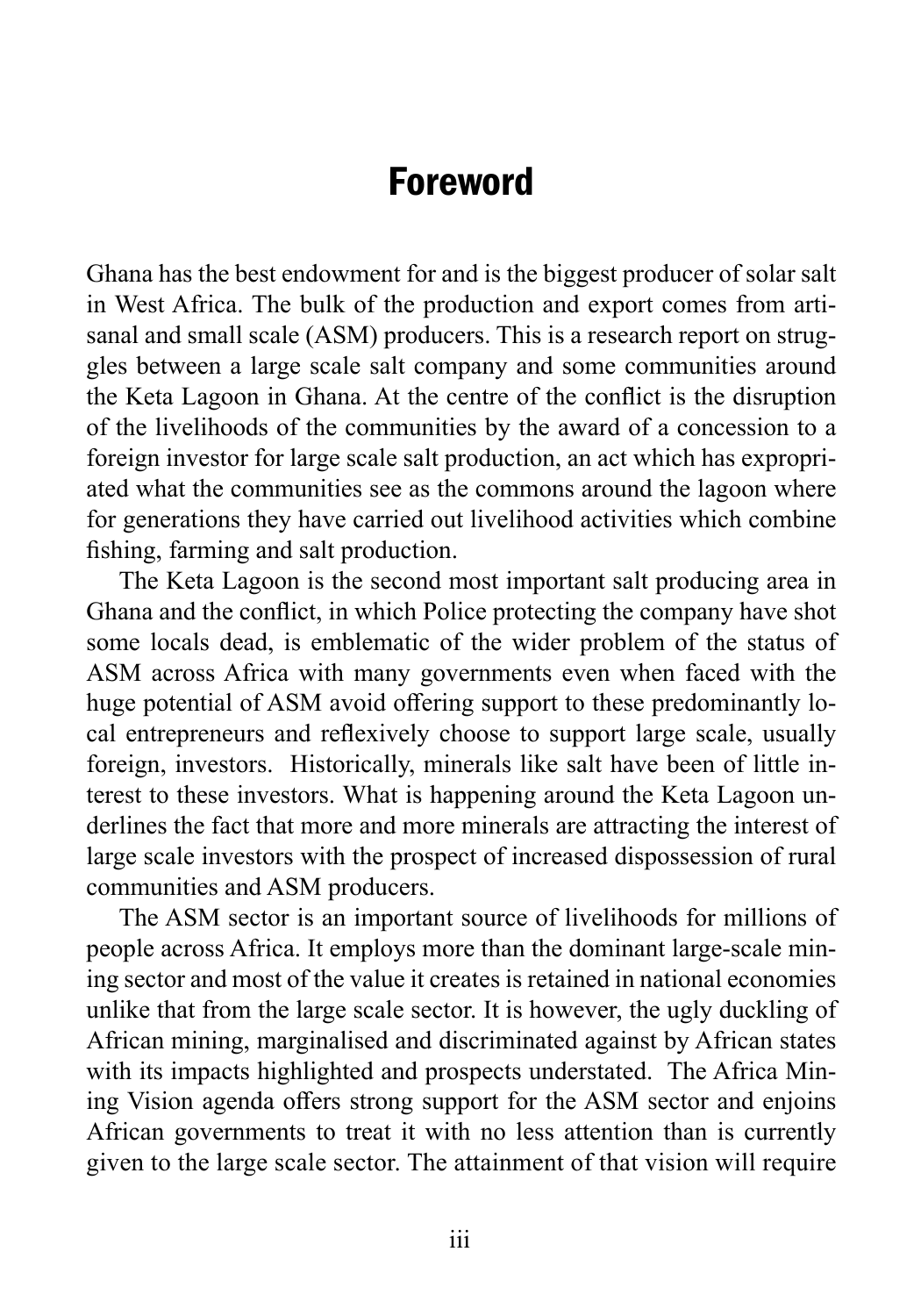much more attention and support for the ASM sector than is currently the case in mineral policy advocacy in Africa.

The analysis of the conflict around the Keta Lagoon and how to optimise the salt production potential of the area was commissioned by TWN-Africa to contribute to our understanding of a key issue in the AMV agenda.

TWN-Africa is grateful to Alhassan Atta-Quayson for conducting the research and preparing the report.

We also thank the Open Society Initiative for West Africa (OSIWA) for their funding support for the project.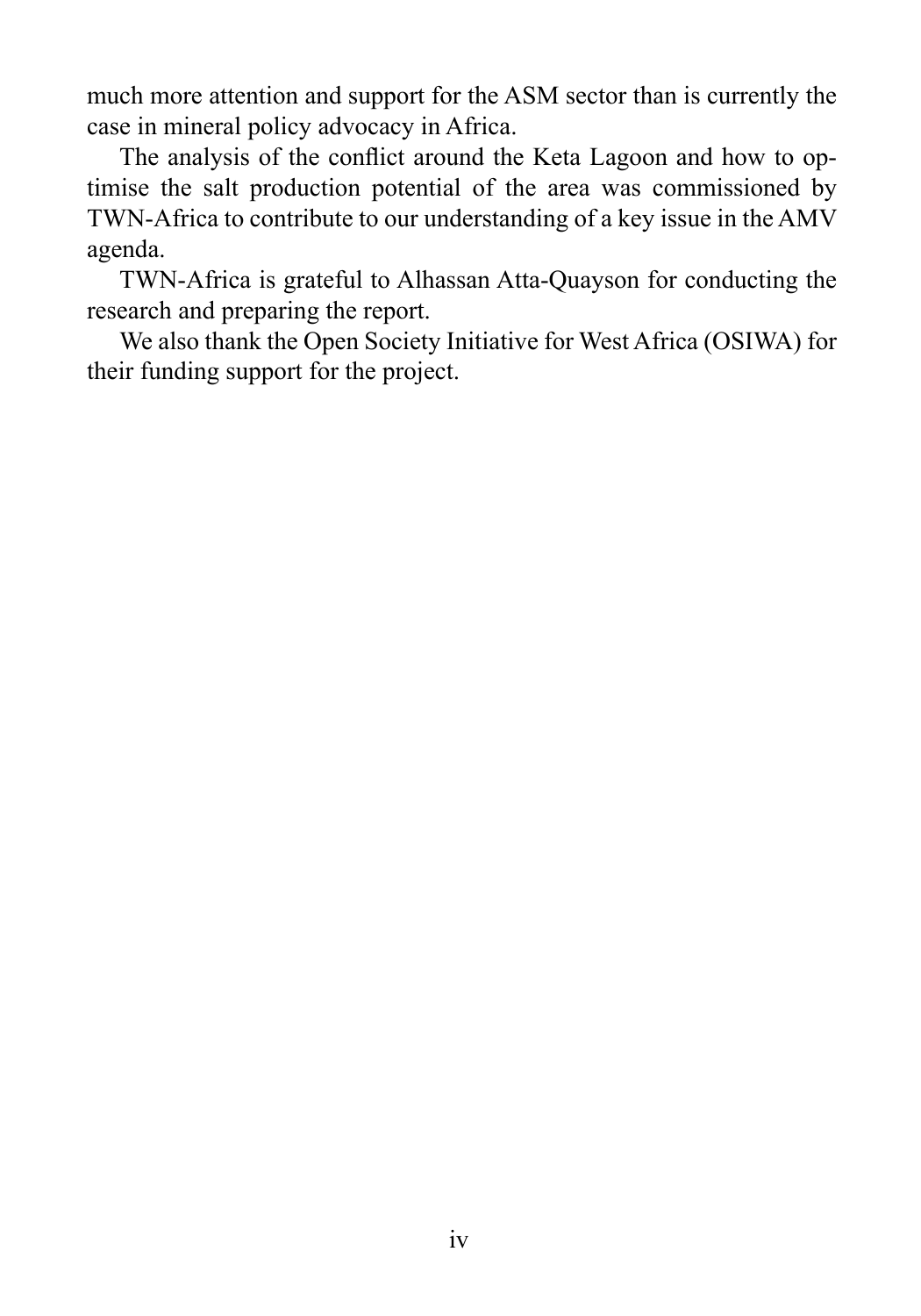# Table of Contents

| List of Figures |                                                                                                                                                                                                                  |                                  |  |
|-----------------|------------------------------------------------------------------------------------------------------------------------------------------------------------------------------------------------------------------|----------------------------------|--|
| List of Tables  |                                                                                                                                                                                                                  |                                  |  |
| List of Plates  |                                                                                                                                                                                                                  |                                  |  |
| List of Boxes   |                                                                                                                                                                                                                  |                                  |  |
|                 | List of Abbreviations                                                                                                                                                                                            | viii                             |  |
|                 | <b>Executive Summary</b>                                                                                                                                                                                         | 1                                |  |
|                 | 1. Introduction<br>a) Background to the Study                                                                                                                                                                    | $\overline{4}$<br>$\overline{4}$ |  |
|                 | b) Objectives of the Study<br>c) Methodology                                                                                                                                                                     | 7<br>8                           |  |
|                 | 2. The Salt Industry in Ghana<br>a) Introduction<br>a) Major Areas of Salt Production in Ghana<br>b) Production and Export of Salt<br>c) Methods of Production and Forms of Organization<br>among ASSM Operators | 10<br>10<br>12<br>15<br>17       |  |
|                 | Methods and Patterns of Production<br>i.<br>ii. Structure of the Salt Industry and Forms of<br>Organization among ASSM Operators                                                                                 | 17<br>18                         |  |
|                 | d) The Role of Women in the Salt Industry<br>3. Regulatory, Policy and Institutional Frameworks for                                                                                                              | 20                               |  |
|                 | the Salt Sector in Ghana                                                                                                                                                                                         | 23                               |  |
|                 | a) Regulatory Regime for the Salt Sector in Ghana<br>b) Policy and Institutional Frameworks for the                                                                                                              | 23                               |  |
|                 | Salt Sector in Ghana                                                                                                                                                                                             | 26                               |  |
|                 | c) Emerging Regional and Continental Policy Positions<br>d) Gaps between National Policy and Regulatory Regime                                                                                                   | 29<br>33                         |  |
|                 | and Emerging Regional and Continental Framework                                                                                                                                                                  |                                  |  |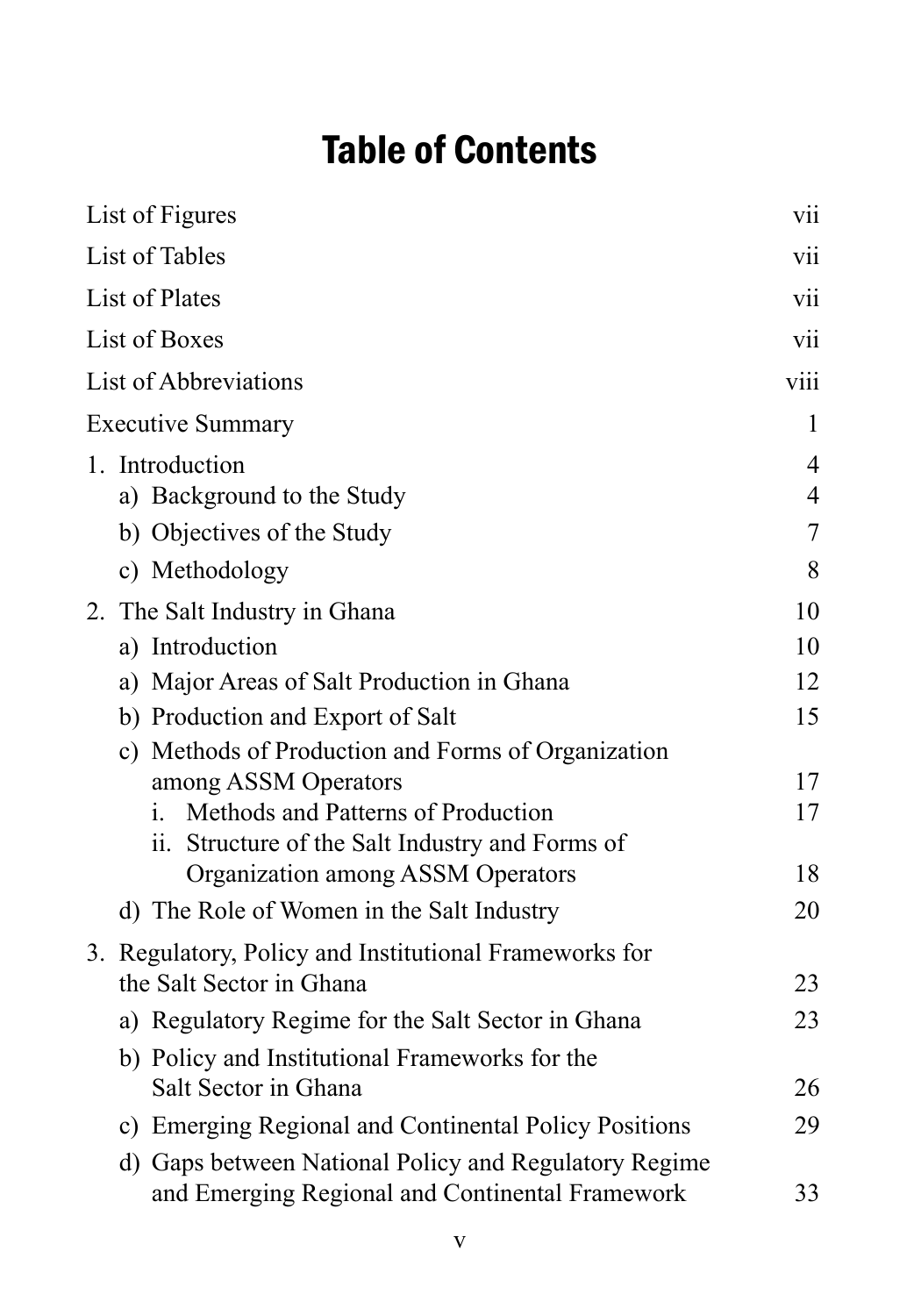|  | 4. The Keta Lagoon Basin                                                                                          | 34       |
|--|-------------------------------------------------------------------------------------------------------------------|----------|
|  | a) The Keta Lagoon Basin                                                                                          | 34       |
|  | b) Livelihood Activities Supported by the Lagoon                                                                  | 35       |
|  | c) Concessions Recently Granted to Large-Scale                                                                    |          |
|  | Salt Miners (in and around the Lagoon)                                                                            | 36       |
|  | d) Near Collapse of Indigenous Small and Medium-Scale<br><b>Salt Operations</b>                                   | 37       |
|  | e) Boundary-Related Disputes and Conflicts                                                                        | 40       |
|  | 5. Concerns and Challenges with Current Government Approach<br>a) Introduction                                    | 43<br>43 |
|  | b) Greater Emphasis on Large-Scale Salt Mining                                                                    | 43       |
|  | c) Rising Conflicts around Concessions                                                                            | 44       |
|  | d) Flawed EIA Processes                                                                                           | 46       |
|  | e) Consequences for Jobs and Livelihoods                                                                          | 47       |
|  | f) Impact on Women and Children                                                                                   | 47       |
|  | g) Increased Salinity and Drying up of Hand-Dug Wells                                                             | 48       |
|  | 6. ASM-Dominant Approach in the Salt Industry<br>a) Introduction                                                  | 50<br>50 |
|  | b) Avoiding Abrupt and Needless Disruption of<br>Deep Seated Historical Relations and Balance                     | 50       |
|  | c) Regional and Continental Policy Relevance                                                                      | 52       |
|  | d) Local Content and Integrated Local Socio-Economic<br>Development Imperative                                    | 53       |
|  | e) Land Conundrum and Sustainability                                                                              | 54       |
|  | 7. Conclusions and Recommendations                                                                                | 56       |
|  | 8. References                                                                                                     | 58       |
|  | 9. Annexes                                                                                                        |          |
|  | Annex 1: Legislative and other Documents that form the<br>Basis of the Minerals and Mining Sector Legal Framework | 60       |
|  | Annex 2: Shareholding Structure of Mining Companies<br>as at December 2015                                        | 61       |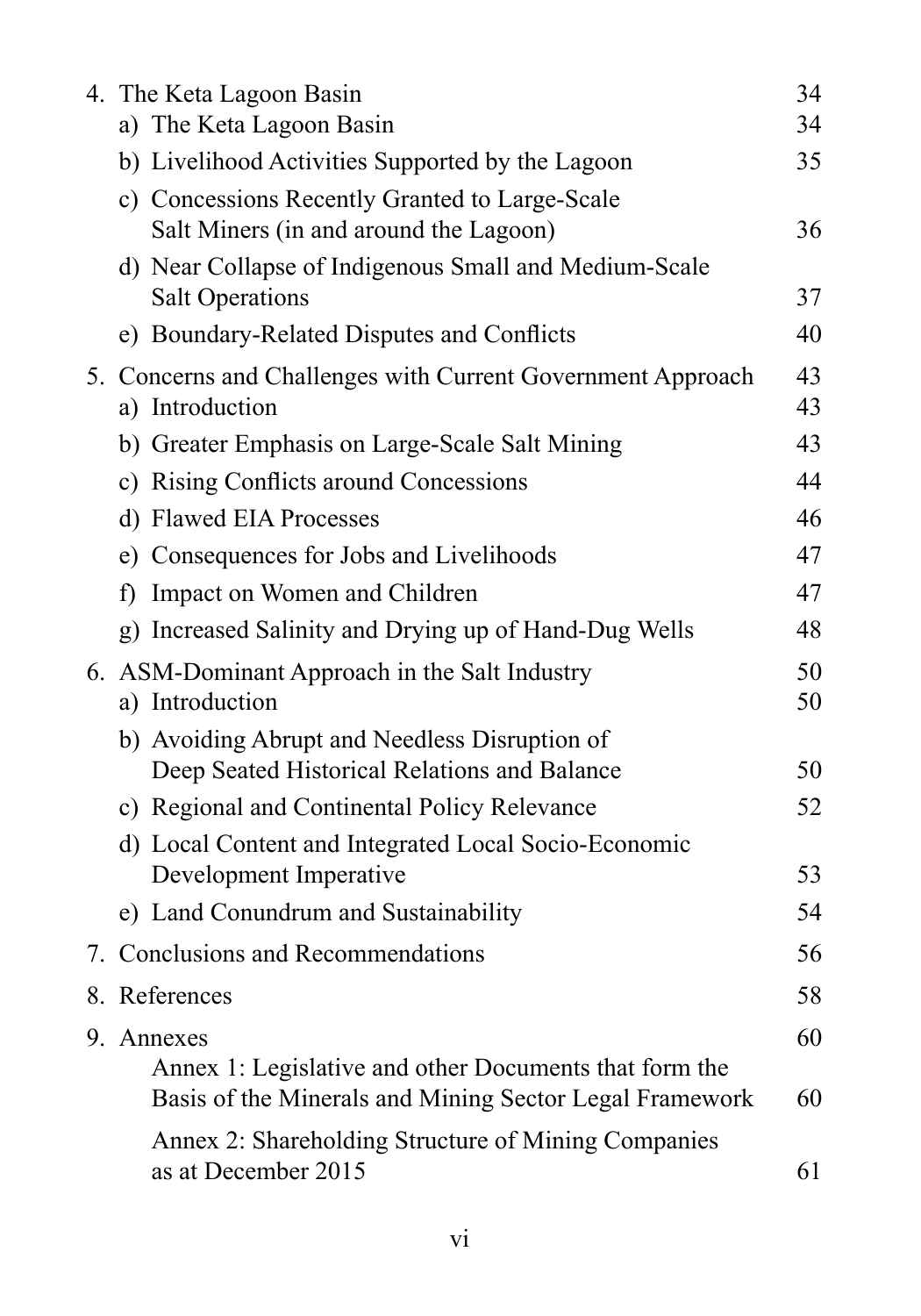#### List of Figures

- Figure 1: Map of Ghana showing the major areas of salt production
- Figure 2: Production and trade flow of salt across the African continent
- Figure 3: Salt exports from Ghana as of 1998 to 2007
- Figure 4: Destination of salt exports from Ghana in 2007
- Figure 5: Percentage of female members of zonal association
- Figure 6: Percentage of women who carry salt to storage facilities
- Figure 7: Keta lagoon and its location on the map of Ghana
- Figure 8: Map showing various mineral rights (salt) granted in and around Keta lagoon

#### List of Tables

- Table 1: List of companies granted salt mining leases for medium-scale mining operations as of January 26, 2017 in and around the Keta lagoon basin in the Volta region
- Table 2: Concessions recently granted for large-scale salt production

#### List of Plates

Plate 1: A cross-section of salt miners affected by operations of Kensington (Seven Seas) Salt Industries

#### List of Boxes

- Box 1: Brief history of Kensington (now Seven Seas) Salt Industries Limited operations in Ghana
- Box 2: Economic importance of salt
- Box 3: Brief overview of the master plan for salt development in Ghana, 1991
- Box 4: Excerpts from the ECOWAS Minerals Development Policy
- Box 5: Excerpts from the action plan for implementing the Africa Mining Vision
- Box 6: Chronology of Key Agitations and Demonstrations Against Kensington (Seven Seas) Industries Limited's Operations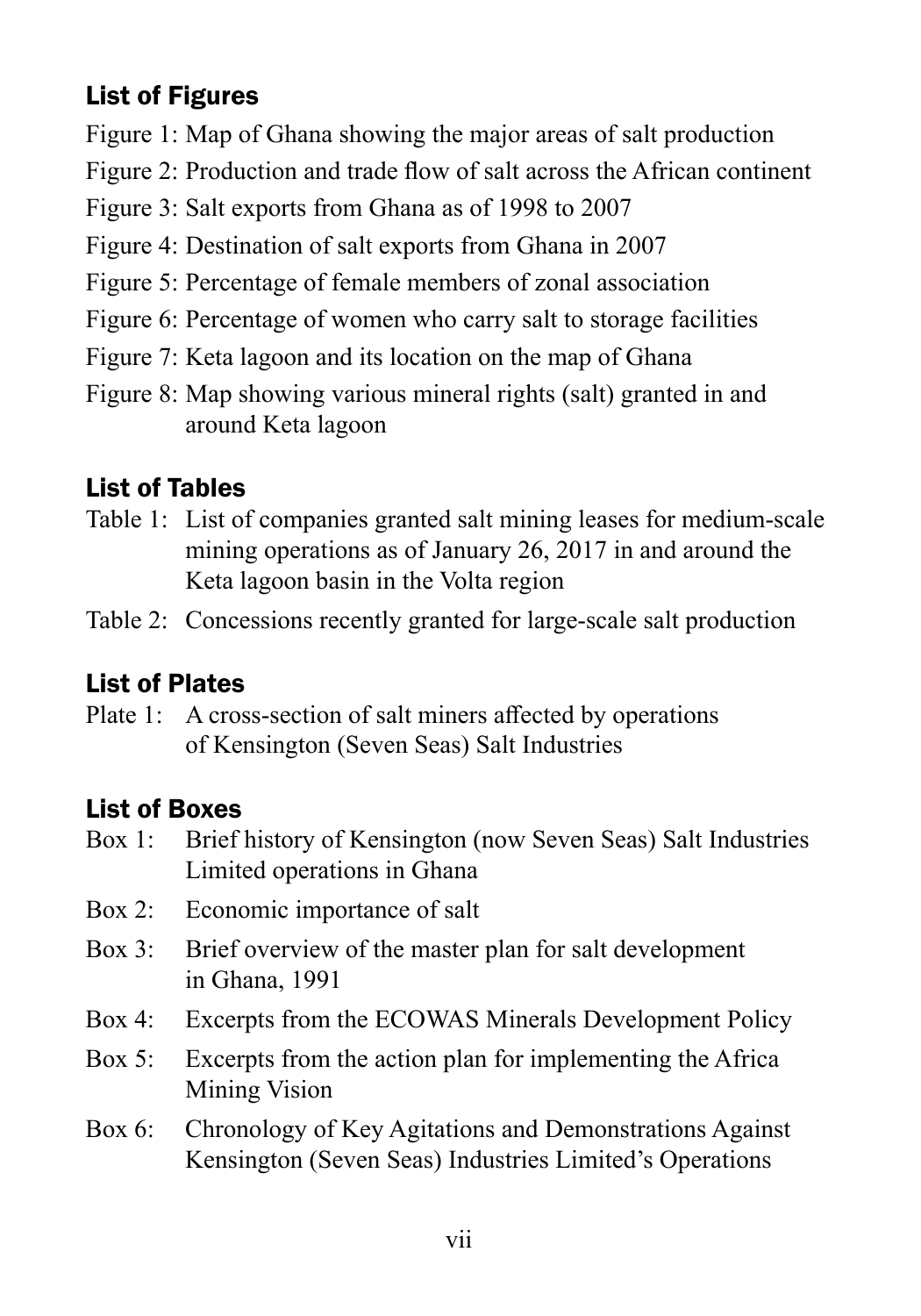#### List of Abbreviations

| <b>AMV</b>    | <b>Africa Mining Vision</b>                     |
|---------------|-------------------------------------------------|
| <b>ASM</b>    | Artisanal and Small-scale Mining                |
| <b>ASSM</b>   | Artisanal and Small-scale Salt Mining           |
| AU            | African Union                                   |
| <b>AUC</b>    | <b>African Union Commission</b>                 |
| <b>CMV</b>    | <b>Country Mining Vision</b>                    |
| CSOs          | Civil Society Organisations                     |
| <b>ECOWAS</b> | Economic Community of West African States       |
| <b>EIA</b>    | <b>Environmental Impact Assessment</b>          |
| <b>EMDP</b>   | <b>ECOWAS Minerals Development Policy</b>       |
| EP            | <b>Environmental Permit</b>                     |
| EPA           | <b>Environmental Protection Agency</b>          |
| FC            | Forestry Commission                             |
| <b>FPIC</b>   | Free, Prior and Informed Consent                |
| <b>GEPA</b>   | Ghana Export Promotion Authority                |
| <b>GEPC</b>   | Ghana Export Promotion Council                  |
| GoG           | Government of Ghana                             |
| <b>GSGDA</b>  | Ghana Shared Growth and Development Agenda      |
| <b>GSS</b>    | <b>Ghana Statistical Service</b>                |
| LI            | Legislative Instrument                          |
| <b>LSM</b>    | Large-Scale Mining                              |
| <b>LSSM</b>   | Large-Scale Salt Mining                         |
| MC            | Minerals Commission                             |
| <b>MCE</b>    | Municipal Chief Executive                       |
| <b>MLNR</b>   | Ministry of Lands and Natural Resources         |
| <b>MMDAs</b>  | Metropolitan, Municipal and District Assemblies |
| MoTI          | Ministry of Trade and Industry                  |
| PEF           | Private Enterprise Foundation                   |
| <b>PSI</b>    | Presidential Special Initiative                 |
| <b>SMEs</b>   | Small and Medium-scale Enterprises              |
| TWN-Af        | Third World Network - Africa                    |
| <b>UNECA</b>  | United Nations Economic Commission for Africa   |
| WAGL          | West African Goldfields Limited                 |
| <b>WRC</b>    | <b>Water Resources Commission</b>               |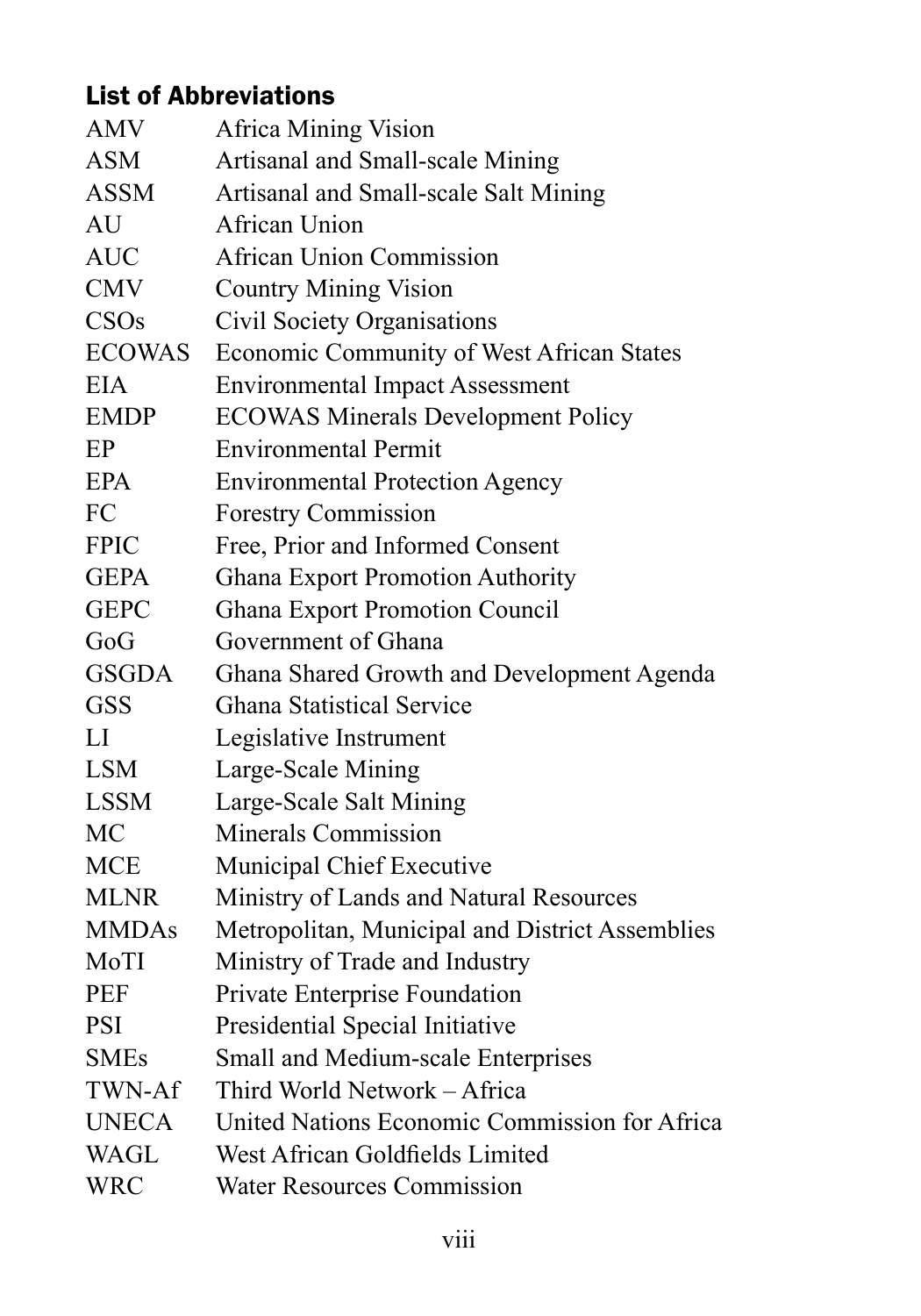# Executive Summary

Since 2013, there have been frequent demonstrations and agitations by local Artisanal and Small-scale Salt Mining (ASSM) winners and ordinary citizens in the Ketu South Municipality of Ghana over the salt mining operations of Kensington Industries of Ghana (now known as Seven Seas Ltd.) at Adina, Agavedzi, Blekusu and other adjoining communities within the Municipality. Some of these demonstrations and agitations have been violent and in some cases led to fatalities. For example, in December 2015, a demonstration at Kpedzakope and Adina led to several injuries (some severe) sustained by the indigenes and the destruction of properties belonging to the company (including an excavator and a tipper truck which were burnt by the demonstrators). Recently, in March 2017, there was another demonstration around the premises of Kensington (now Seven Seas) over the arrest of four women by the police for collecting salt within the company's concession. Police response to the demonstrations led to the death of one young man (through gunshot) and severe injuries sustained by two others who "were hit by stray bullets from the Police" (Akpablie, 2017).

Concerned about these continuing and evolving challenges in the salt sector (especially at the Keta Lagoon Basin), Third World Network–Africa commissioned a study to examine the policies governing the salt sector; and to evaluate the experiences of communities in and around the Keta Lagoon. As part of its contribution towards a mining sector relevant to sustainable development, this study looks closely at communities affected by the increasing presence of LSM companies. The study has been cognizant of emerging regional and continental mining policy frameworks supportive of a more inclusive and participatory mining regime. Efforts by the Government of Ghana to further domesticate principles in those frameworks is also known. The Government is developing a Country Mining Vision (CMV) which is a national version of the Africa Mining Vision (AMV) adopted by Heads of State and Governments in February 2009.

The main goal of the study was to examine the policies and regulatory instruments that govern the salt sector and evaluate the experiences of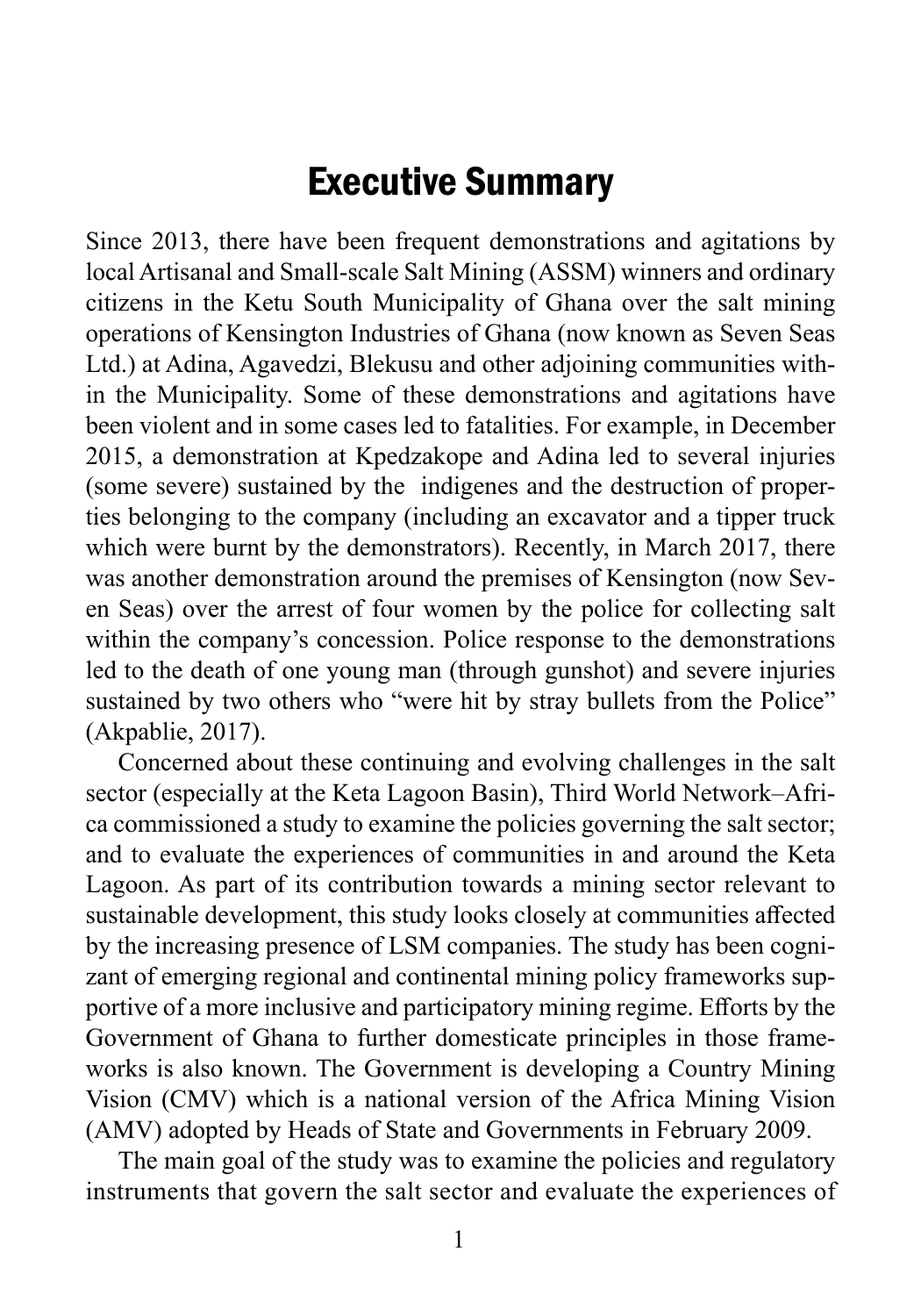communities in and around the Keta Lagoon, with greater focus on the concession of Kensington Industries Limited. Ultimately, the study aims to suggest ways of ensuring the optimal exploitation of salt production in the country (particularly the Keta Lagoon Basin and its catchment areas). The specific objectives of the study are:

- 1) Provide an overview of the salt industry in Ghana and the Keta Lagoon Basin;
- 2) Examine policy and regulatory instruments that govern the salt sector in Ghana;
- 3) Understand issues of gender, constituency and levels of organisation in affected communities;
- 4) Examine evolving regime concerns, challenges and impacts on communities around the Keta Lagoon where large-scale salt mining has been introduced (especially where Kensington Industries Limited operates); and
- 5) Explore how to ensure optimal exploitation of salt production from the Keta Lagoon.

Ghana's large-scale dominated approach to the development of the salt industry without appropriate provisions for the livelihoods of the indigenes and ensuring environmental stewardship of salt-producing areas has several concerns (in particular sustainability of the industry as demonstrated by resistance to Kensington's operations). The approach betrays prescriptions of emerging regional and continental mining policy regimes (such as AMV and EMDP) that emphasize greater focus on ASM. One of such prescriptions is the AMV's pursuance of "a mining sector that harness the potential of artisanal and small-scale mining to stimulate local/ national entrepreneurship, improve livelihoods, and advance integrated rural social and economic development." Further, the approach betrays recommendations contained in the Master Plan for Salt Development in Ghana (1991) which recognizes and affirms the legitimacy of thousands of local salt producers in various salt-producing areas in the country. Any approach that sidelines small-scale producers risks having in its wake a protracted conflictual relationship between ASSM and LSSM operators, as has been the case in gold mining communities with attendant problems of concession encroachment.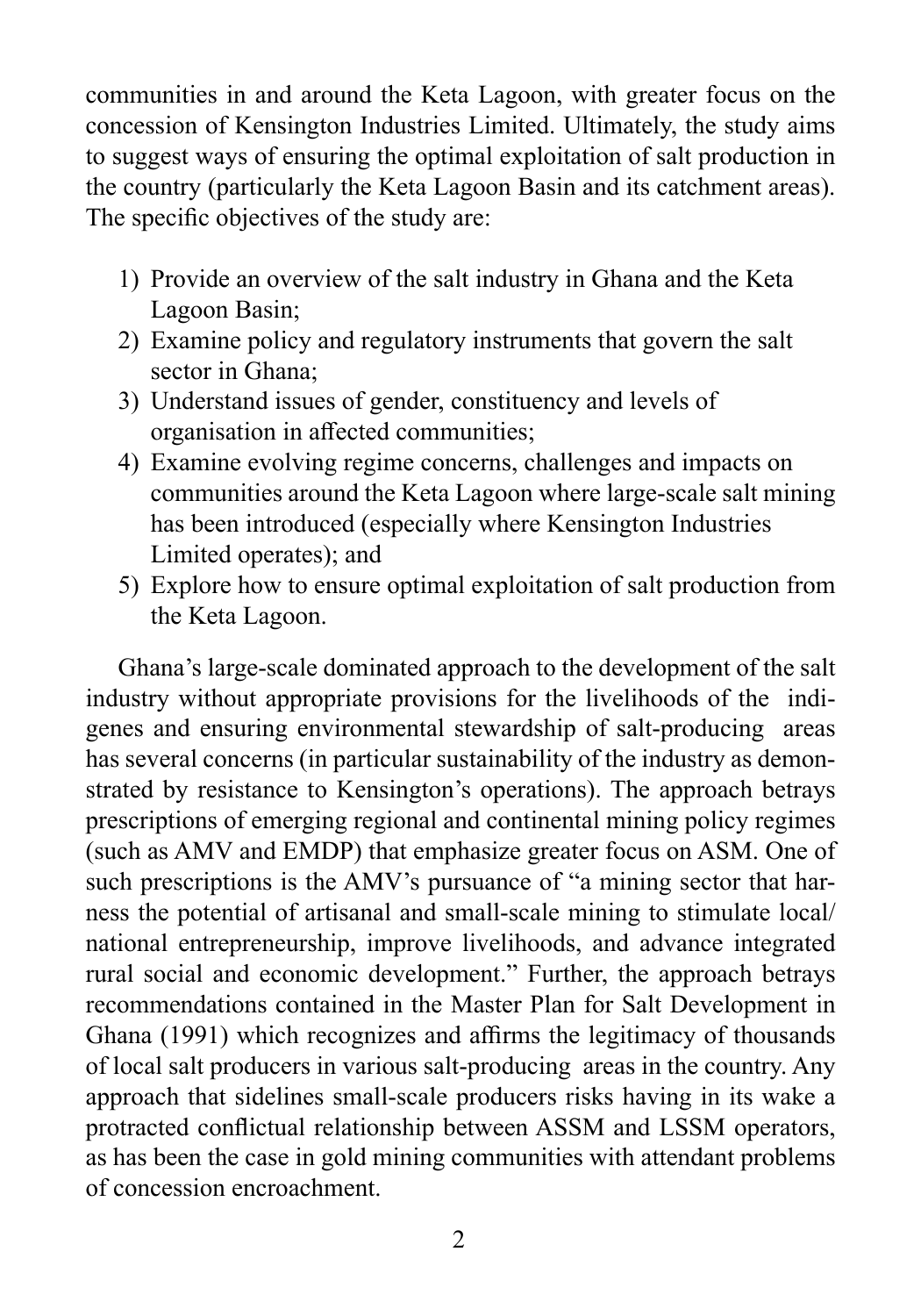Finally, the manner in which mining leases are granted with little or no real consultation with affected communities and among state agencies, needs a rethink. Artisanal miners are often most affected by the grant of such large-scale mining leases as it invariably disposes them of their livelihoods. This clearly does not bode well for the government's commitment to a transparent and accountable governance for the exploitation of mineral resources. Weak institutional capacity and ineffective environmental impact assessment procedures have meant that affected people are not adequately compensated and on time as required by those procedures. In the case of Kensington, the company insists that it owes no compensation to anyone and has since not compensated most of the people affected by its operations, despite visible significant livelihood effects suffered by people within and around the company's catchment areas. In view of the above, the study recommends an ASM-dominant approach to developing Ghana's salt industry. This deals effectively with livelihood concerns that characterize granting of large-scale mining leases.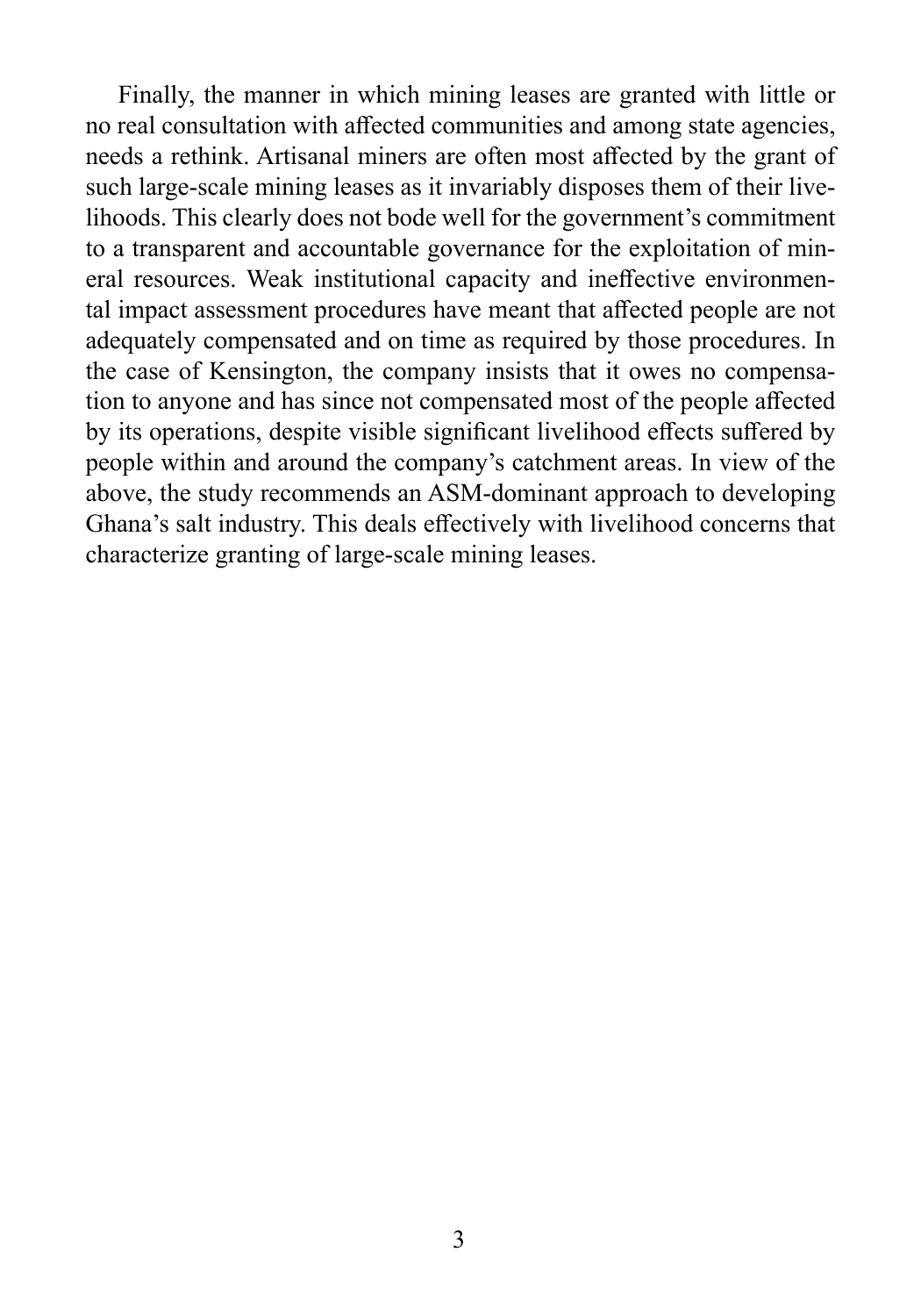# 1. Introduction

#### a) Background to the Study

Local Artisanal and Small-scale Salt Mining (ASSM) workers in the Ketu South Municipality of Ghana and other citizens in the area have demonstrated and agitated against Kensington Industries' salt mining operations since 2013. (See Box 1 for a brief historical overview of the company's operations at Adina, Agavedzi, Blekusu and other adjoining communities within the Municipality.) Some of these demonstrations and agitations have been violent and fatal. In December 2015, a demonstration at Kpedzakope and Adina led to several injuries sustained by the indigenes and the destruction of properties belonging to Kensington Industries (including an excavator and a tipper truck burnt by the demonstrators). Recently, in March 2017, there was another demonstration near the premises of Kensington over the arrest of four women by the police for collecting salt within the company's concession. Police response to the demonstrations led to the death of one young man (through gunshot) and severe injuries sustained by two others who "were hit by stray bullets from the Police" (Akpablie, 2017).

The communities claim that their demonstrations and agitations against Kensington's operations over the past years are directly related to the manner in which the government granted Kensington its mining lease and other required permits. Their protests also bring attention to the negative consequences of the company's operation in the communities. As in several other mining-affected communities, most of the local people affected by the company's operations were not duly consulted. Further, they do not receive prompt payment of adequate compensation for the adverse consequences suffered, as required by the Constitution and the mining laws and regulations. This is despite established procedures that mandate state agencies to ensure that people whose livelihoods stand to be affected in any way must be meaningfully consulted and adequately compensated for any negative impact prior to the commencement of mining activities. Kensington pointed out during an interview that there were no meaningful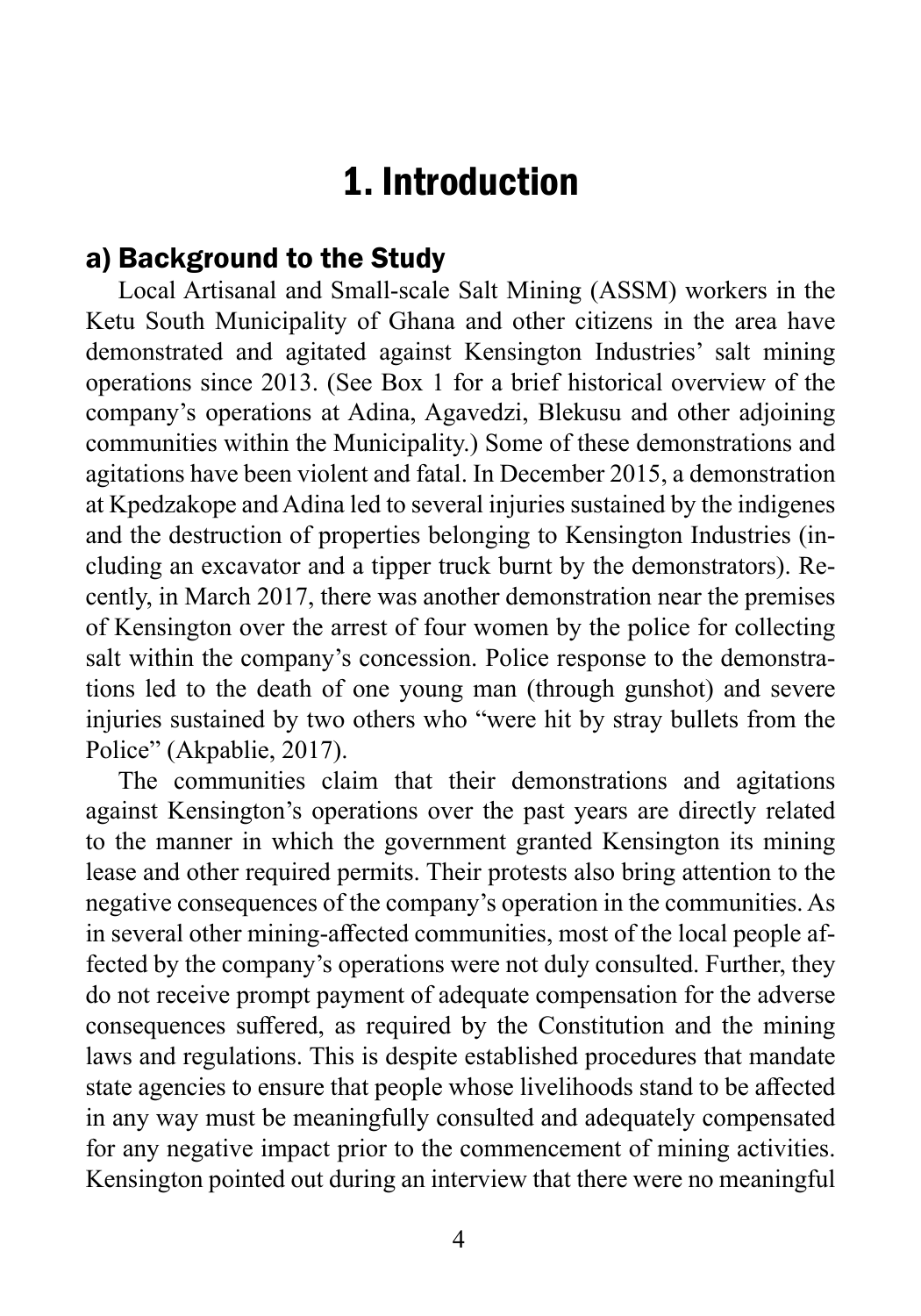economic activities taking place on the concession when they obtained it and they are therefore not liable for compensation. Further, the local people within the catchment areas of Kensington's operations have been severely affected by the unexpected use of underground water resources (brine of higher concentration) by the company for its production activities. Such an approach significantly affects the water table in the area. It is reported that there has been an increase in the salinity of water within the company's catchment communities as well as severe water shortages.

#### BOX 1: BRIEF HISTORY OF SEVEN SEAS SALT LIMITED'S OPERATIONS IN GHANA

Kensington Salt Industries Limited formerly Seven Sea Salt Limited, incorporated in Ghana under the Companies' Code 1963 and certified to commence business in March 2009, identifies as a British Conglomerate that deals in salt and salt-related activities. It is related to one Nigeria-based M/S Royal Limited which imports salt from Namibia, Australia and Brazil for further processing and sale within the West African sub-region.

The company acquired part of its current concession from West African Goldfields Limited (WAGL) and obtained approvals from the Minerals Commission and the Ministry of Lands and Natural Resources for its acquisition of WAGL's concession. Its new lease granted by the Ministry took effect from 29th December, 2011 till 28th December 2026. The company currently holds 7,299.41 acres of land in its concession comprising 2410.56 acres (Adina concession); 3593.92 acres (Agavedzi and Blekusu concession); and 1294.93 acres (additional Adina concession for salt field expansion).

Kensington has held some meetings with chiefs and elders/opinion leaders of communities affected by its operations to find a way to manage the discontent among the masses over its operations. However, the people most affected by the company's operations (especially local producers) have been excluded from such meetings. Consequently, the success of this approach has been very limited, as agitations, demonstrations and resistance against its operations grow.

Its operations were suspended in June 2017 following a demonstration in which the company's entire underground water pumping infrastructure was deliberately destroyed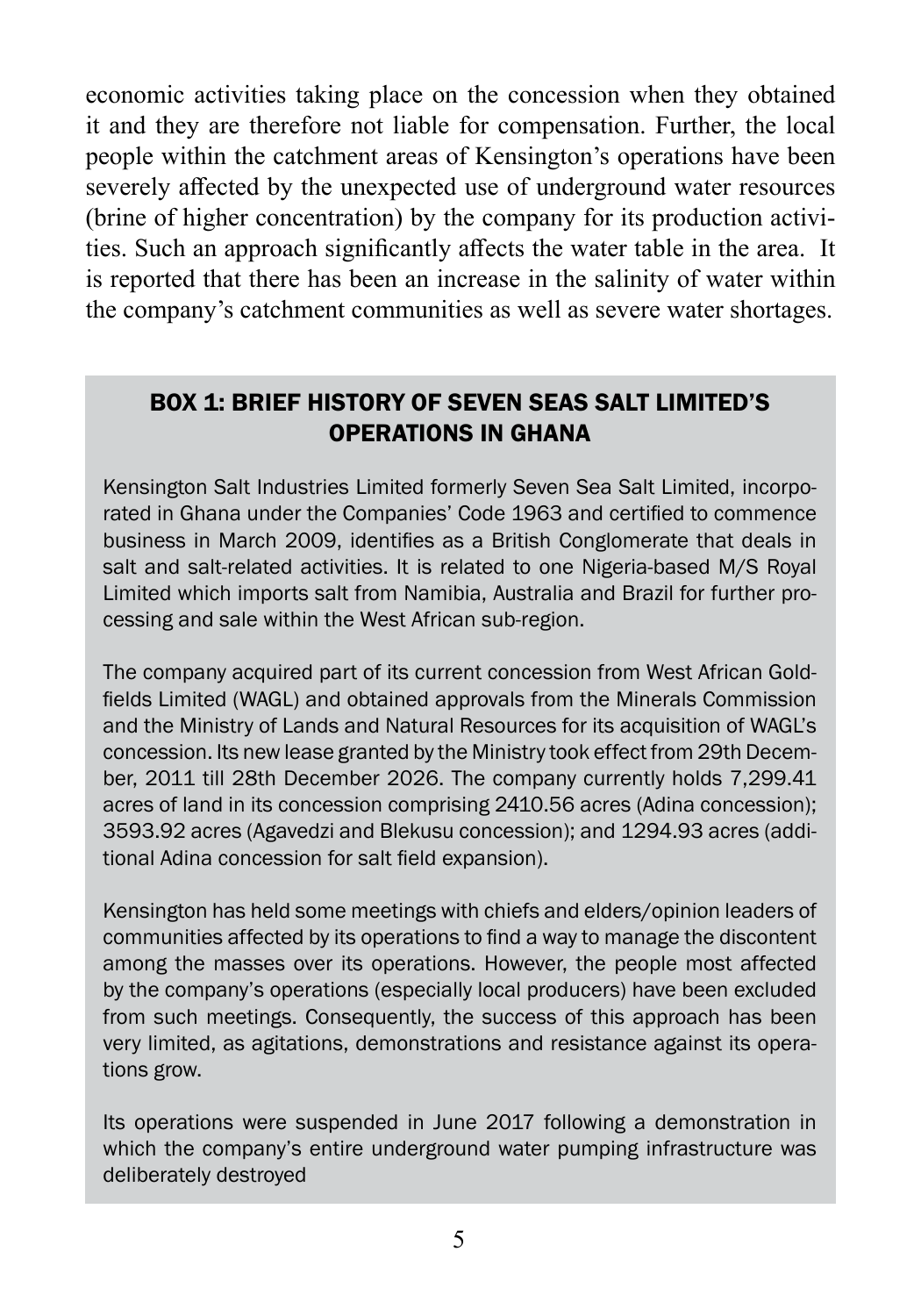The concerns of ASSM workers and ordinary citizens in the Ketu South Municipality are comparable to those of other communities affected by mining activities throughout the country. Despite the importance of ASSM activities on the economy of Ghana, through job creation in rural communities (where agricultural jobs are increasingly unattractive and non-agricultural jobs fast dwindling), state policy and support towards transforming the sector has been rather poor. As in many mining-affected communities, Large-Scale Mining (LSM) often fails to deliver expected local developmental benefits through job creation and increased demand of locally produced goods and services. LSM operations tend to employ more capital-intensive methods of production that create fewer jobs than promised by the company or as expected by the local people. The situation is worsened by the fact that most of the local people rarely have the skills required to gain employment in LSM operations. This has, therefore, led to heightened discontent among local people in relation to LSM operations in many mining areas in the country (Akabzaa and Darimani, 2001; Bank of Ghana, 2003). The resistance by local people against mining activities (especially in the salt sector) often leads to protracted conflicts that hurt the cause of the company eventually. The case of Ada where Large-Scale Salt Mining (LSSM) operators took over large swathes of the Songor Lagoon but failed in their operations at the face of strong resistance by the local people is worth noting.

Concerned about these continuing and evolving challenges in the salt sector (especially at the Keta Lagoon Basin), Third World Network – Africa<sup>1</sup> commissioned a study to examine the policies governing the salt sector. The study was to evaluate the experiences of communities in and around the Keta Lagoon affected by the increasing presence of LSM companies. Emerging regional and continental mining policy frameworks are supportive of a more inclusive and participatory mining regime. Accordingly, Ghana is making efforts to further domesticate principles in those frameworks. The Government of Ghana is developing a Country Mining Vision (CMV) which is a national version of the Africa Mining Vision

<sup>&</sup>lt;sup>1</sup> Earlier, TWN-A and African Challenge organized a seminar for the affected communities to share knowledge and build capacity of ASSM in the area of governance of the mining sector. The author was a resource person at the event and had the opportunity to acquaint himself with evolving developments at the Keta Lagoon Basin.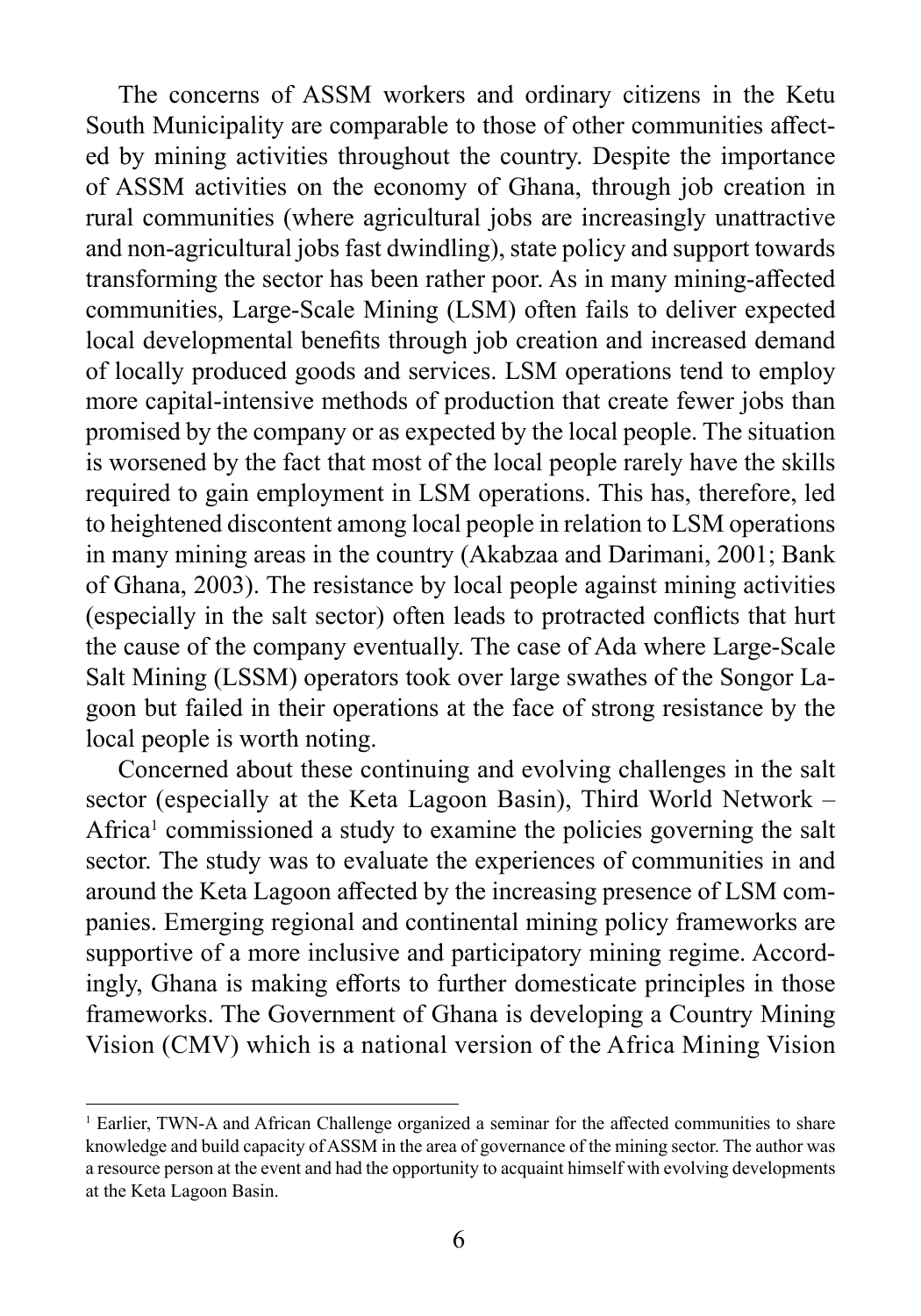(AMV) adopted by Heads of State and Governments in February 2009. The overarching goal of the AMV is to create circumstances that support a "transparent, equitable and optimal exploitation of (Africa's) mineral resources to underpin broad-based sustainable growth and socio-economic development"<sup>2</sup> (emphasis added). The government is also committed to the ECOWAS Minerals Development Policy (EMDP) which aims at "harnessing mineral resource capital to facilitate sustainable economic growth and integrated socio-economic development in the region."<sup>3</sup> Both policy frameworks have developed implementation plans that commit member states to a set of actions related to the realization of the policy objectives.

#### b) Objectives of the Study

The main goal of the study was to examine the policies and regulatory instruments that govern the salt sector and evaluate the experiences of communities in and around the Keta Lagoon, with greater focus on the concession of Kensington Industries Limited. Ultimately, the aim of the study was to suggest ways of ensuring optimal exploitation of salt production in the country (particularly the Keta Lagoon Basin and its catchment areas).

The specific objectives of the study are:

- 1) Provide an overview of the salt industry in Ghana and the Keta Lagoon Basin;
- 2) Examine policy and regulatory instruments that govern the salt sector in Ghana;
- 3) Understand issues of gender, constituency and levels of organization in affected communities;
- 4) Examine evolving regime concerns, challenges and impacts on communities around the Keta Lagoon where large-scale salt mining has been introduced (especially where Kensington Industries Limited operates); and
- 5) Explore how to ensure optimal exploitation of salt production from the Keta Lagoon.

<sup>2</sup> Africa Mining Vision, African Union, February 2009.

<sup>3</sup> ECOWAS Minerals Development Policy, ECOWAS Commission, May 2011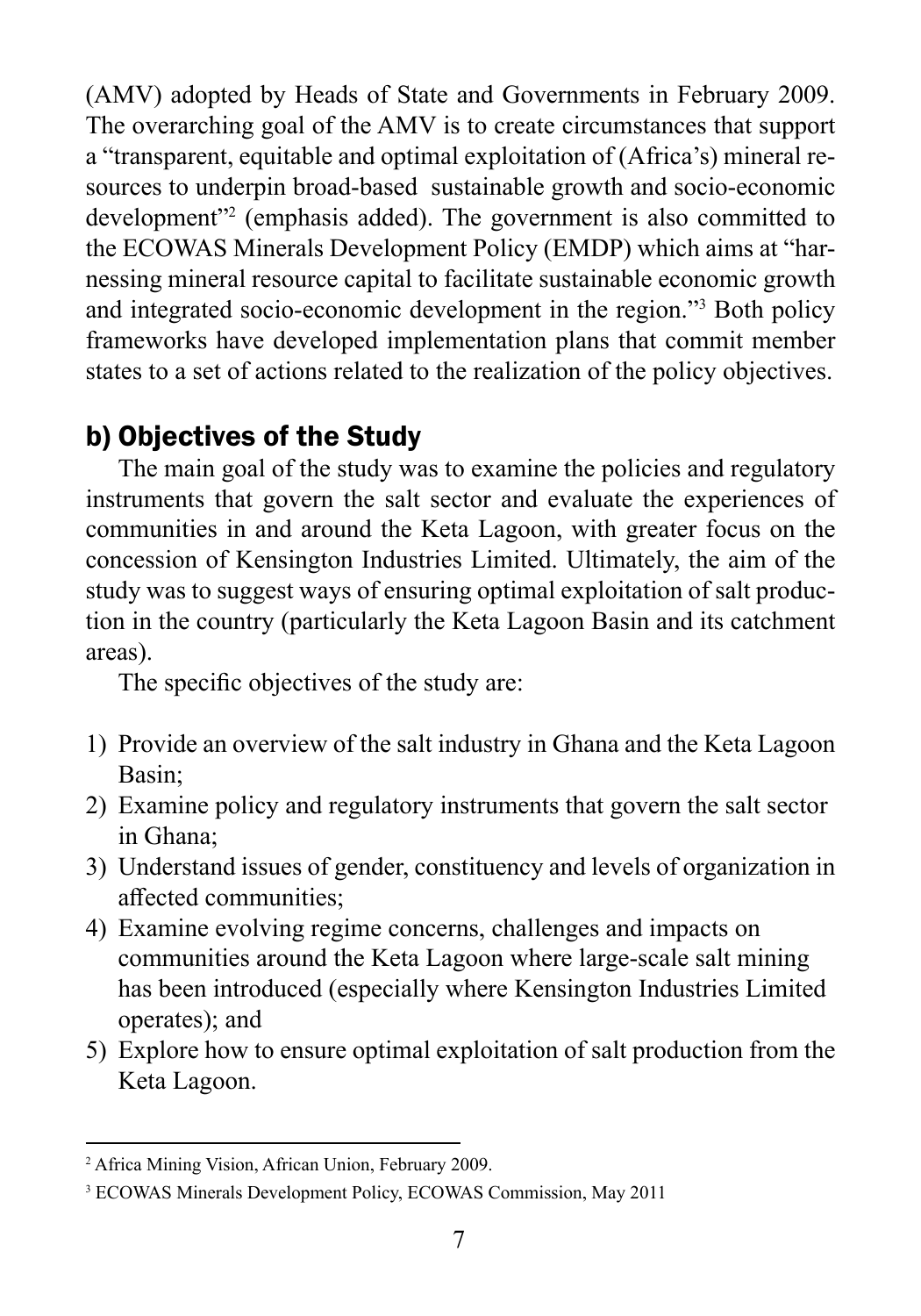The report builds on a research work plan submitted earlier and begins with an introductory chapter. The next chapter provides an overview of the salt industry in Ghana, highlighting key areas of salt production in Ghana, existing forms and patterns of production structure, forms of organization among Artisanal and Small-scale Mining (ASM) operators and the role of women in the salt industry. Chapter Three locates and describes the Keta Lagoon Basin, identifying and discussing the various uses of the lagoon, management and environmental stewardship of the lagoon, concessions granted to LSM companies in and around the lagoon recently, and points of conflicts that have emerged following the entry of LSM companies. Chapter Four discusses the Government's policy approach and regulatory regime applicable in the salt sector and identifies gaps between the national policy on one side and regional and continental policy frameworks on the other side. The next chapter identifies and discusses concerns and challenges associated with the current government position and policies in the salt sector, highlighting emerging conflicts and consequences for jobs and livelihoods. The penultimate chapter explores the importance of ASM-dominant approach in the salt sector, especially in the areas of local content, linkages potentials, inclusivity and sustainability. The conclusions and recommendations follow in Chapter Seven.

#### c) Methodology

The study involved two main components: a desk review of existing secondary materials and field work. The desk review entailed a thorough review of literature on policies, practices and empirical findings on salt mining in Ghana and across the continent. The legal and institutional frameworks that govern salt mining activities in the country were also assessed to appreciate emerging approaches to governing the salt mining sector in the country. The essence of this component of the research was to examine developments in Ghana within a context of other developments across the continent, with special regard to emerging regional and continental policy frameworks.

The fieldwork component entailed visits to Ketu South and Keta Municipalities to conduct interviews with key stakeholders and observe reactions to the emerging trend of increasing large-scale salt mining activities in and around the Keta Lagoon. The stakeholders included, officials of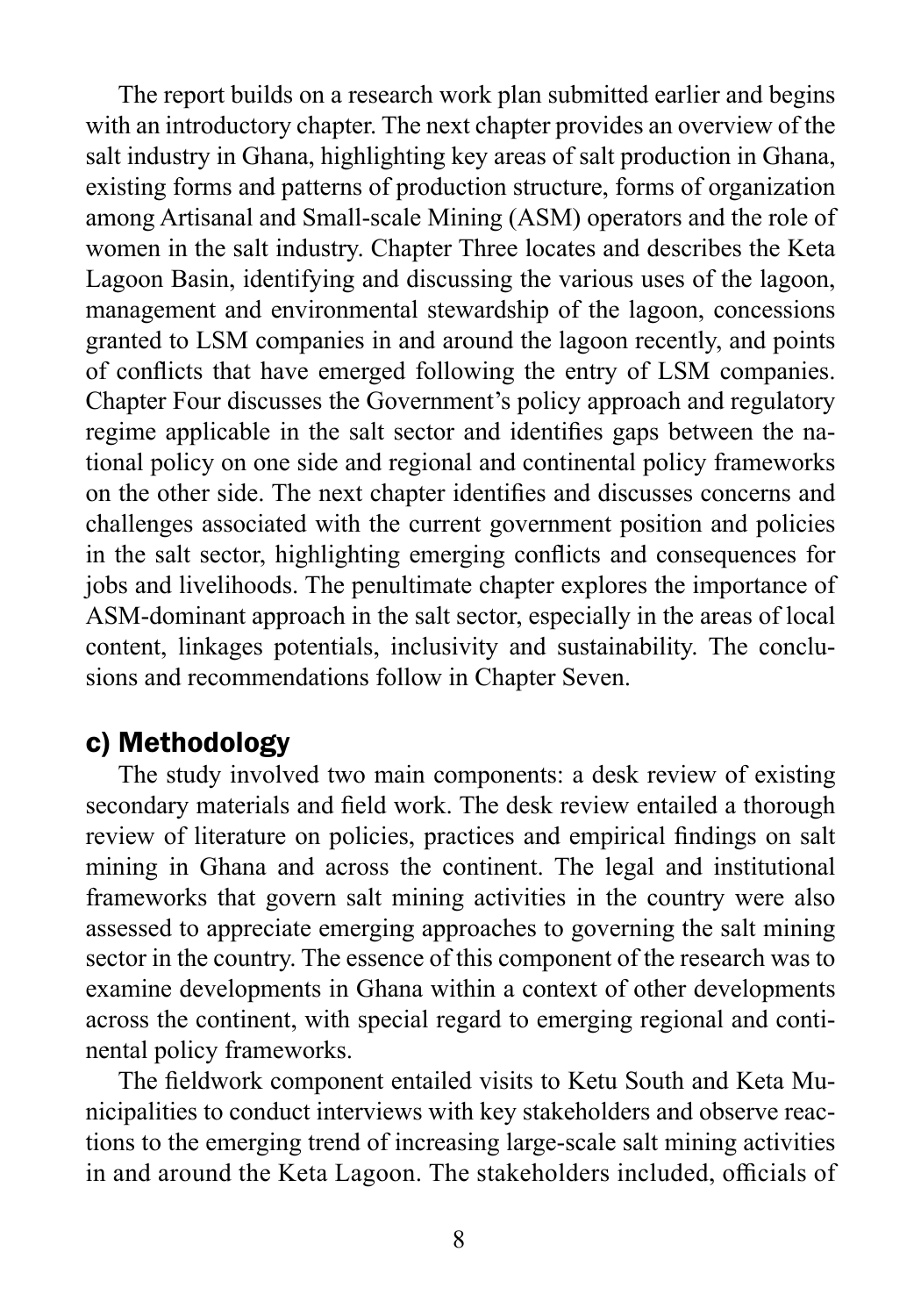Kensington Industries Limited, principal officers of Ketu South and Keta Municipal Assemblies, artisanal salt miners and representatives, local authorities, representatives of community-based organizations and traditional authorities. Finally, efforts were made to interact with state officials in relevant Ministries, Departments and Agencies (such as the Minerals Commission and the Environmental Protection Agency) but only a handful of such officials availed themselves to be interacted with. The interviews and interactions were designed and conducted to generate additional relevant information to address the study objectives.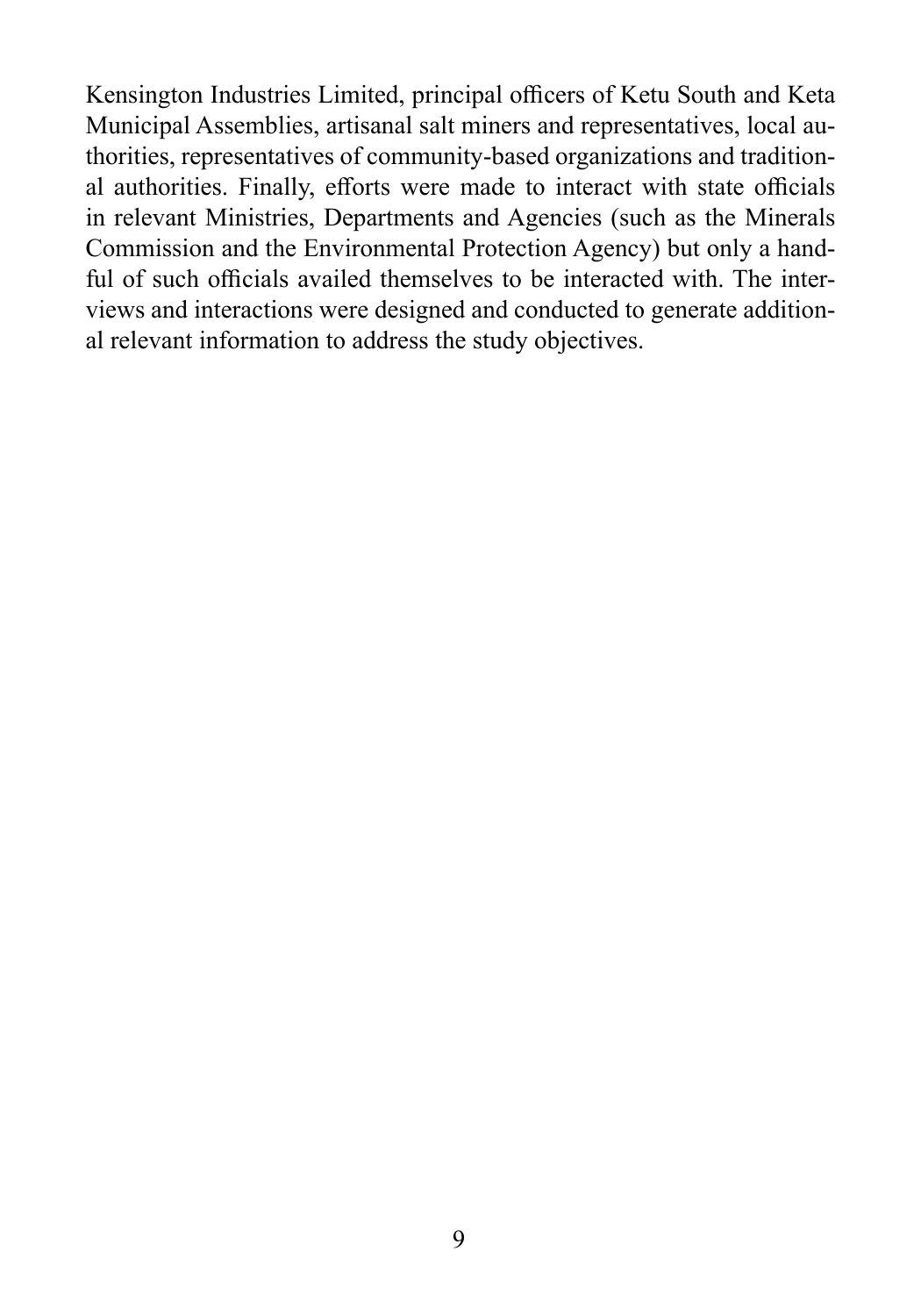# 2. The Salt Industry in Ghana

"Despite the allure and status of gold, salts were the most important commodities in parts of pre-colonial Africa. Trade in salts was the most important regional commercial activity in several areas, including the Sahel and the Sahara, especially the Western Sahara, central Sudan, (west of Lake Chad) and the northern section of the western Rift Valley and its plateau borderlands, and the Great Lakes area around the modern border of the Democratic Republic of the Congo and Uganda" (UNECA and AU, 2011).

#### a) Introduction

Ghana, endowed with minerals such as gold, diamonds, manganese, bauxite, salt, limestone, sand and clay, has a long history of mining spanning several centuries. This history is dominated by gold mining. Though gold has relatively less local developmental benefits, it has received the lion's share of investments in the sector and dominates mineral production and export revenues in terms of value. It is therefore highly prioritized in the country, often to the detriment of other minerals with greater developmental benefits such as salt. For well over a century now, there have been active mechanized large-scale gold mining activities in the country. Following mining reforms in the 1980s, there has been renewed interest in the traditional minerals sector (especially gold). This has led to the gold sector receiving a lot of attention and support in terms of policy and incentives. Other minerals with greater local developmental benefits, such as salt, have received relatively little policy support. Gold, bauxite, manganese and diamonds (so-called traditional minerals) have long been the focus of state policy in the mining sector because of their contribution to government revenue.

Over the past decade, however, the state has shifted focus and some attention to non-traditional minerals in response to the challenges associated with the traditional minerals sector. Atta-Quayson (2016) identifies poor fiscal regime (neutral or mildly regressive), weak linkages, environmental degradation and growing public discontent as some of those challenges.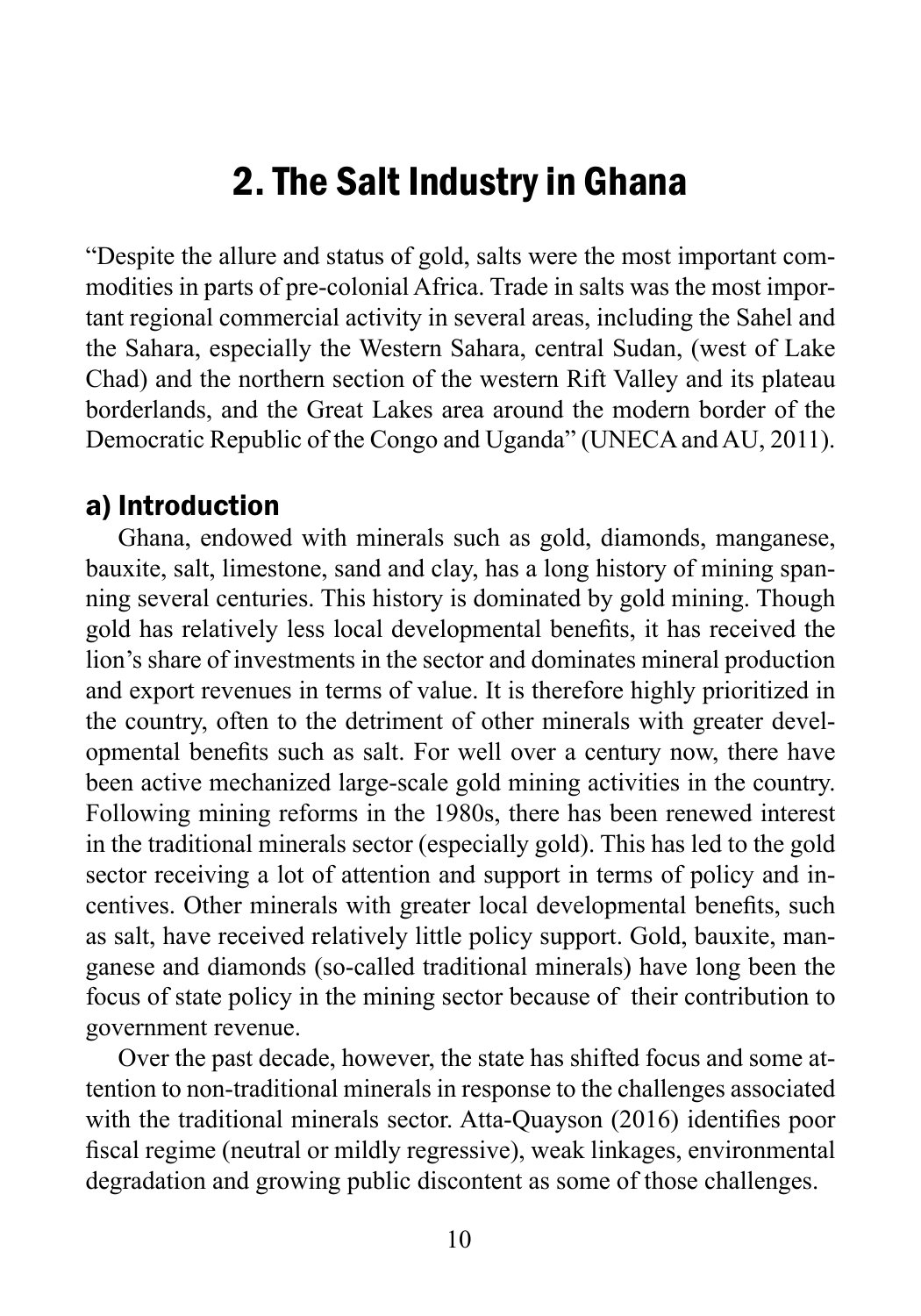Also, the discovery of oil in commercial quantities in 2007 and its subsequent commercial production in 2010, has renewed interest in non-traditional minerals; in particular salt. Salt together with cowries, are the minerals with the longest history of production in Ghana, and probably across the continent, for their role as a medium of exchange in pre-colonial Ghana.

In 2007, Ghana discovered oil in commercial quantities and began production in 2010. Since then, there have been other discoveries of oil and new oil-producing fields have commenced production. These developments have important implications for the salt sector in the area of linkages between salt mining in the country and an emerging petrochemical industry which relies substantially on salt. Undoubtedly, there has been increased interest in and focus on the salt sector not only because of the emerging oil industry. The potentials presented by the West African sub-region (where regional demand – even excluding that of Nigeria – outstrips regional supply by Ghana and Senegal) also accounts for the increased interest. Neighbouring Cote D'Ivoire continues to make strides in her oil sector with new discoveries that raise the stakes in the Ghanaian salt sector. The state is therefore expected, in these circumstances, to work closely with key stakeholders (particularly local salt producers) in the industry to ensure that the sector is modernized to take advantage of the current tide which is in favour of the salt industry. The minerals and mining policy makes a strong point about the role of salt in supporting other important sectors of the economy, such as the emerging downstream local petrochemical industry, proposed integrated bauxite-alumina industry, agriculture, food, beverage, water and textiles sub-sectors (See Box 2 which elaborates on the uses of salt and the opportunities for a vibrant salt sector in Ghana).

#### BOX 2: ECONOMIC IMPORTANCE OF SALT

Salt is a natural mineral composed of two elements: sodium and chlorine, usually in white cube-shaped crystals. It naturally occurs in many parts of the world and has been mined for centuries. In recent times, mechanized salt infrastructure has been employed in the production of salt on a large scale. Yet, a significant proportion of global salt output is produced by artisans who basically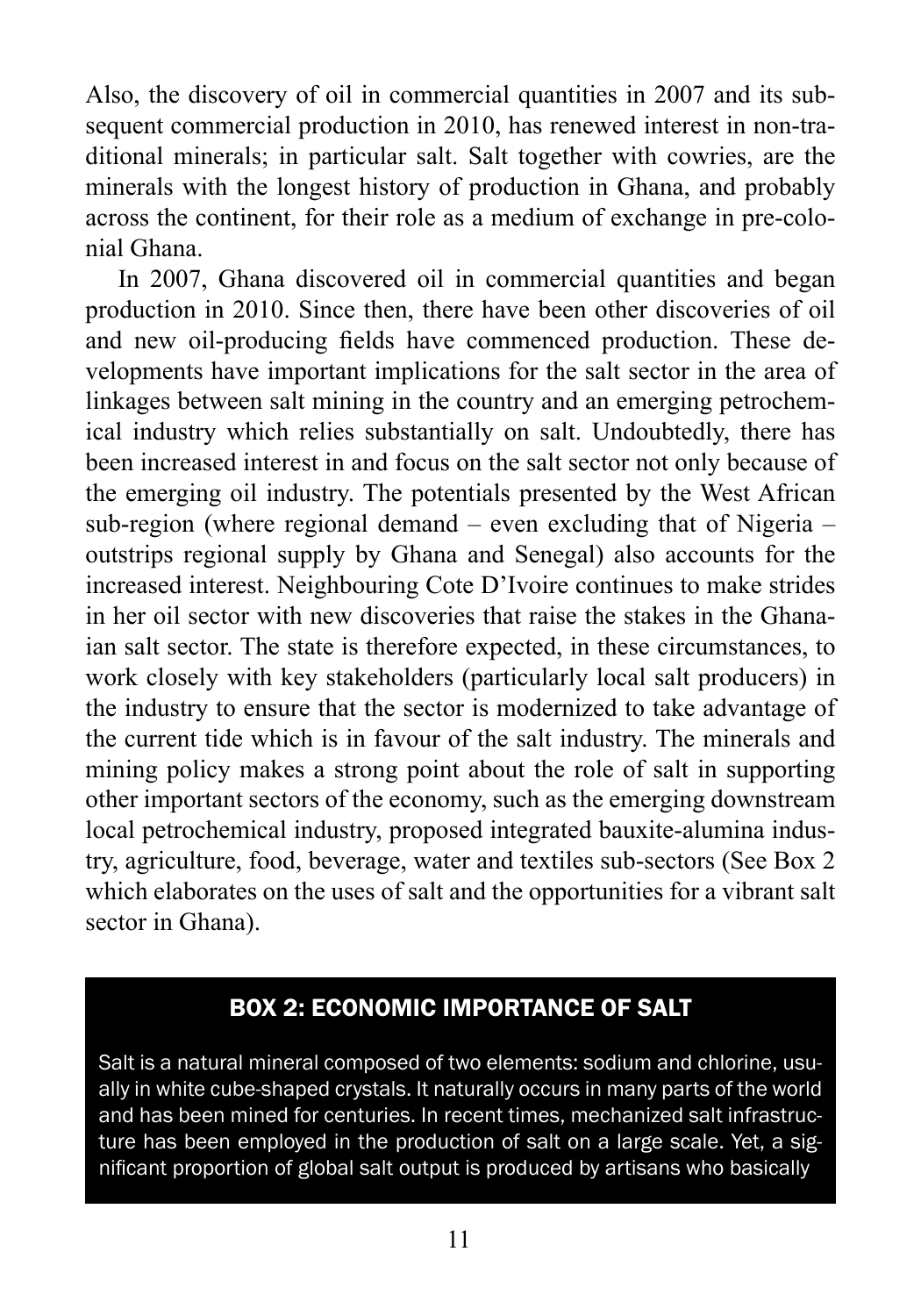"collect" the salt when it naturally forms. Historically, salt has mainly been used either to flavor or preserve food. In many parts of Africa, especially West Africa, a substantial amount of salt continues to be used for this purpose (especially meat preservation).

Around the world, salt has emerged as a major input in many sectors of the economy. By far, most of the salt produced is used as inputs in the production of chemicals. In developed countries, the industrial sector (such as petroleum and hard minerals industries) accounts for more than two-thirds of all salt produced. Other sectors where salt is used as inputs include the agricultural sector (where salt is used as part of a nutritionally balanced diet for animals and features in the production of fertilizers), manufacturing of paper (where salt is used to produce caustic soda and chlorine to process wood fibers and bleach pulps), conditioning of water (where salt is used to soften the water), highway de-icing and human consumption in food production.

Source: http://www.chemistryexplained.com/Ru-Sp/Salt.html

#### a) Major Areas of Salt Production in Ghana

Along the 500km coastal front of Ghana, minimum conditions for the production of solar salt exist. Yet, there are some areas where salt production is more effective due to the prevalence of supportive climatic conditions for solar salt production. These areas include Ada/Songor, Elmina, Keta, Ketu, Nyanyanu, Ningo/Prampram, Weija, Apam, Mankessim, and Shama Ahanta. In all these areas, there are lagoons and other water bodies where brine is initially held and concentrated before being transferred into various salt pans for the production of salt. Popular lagoons and water bodies around which salt production takes place include the Ada Songor Lagoon, Keta Lagoon, Densu Delta area, Nyanya Lagoon, Amisa Lagoon (Mankessim) and Amwin/Benyah Lagoon. In other less popular areas such as Wankam Beach near Biriwa in the Central Region, artificial concentration ponds have been created for salt production, demonstrating that salt production can be expanded to other areas beyond the areas where they are popularly noted. Figure 1 shows the major areas of salt production in Ghana.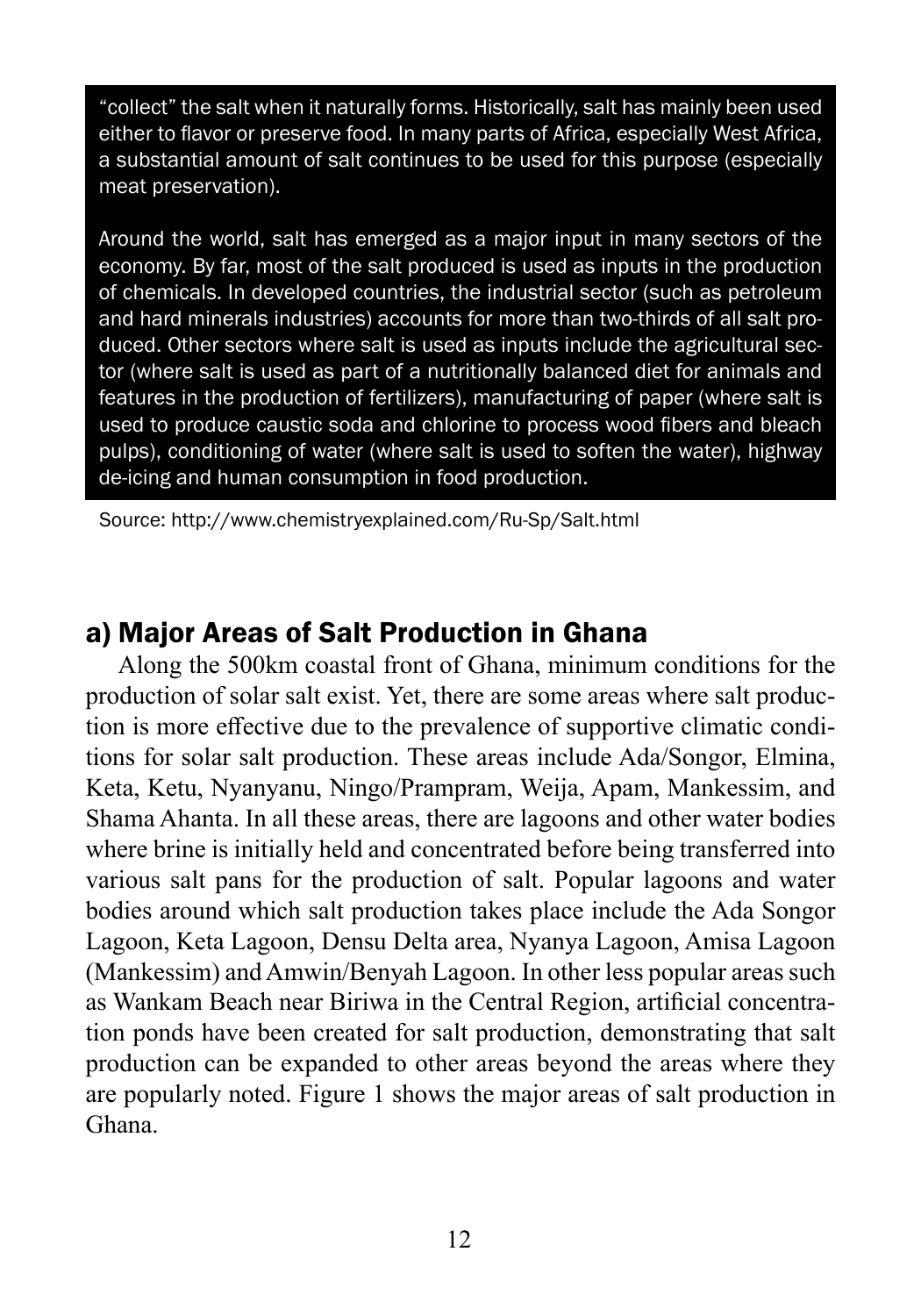

**Figure 1: Map of Ghana Showing Major Areas of Salt Production**

Source: Mohammed Sanda, University of Education, Winneba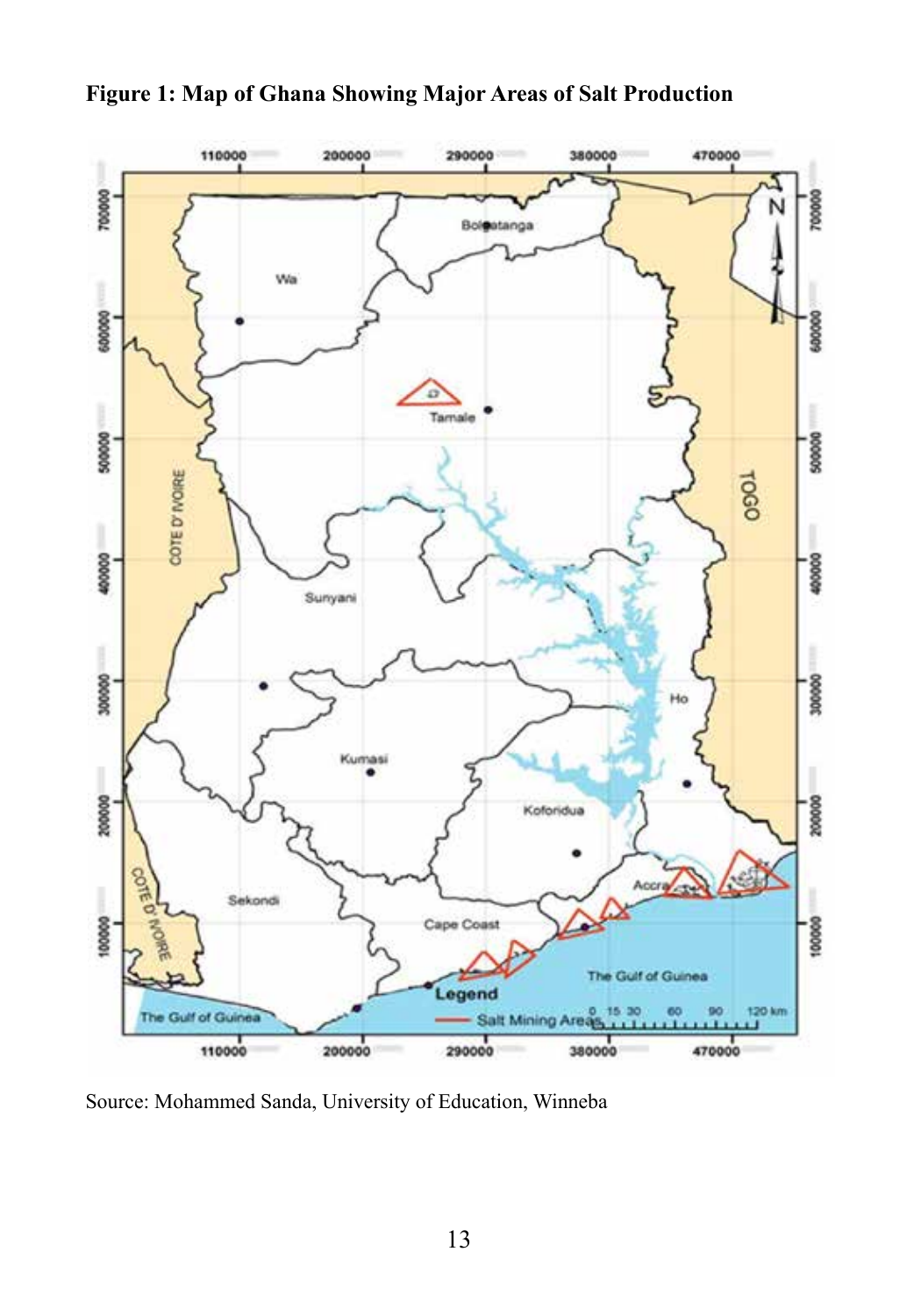Ghana is one of the ten key salt-producing countries in Africa (see Figure 2) and the sector is very important to the livelihoods of hundreds of thousands of people in the coastal communities where the commodity is produced. The country has a long history of salt mining, which dates back several centuries. Within the Western and Central African sub-regions, Ghana is the largest salt producer with Senegal a distant second. In fact, Ghana and Senegal are the main salt-producing countries in the entire Western and Central Africa sub-region. In pre-colonial Ghana, salt was one of the most important export commodities along with gold and cowries. Historically, salt played a very important role in the organization of lives and societies in the communities where the mineral was produced, serving as a medium of exchange at some point in time.



**Figure 2: Production and Trade Flow of Salt across the African Continent**

Source: Adapted from Mannar and Yusufali (2013)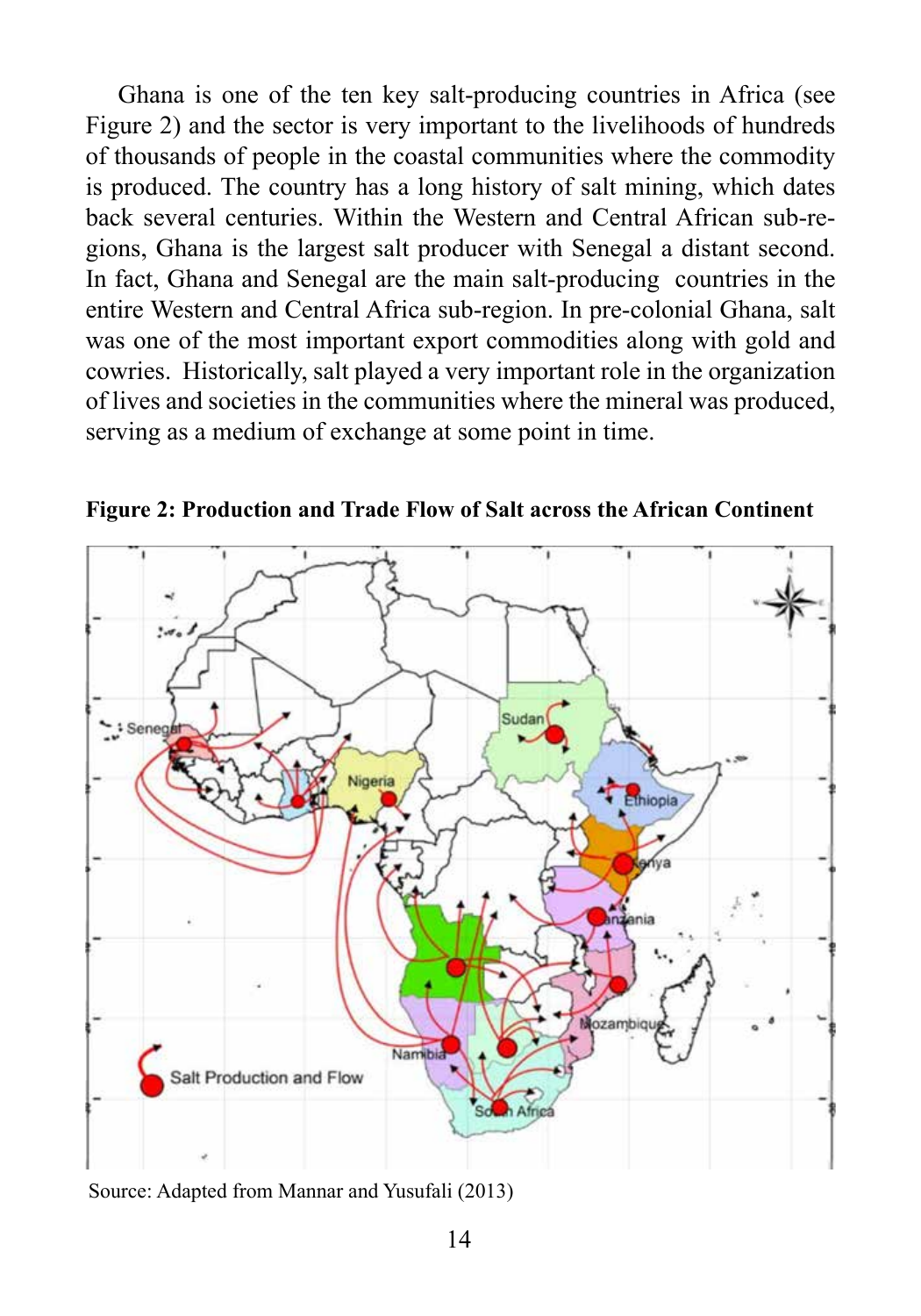#### b) Production and Export of Salt

Currently, national production levels are estimated to be around 250,000 metric tonnes annually; but the potential exists for increasing this to between 2-3 million tonnes<sup>4</sup> (GEPC, 2009). These estimates must be viewed with caution as the country has no reliable statistics on activities of salt production. This is mainly because the most dominant segment of the industry, the ASSM, is largely informal. The ASSM operators hardly keep records of their activities or submit regular returns to the Minerals Commission responsible for collating production statistics on the mining sector. In the first place, they are not officially recognized; and this could be viewed as part of the problem in the sector. If they were to be recognized, that could provide a window for some information to be collected from them. Further, the cooperative unions somewhat recognized by the Minerals Commission also do not file returns regularly. Nonetheless, licensed medium to large-scale companies keep some records and submit regular returns to the Minerals Commission. Available national statistics on salt production are therefore estimated from what is obtained largely from licensed companies and some salt cooperatives. They must therefore be used with some amount of caution.

The Ghana Export Promotion Authority (GEPA, formerly the Ghana Export Promotion Council – GEPC was another source of information on the salt sector as relates to its export. As shown in Figure 2, Ghana exports salt, largely to West African countries (such as Niger, Burkina Faso, Cote D'Ivoire, Togo, Benin, Gabon and Mali). Figure 3 shows the quantities of salt (in kilograms) exported to these countries between 1998 and 2007 while Figure 3 shows quantities exported to various countries in the year 2007. Salt exports for the period ranged between a low of 30,000 metric tonnes in 2003 and a high of almost 70,000 metric tonnes in 2006. In terms of destination (as shown in Figure 4), three countries (namely Niger, Burkina Faso and Cote D'Ivoire) dominate.

<sup>4</sup> Global production of salt hovers around 200 million tons annually, with the United States of America and China contributing about a third of the world output. The United States produces about 45 million tonnes while China produces 30 million tonnes annually.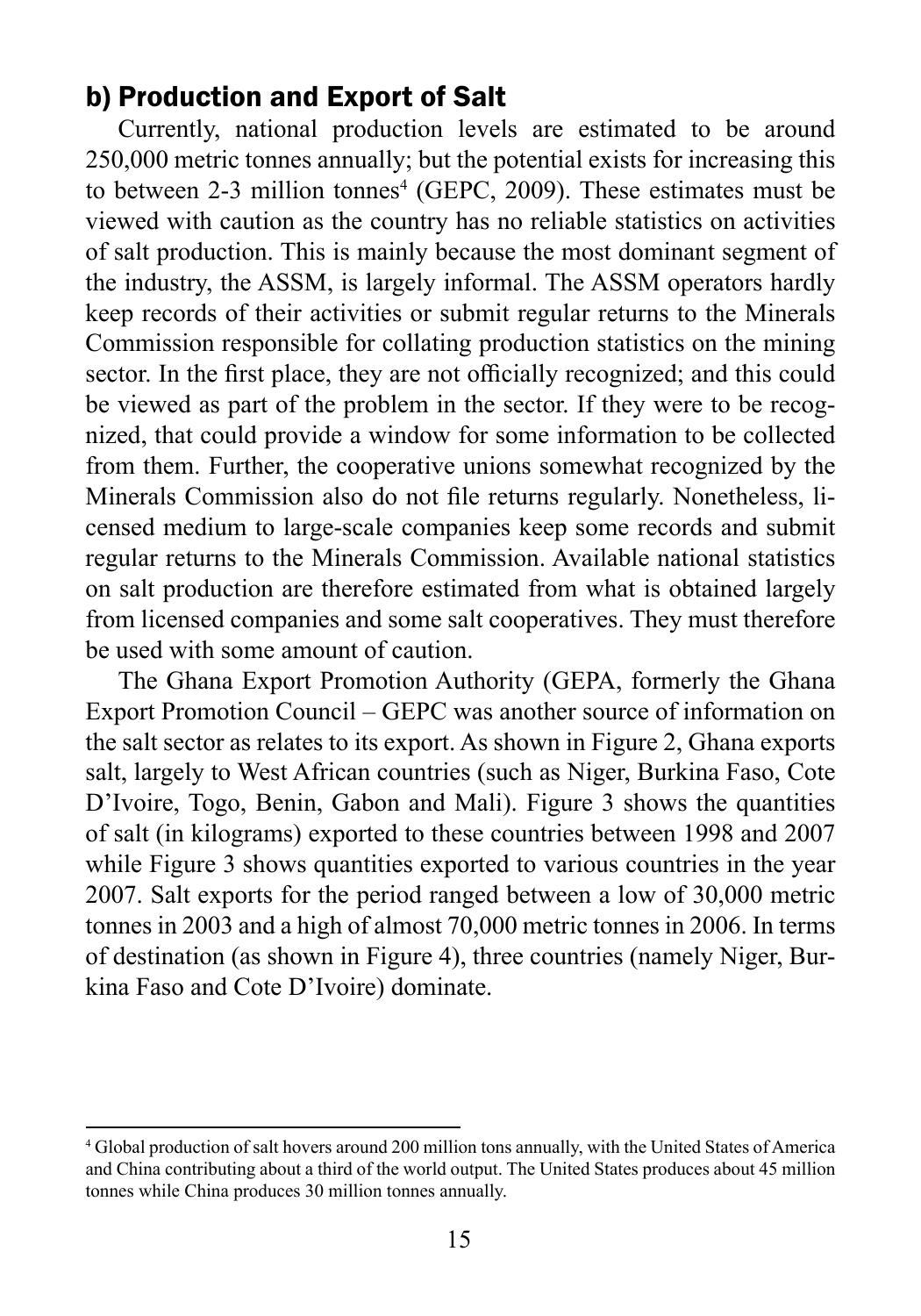**Figure 3: Salt Exports by Ghana from 1998 to 2007\*\*\***



SALT EXPORTS IN KILOGRAMS, FROM 1998 TO 2007

Source: Ghana Exports Promotion Authority



**Figure 4: Destination of Salt Exports from Ghana in 2007\*\*\***

Source: Ghana Exports Promotion Authority

\*\*\*Various efforts by the author to obtain recent data from the Ghana Exports Promotion Authority (GEPA) proved futile.

The significance of the salt industry and its contributions to the economy of Ghana can also be seen in the potential of the sector in creating employment. Unfortunately, like production, statistics on employment in the sector is scant and unreliable. There is no information on the number of salt winners in the country. This is largely because of the seasonal nature of the activity. The more organized segment of the sector, which consists of associations (or cooperatives) and family businesses (or sole proprie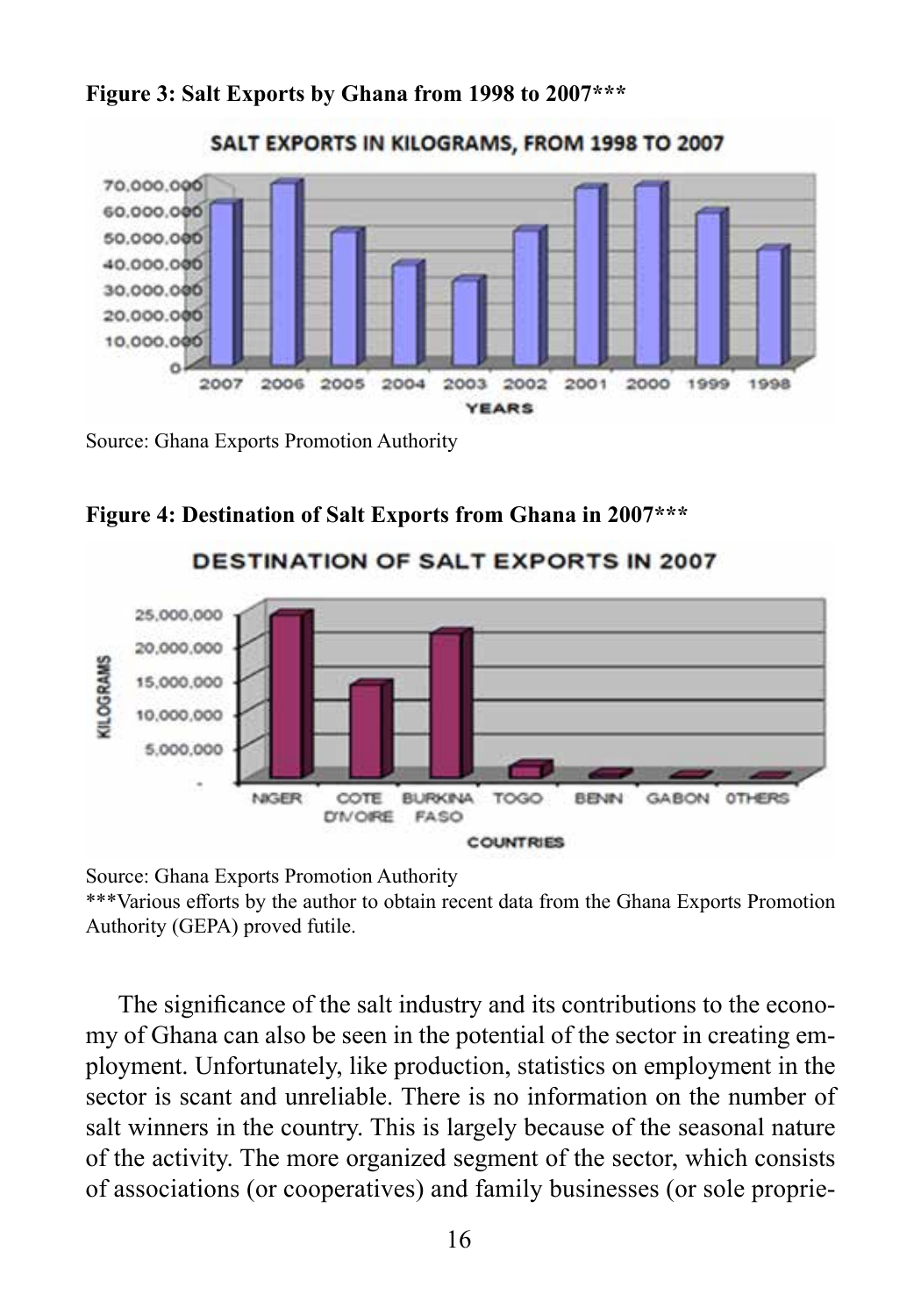torships), is estimated to account for about 1,000 workers, a figure which increases substantially during harvest (GEPC, 2009). Medium- and largescale companies with licenses employ about 2,000 people (Quashie and Aggey, 2013).

#### c) Methods of Production and Forms of Organization among ASSM Operators

#### **i. Methods and Patterns of Production**

Salt production in Ghana is dominated by solar evaporation of brine extracted from the sea (in most cases) and sometimes from the underground layers of the earth (usually in and around lagoons). Generally, underground water sources have greater brine concentration than sea water (3–5 % brine concentration). Yet, most producers (especially ASSM operators) rely on sea brine largely because of the ease (financially) with which sea brine is accessed. Sea water is usually extracted by gravity, or flows freely into concentration ponds, or is pumped in some cases. Extraction of underground brine generally requires pump machines and is a relatively more expensive approach to production. This method is therefore used largely by LSM companies such as Kensington in the Ketu South Municipality.

Though extraction of underground brine is more expensive, its greater brine concentration makes it more productive than sea brine. However, reliance on underground brine could also have major consequences on the water table, as is the case at Ketu South where communities complain of increased salinity and water shortages in their localities. Once the source of brine for salt production is determined (usually from the sea), salt production follows a two-step approach. The brine is first transferred to concentration ponds and later distributed into salt production pans where salt crystalizes from highly concentrated brine. Crude salt produced is washed of impurities before being transported to storage facilities (in the case of ASSM for bagging) or a processing plant (for LSM companies with processing facilities). Both ASSM and LSSM are obliged to iodize the salt before selling it, especially those for human consumption.

The solar evaporation approach to salt production relies heavily on climatic conditions and production usually takes place during the dry season when temperatures are high and the weather relatively dry. In the coastal regions of Ghana, where conditions for solar salt production exist, there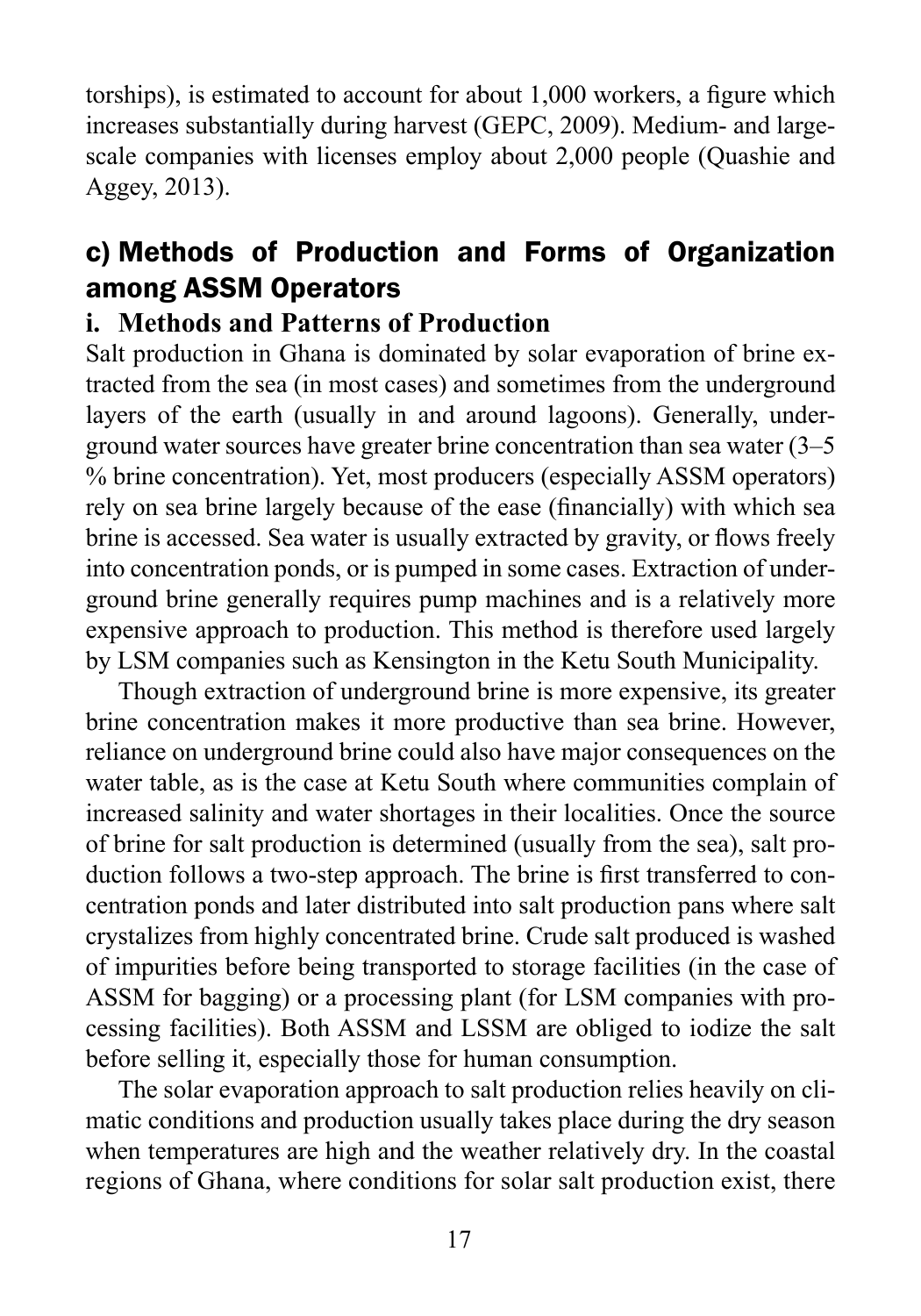are two rainy seasons (major and minor). Salt production takes place outside the rainy seasons and spans seven months, subject to changing climatic conditions. Even though during dry seasons minimum conditions for salt production exist, there are variations in climatic conditions during the dry seasons and across coastal regions that affect productivity. In view of the variations in conditions across regions, the Ada Songor area is understood to be the most productive with greater production potential than other regions.

Despite relatively easy production methods, the salt industry has consistently been producing substantially below its potential. Various challenges have been identified as responsible for the historical poor performance of the industry. Papazafiropoulos and Yeboah-Konadu (2008) summarize challenges that confront the salt sector:

- i. The land tenure system in the producing communities is very complex and has served as a major disincentive to potential investors;
- ii. The infant salt industrialists in the country have a serious handicap in the areas of finance and technology, especially, and since the industry is very capital intensive, its growth has been stunted; and
- iii. The lack of appropriate infrastructure in the salt producing areas is also a major constraint to developing the industry.

These challenges notwithstanding, historically the salt industry has suffered from neglect by the government as the industry has never received the same attention devoted by public policy and state institutions to other minerals, particularly gold. The lack of support and attention to the salt sector by state institutions (particularly the Minerals Commission) can be explained by the Commission's heavy focus on the attraction of foreign direct investment to develop the country's mineral resources (which for profitability rather than developmental purposes has been historically interested in the gold sector).

#### **ii. Structure of the Salt Industry and Forms of Organization among ASSM Operators**

There are three main categories of salt producers in Ghana (GEPC, 2009). The first category comprises salt winners who live within the vicinities of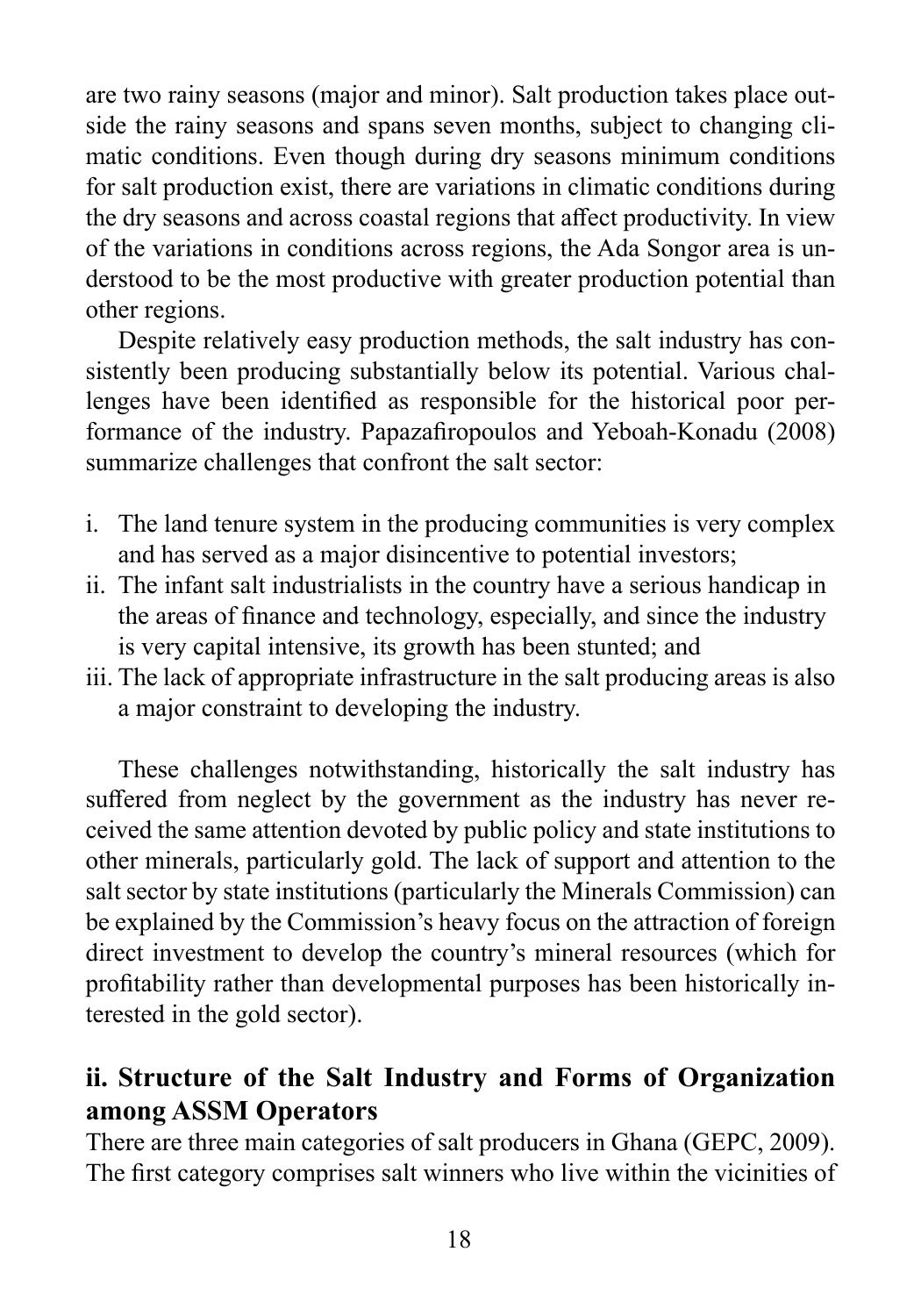major lagoons and collect crystallized salts after evaporation. These winners operate as individuals, but sometimes as loose groups. They were described as "chance entrepreneurs" in the categorization by GEPC (2009). The category had no acreage dimension in the nomenclature, but it can be deduced that producers in the category operate on lands of up to five acres. In view of this, it is important to note that not all producers in this category are "chance entrepreneurs" as erroneously described. Such a description gives an inaccurate impression that salt winners in this category are difficult to identify and therefore not worth engaging. At Adina in the Ketu South Municipality, for example, some producers who fall into this category were met and found to be serious in their occupation, having been in production for decades. They are identifiable and worth engaging by the relevant authorities. The Environmental Health Departments of relevant Metropolitan, Municipal and District Assemblies (MMDAs) are already in touch with many of these producers regarding monitoring iodization of their produce. The second category comprises micro and small-scale producers with right or access to 5–40 acres of land often represented by associations. Quashie and Aggey (2013) estimate there are about 300 of such producers who employ about 1,000 people. The last category includes licensed medium to large-scale producers with concession size exceeding 40 acres. There are about 30 of such companies employing 2,000 people (Quashie and Aggey, 2013).

The categorization by GEPC (2009) placed an upper land size limit of 3706 acres to the category. It is understood that at the time of that study, the largest salt concession was 3706 acres and was thus used as the upper limit. Things have, however, changed with new companies owning several thousands of acres more than the largest concession at the time. For example the size of the concession awarded to Kensington Salt Industries is estimated to be 6,000 acres, while Anlo Solar Salt Works Limited's concession covers an area of 11,377.91 acres. This prompts a discussion about the limit on the size of the concession that can be granted to a single entity. The number of people and livelihoods to be affected when such areas are awarded as concessions must be considered. Currently, the Minerals Commission, which advises the Minister responsible for Mines to grant mineral rights, pays little attention to the effects the award of mineral rights has on people and livelihoods. It therefore has no framework for assessing the impact on livelihoods occasioned by granting of mining leases let alone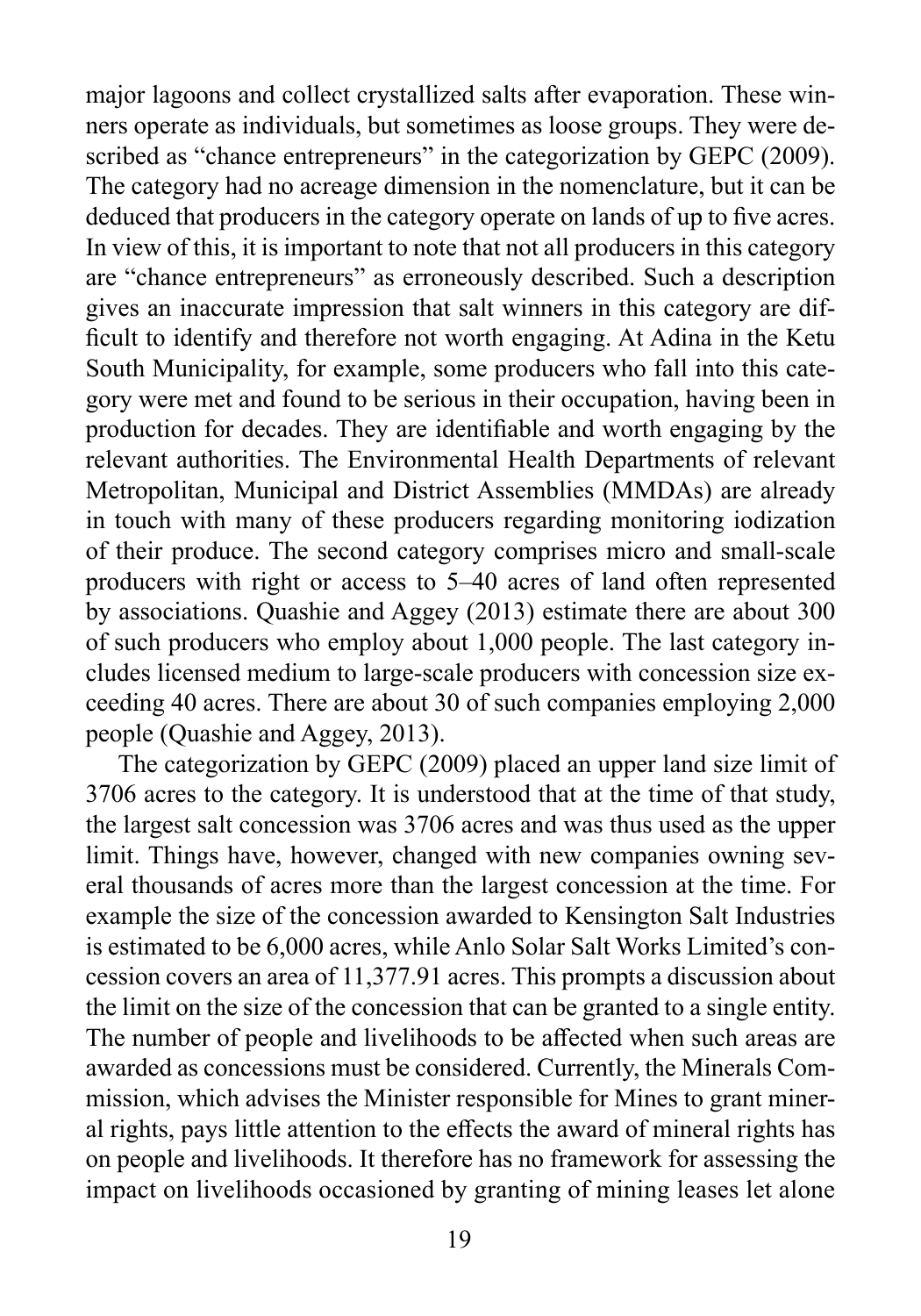addressing such livelihood impacts. The Commission rather expects the Environmental Protection Agency to use its environmental protection procedures to address such livelihood concerns. However, since granting of mineral rights is not conditioned upon environmental permits, the concerns of people and livelihoods affected by mineral rights are often not sufficiently addressed.

Different ASSM organizations can be observed in salt production regions. These organizations can be grouped into three categories. The first and at the apex, is a relatively weak national association of salt miners<sup>5</sup>. The second category comprises relatively strong zonal salt producers' associations at the key salt-producing zones or districts in the country. These zones (weakly demarcated) include Adina, Afiadenyigba, Ahanta, Apam, Elmina, Nyanyano, Ningo, Keta, Prampram and Sege. These zonal associations federate to form the national association of salt producers. The third category comprises relatively loose organizations that either operate as sub-organizations of zonal associations or as independent organizations in a community within a zonal area. The various associations offer services to their members, particularly marketing services and encourage cooperation (economic and social) among members. The zonal associations are noted for producing branded sacks for packaging salt produced by its members. GEPC (2009) reports that profits made from the sale of branded sacks, by zonal associations, are used to satisfy clan chiefs and national tax agencies.

#### d) The Role of Women in the Salt Industry

The role of women in the salt industry is much bigger than in the mining industry in general. Hinton et al (2003) suggest that the involvement of women in salt mining in Ghana is as high as 75 per cent. This is significantly greater than the proportions of female licensed buyers (6%), concession holders (10%), work group sponsors or participants (15-20%) and approximately 15 per cent of legal small-scale mining labour force (Hinton et al, 2003). Hilson (2001) also estimated that women constitute up to half of people involved in illegal small-scale activities. The greater

<sup>&</sup>lt;sup>5</sup> The national association is weak largely because of inadequate commitment shown by zonal associations towards the national association.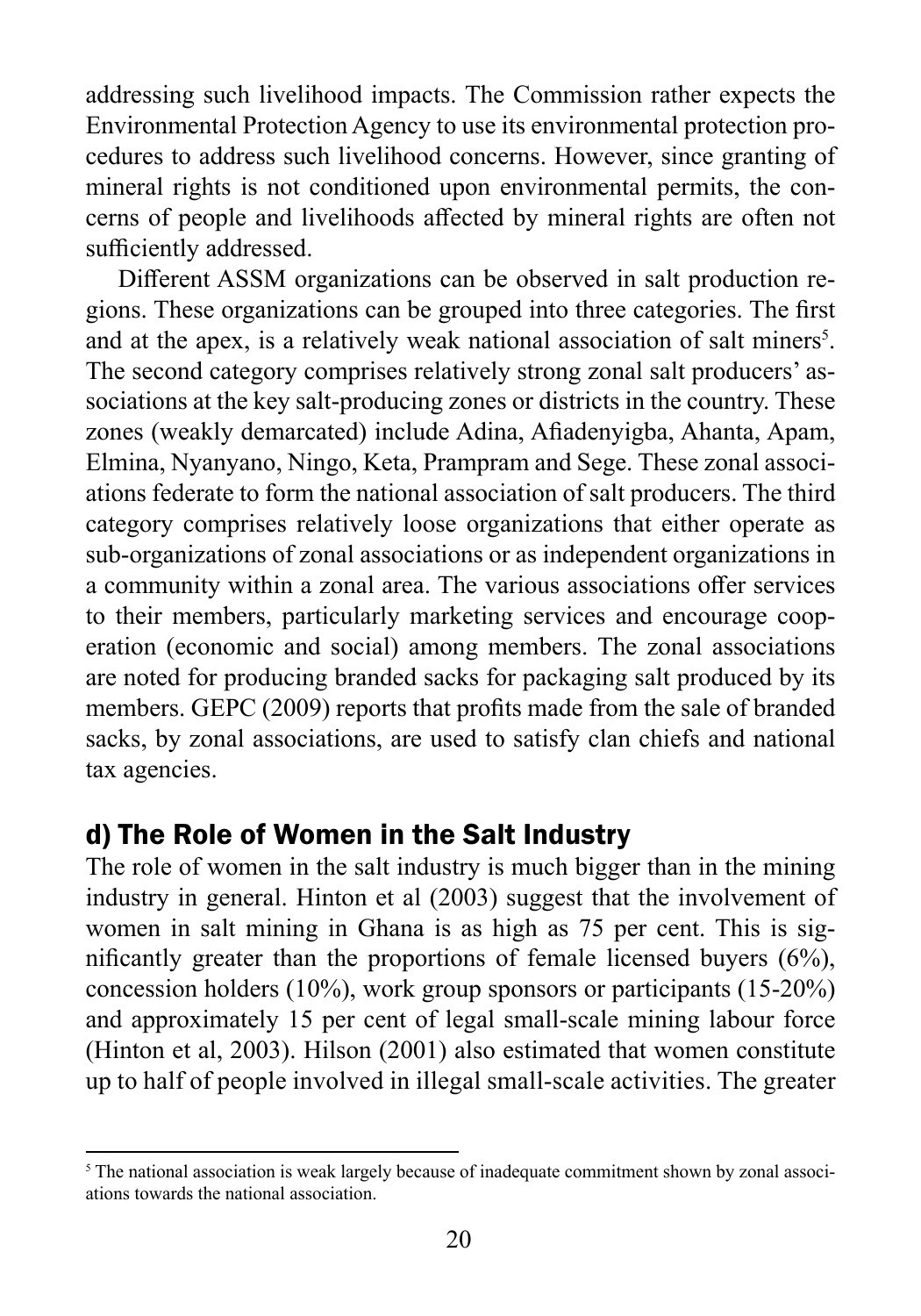involvement of women in salt mining is believed to be associated with the ease with which salt is produced by the solar evaporation approach. Salt is generally viewed as a "low hanging fruit" traditionally collected by women to be used for cooking in the kitchen and the remainder sold on the market. It is therefore no coincidence that there is greater involvement of women in salt production than men.

Further, artisanal and small-scale salt production activities generate a lot of menial jobs that are easily accessible to people within the communities especially women. These jobs include carting salt from crystallization pans to various store rooms, iodizing the salt, putting them in branded sacks and sewing them. In all these activities, women play a leading role. Figure 5 shows female membership in producer associations while Figure 6 shows that in all salt mining communities, females dominate carting of salt from crystallization pans to storage facilities. They constitute at least 80 per cent at Apam and at up to 90 per cent at Adina and Afiadenyigba.

Another dimension of the greater involvement of women in the salt industry is trade in the commodity locally and internationally. There is a sizeable number of female traders who buy and aggregate salt for sale in the middle and northern parts of Ghana. These traders in return procure other commodities (especially foodstuffs) back to the salt-producing areas. Livelihoods of such women largely depend on the salt industry (and more importantly the availability of small-scale producers from whom they can buy). On the other hand, some of the female traders are major financiers of salt production activities, providing credit facilities in communities where banking services (especially loan facilities), are not just expensive but difficult to obtain given the collateral required by financial institutions.

One old woman interviewed as part of the study indicated that the lagoon provides three main benefits: fishing, salt mining and farming. Men dominate in fishing while women take up salt mining and both men and women equally engage in farming. "After men have 'mined' fish from the lagoon during the wet or rainy season, women also go there to mine salt that is produced by the lagoon when it dries up during the dry season", she explained further. The greater involvement of women in salt mining can be further demonstrated by the following graphs. Though a lot of women are involved in salt mining activities, only a few are in leadership positions. At Adina however, the association is chaired by a woman.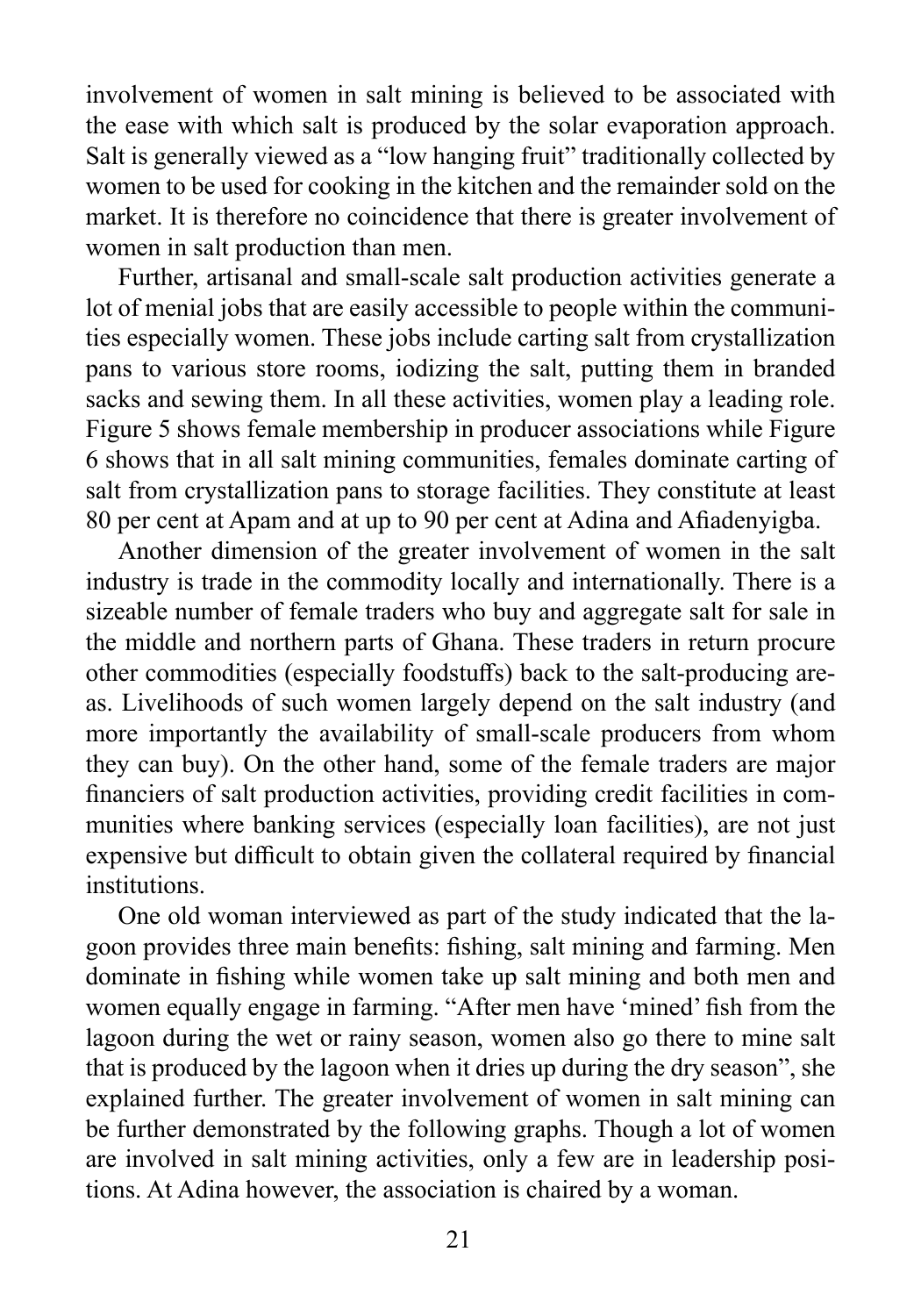

**Figure 5: Percentage of Female Members of Zonal Association**

Source: Field Work (2017)





Source: Field Work (2017)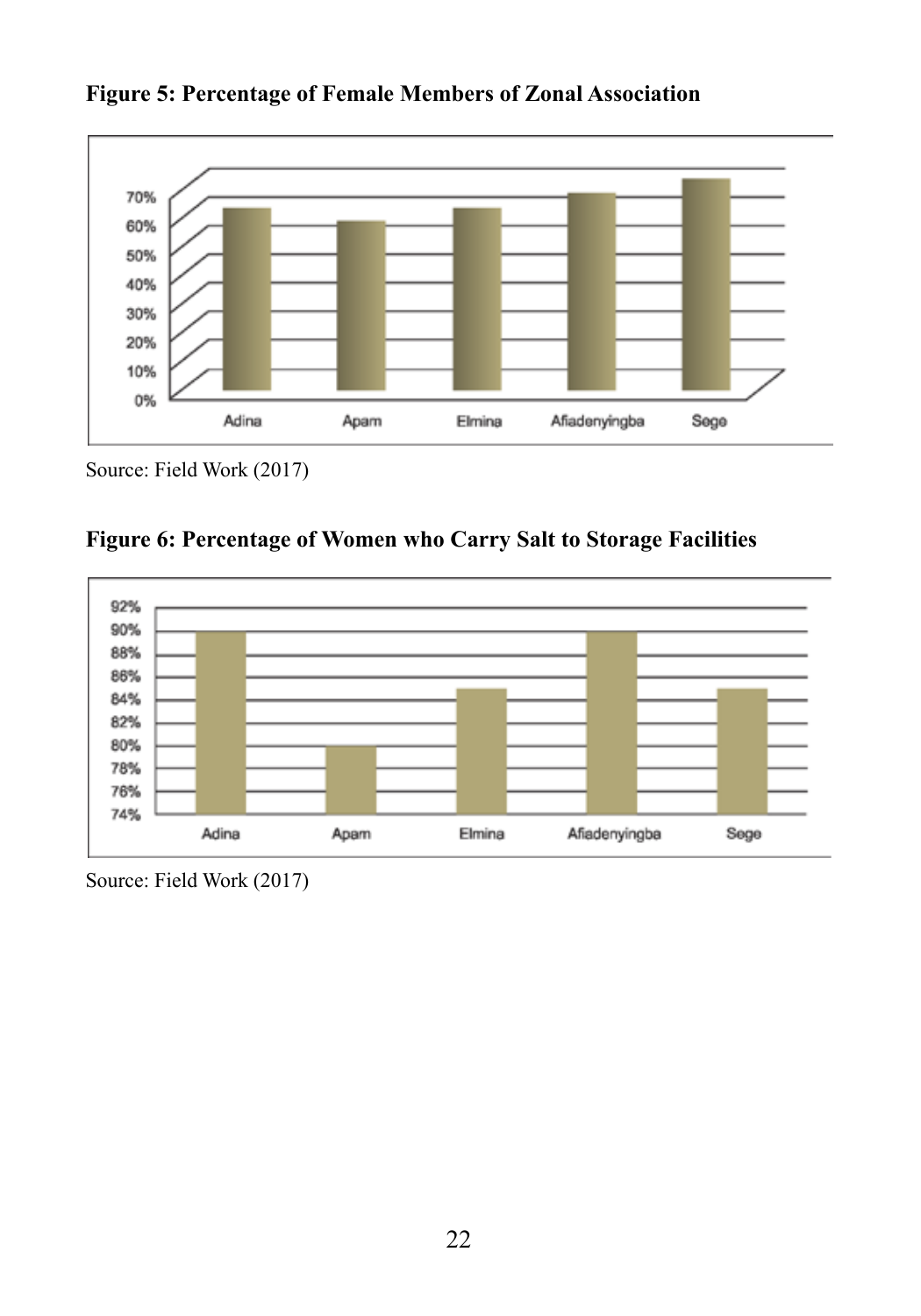# 3. Regulatory, Policy and Institutional Frameworks for the Salt Sector in Ghana

The preceding section overviews the salt industry in Ghana as a prelude to this section which reviews its regulatory and policy frameworks. The last two sub-sections present emerging regional and continental policy prescriptions; it shows gaps between national policy positions on the one hand and regional and continental policy prescriptions on the other. This sets the context for a discussion on developments at the Keta Lagoon Basin in the next section.

#### a) Regulatory Regime for the Salt Sector in Ghana

Salt is classified as a solid mineral and therefore is one of the mineral resources nationalized and vested in the President on behalf of, and in trust<sup>6</sup> for the people of Ghana by the 1992 Constitution of the Republic of Ghana (See Chapter 21, Article 257 (6)). The main law that regulates all mining activities in the country is the Minerals and Mining Law, 2006 (Act 703) and other amendments made to the law. The mining law provides for different mineral rights and the role of key agencies in regulating the sector. The Minerals Commission, established in keeping with the Constitution is the key public agency responsible for the regulation and management of mineral resources. The Commission coordinates and implements related policies. In particular, the Inspectorate Division of Mines is responsible for ensuring that activities of mining companies comply with the law. Applications for mineral rights are to be made to the Minerals Commission, which processes them and advises the Minister responsible for Mines whether to grant the application or otherwise. When granted, it must be ratified by Parliament (in the case of a mining lease). Mining companies are required by law to submit regular returns to the Minerals Commission.

<sup>6</sup> The exercise of the "trusteeship" has been criticized by many non-state organizations and ordinary people.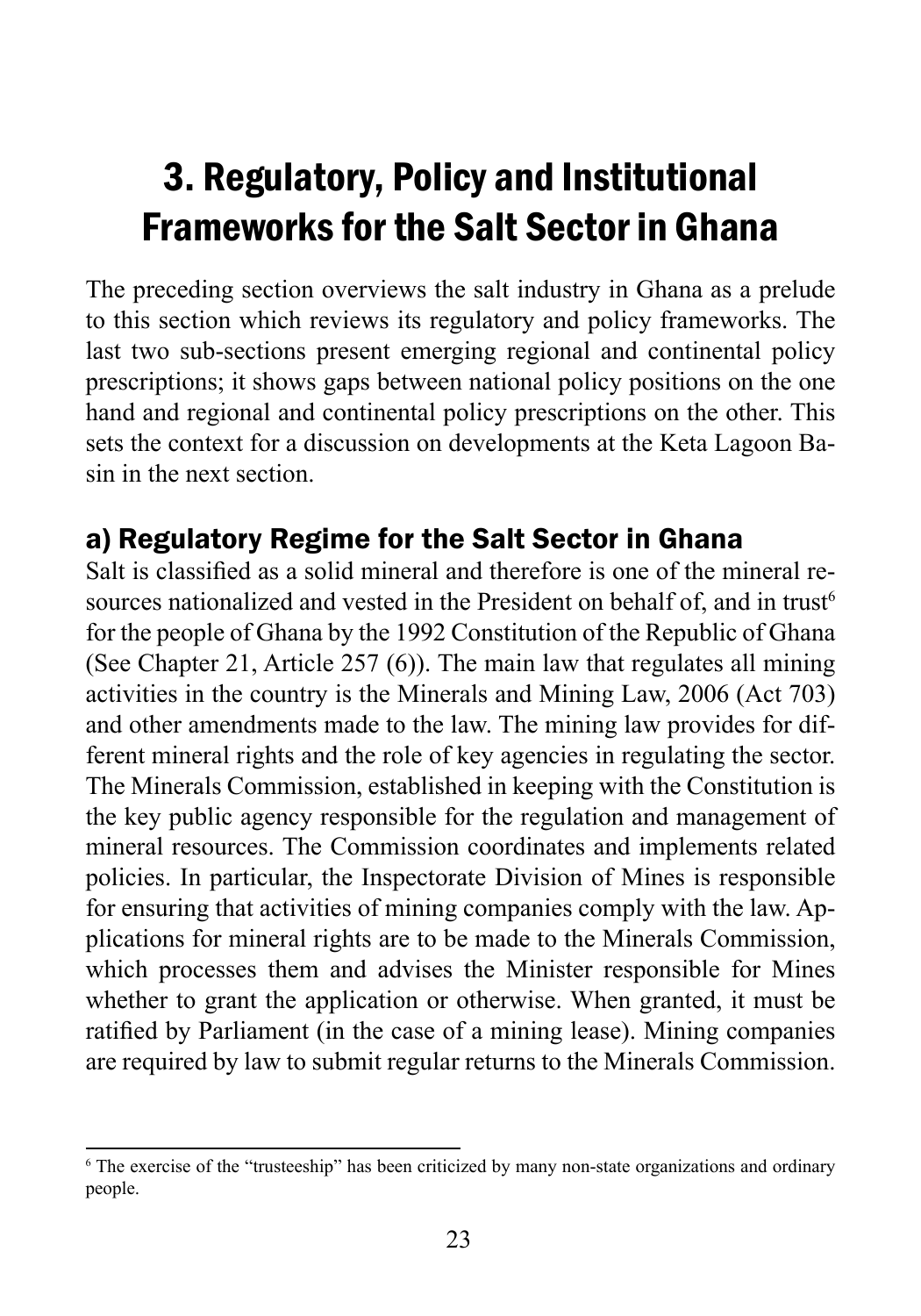This enables the Commission to monitor implementation of the terms of the lease.

The mining law empowers the Minister responsible for Mines on behalf of the President and on the recommendation of the Minerals Commission to negotiate, grant, revoke, suspend or renew mineral rights in accordance with the law. It also enables the holder of the mineral right, subject to requisite approvals or licenses under the Water Resources Commission Act (Act 552) to obtain, divert, impound, convey and use water from all manner of sources including underground reservoirs within the concession. Mineral rights holders are mandated by law to obtain necessary approvals and permits from the Forestry Commission and the Environmental Protection Agency to protect natural resources, public health and the environment prior to undertaking any activity or operation under the mineral right. Although the people of Ghana own the mineral resources, records, documents and information related to mining activities are supposed to be treated as confidential according to the law. However, they can be made available for inspection by the public, subject to payment of prescribed fees. The law also provides other benefits such as transferability of capital, which enables mineral right holders to retain a portion of foreign exchange obtained from the sale of output in an offshore account.

Act 703 provides for the owner or lawful occupier of any land subject to a mineral right to claim compensation from the mineral right holder for the "disturbance of the rights of the owner or occupier." The law further provides these principles or basis to guide compensation claims:

- a. Deprivation of the use or a particular use of the natural surface of the land or part of the land,
- b. Loss of or damage to immovable properties,
- c. In the case of land under cultivation, loss of earnings or sustenance suffered by the owner or lawful occupier, having due regard to the nature of their interest in the land, and
- d. Loss of expected income, depending on the nature of crops on the land and their life expectancy.

In 2012, Parliament adopted regulations (on compensation and resettlement) as set by the Minister responsible for Mines. Those regulations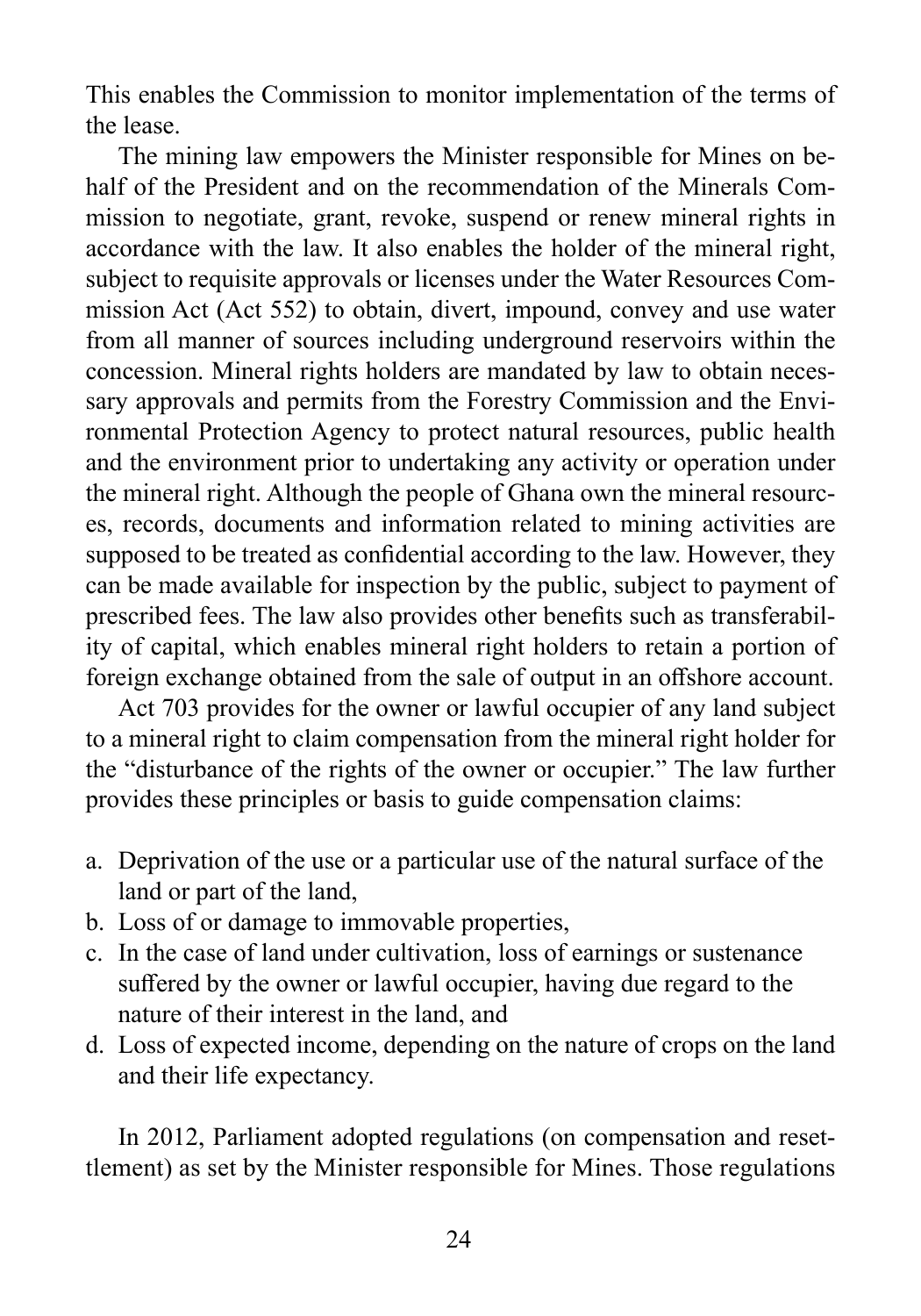(LI 2175) provide further details on the manner in which the principles above must be applied. The regulations establish the conduct of negotiations for determining compensation. Mineral rights holders are now required to ensure that payment of compensation is effected within three months after the amount payable is determined. Otherwise, the holder will be liable to pay an interest rate of ten per cent of the compensation for each month the compensation remains unpaid. On resettlement, the regulations oblige mineral rights holders to engage in prior consultations with District Assemblies, chiefs and inhabitants to address a host of issues identified in the regulations. The mining law also sets the framework for small-scale mining, which is a preserve for citizens of Ghana.

Further, the salt sector is regulated by other legislative instruments passed by Ghana's Parliament as well as by-laws of local governments in whose jurisdiction salt mining activities take place. Among these instruments is the Environmental Assessment Regulations, 1999 (LI 1652) ('Environmental Regulations') which requires that proponents of salt mining activities (especially large-scale operations) obtain an Environmental Permit (EP) prior to commencing mining activities. To obtain the EP the company must demonstrate how possible negative impacts of its mining operations will be mitigated, including ensuring that prompt and adequate compensation is paid to all those negatively affected by the mining activity. Even though the EP must be obtained before starting actual mining activities, it is no longer required for obtaining a mining lease as it used to be. Another important legislative instrument applicable in the salt sector is the Water Resources Commission Act, 1996 (Act 522) which provides the framework for obtaining permits such as Drilling Permits and Water Permits before mining operations depending on the extent of use of water in implicated activities. The last major set of legislative instruments that apply to mining activities are those that border on taxation, since mining is an important economic activity. Annex 1 provides various legislative and other documents that form the basis of the Minerals and Mining Sector legal framework.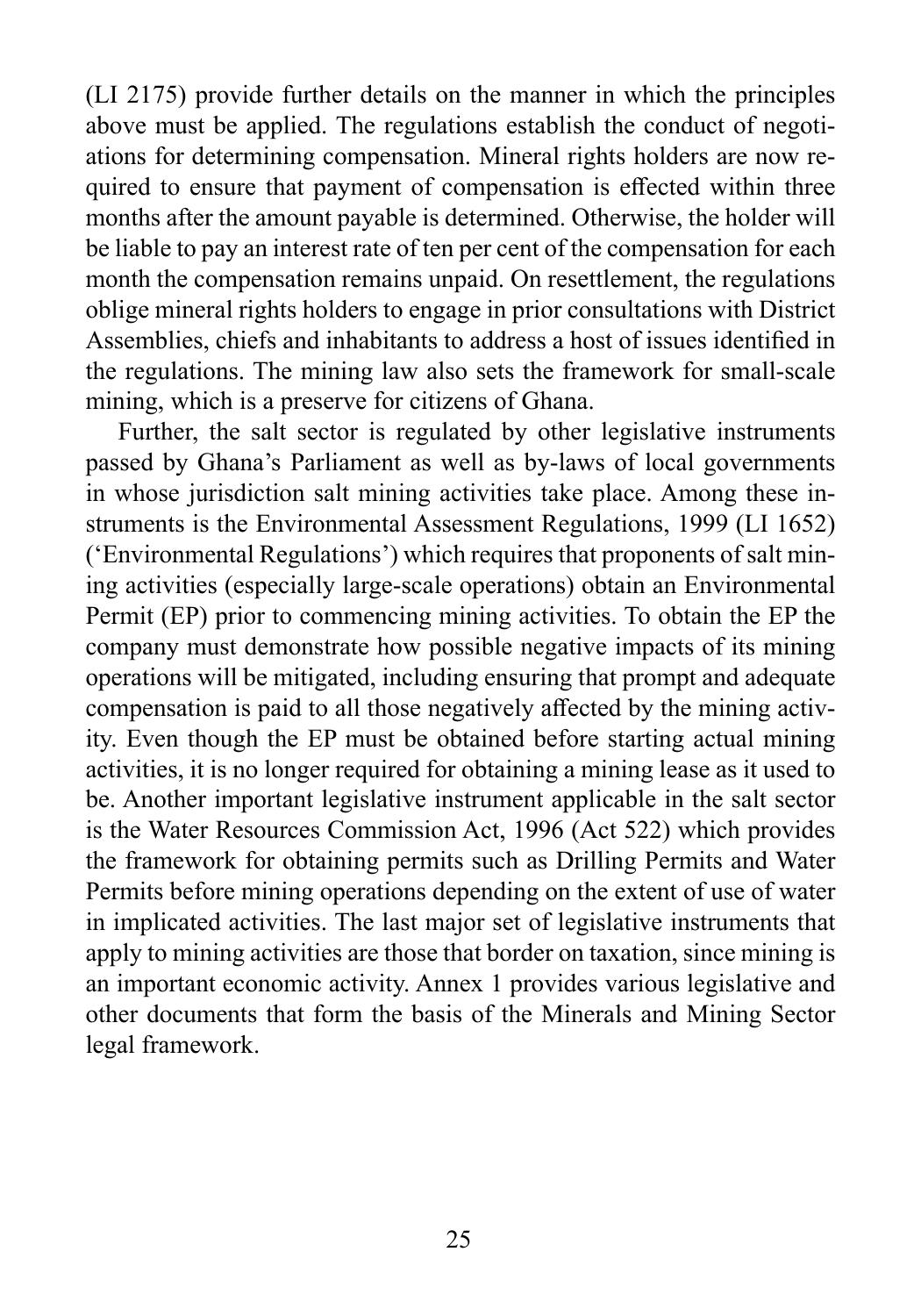### b) Policy and Institutional Frameworks for the Salt Sector in Ghana

In 2014, the Government of Ghana finalized a minerals and mining policy document that envisages a mining sector that contributes to sustainable development<sup>7</sup>. In that document, salt mining is described as having a "huge potential" that is yet to be realized. It is therefore the policy objective of the government to "secure the continued development of an efficient and thriving salt industry that will extract all possible by- and co-products from the production process and generate supplies for domestic as well as raw material needs of appropriate local and regional industries" (Government of Ghana, 2014). These positions on salt are further elaborated in the last two medium-term policy frameworks (Ghana Shared Growth and Development Agenda (GSGDA) I and II). GSGDA I identified salt production as a strategic venture for export to other countries in the sub-region and relevant for the creation of raw materials base for developing indigenous petrochemical industry. In the GSGDA II the relevance of salt was broadened beyond export and the petrochemical industry to include production of caustic soda and by extension alumina (for which caustic soda is critical). Other areas where the salt sector is envisaged to provide support include the proposed integrated bauxite-alumina industry, agriculture, food and beverage, as well as water and textiles sub-sector (Government of Ghana, 2014).

In view of the increased focus on salt, the government has granted several concessions for large-scale salt production over the past decade. Further, the Ministry of Lands and Natural Resources (MLNR) in 2012 decided to "develop fiscal incentives to attract investment in the salt industry" (MLNR, 2012). Historically, most investments attracted to the mining sector, with generous fiscal incentives, have been foreign investment. All these developments point to a salt strategy dominated by largescale operations with attendant challenges and concerns. This is because areas feasible for salt production are already being operated by ASSM.

The minerals and mining policy took cognizance of land-use and environmental challenges in salt-producing areas. It referred to "the development framework" which will include the establishment of appropriate

<sup>7</sup> In 2012, the Minister responsible for Mines indicated that the government was developing a national salt policy as part of diversifying Ghana's mineral resources base (Abbey Emelia, 2012).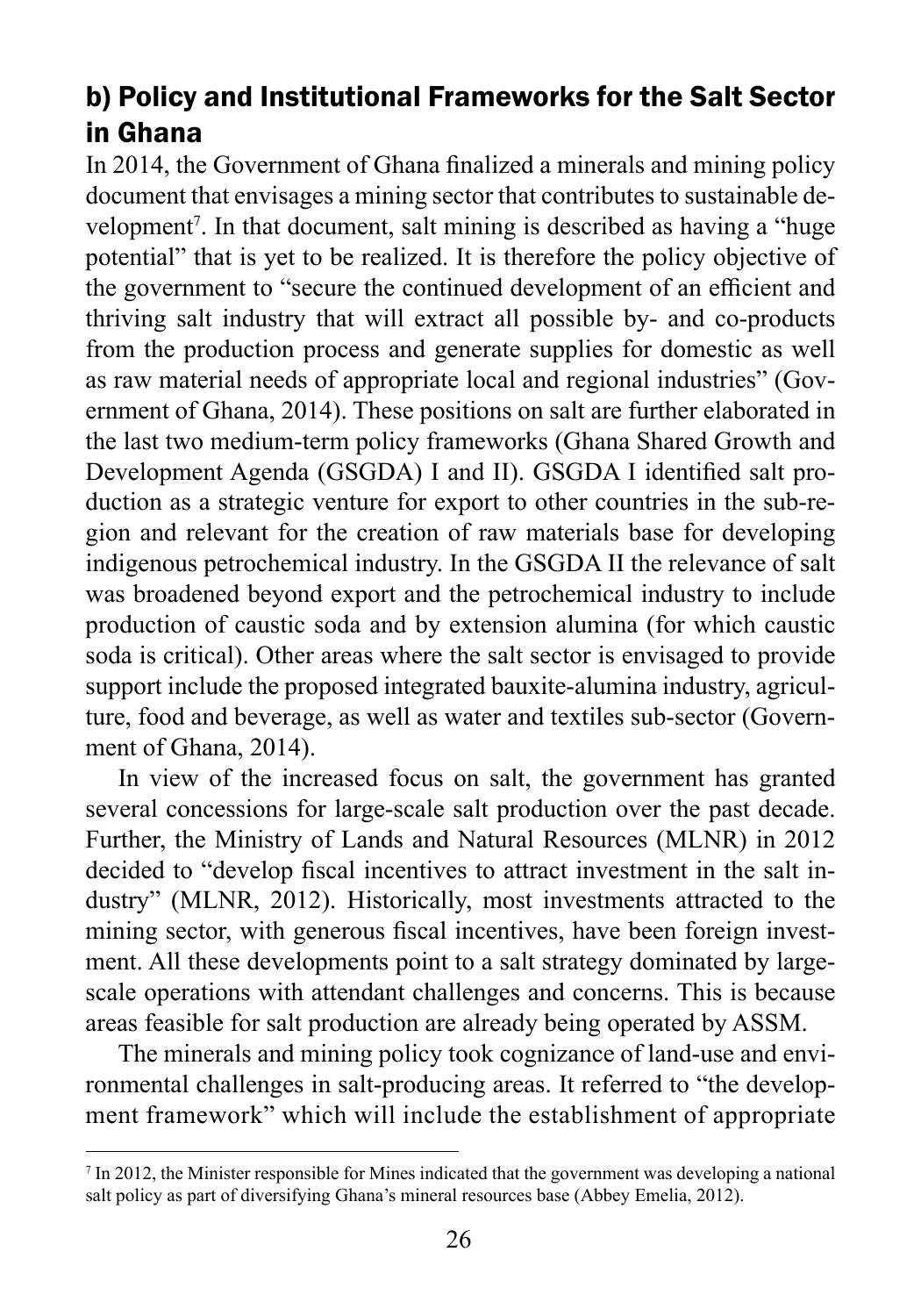sustainable livelihood projects and environmental impact mitigating programmes. These projects and programmes are to be "well suited for the affected communities to ensure that the livelihood of the indigenous people are not jeopardized." However, there is no indication in the policy document regarding the status of "the development framework." Whether or not it has already been designed isn't clear; and if it is being designed, there is no information on when it is expected to be ready. This notwithstanding, the spirit of the policy puts a responsibility on relevant state agencies (especially the Minerals Commission) to ensure that the livelihood of indigenous people affected by the grant of large-scale salt-producing concessions are not jeopardized. This responsibility would require that the Minerals Commission directly engages indigenous people affected by operations of large-scale salt-mining activities to ensure that their livelihood activities are not jeopardized.

Prior to the 2014 Minerals and Mining Policy, there were some relevant policy documents that sought to address issues in the mining sector. The first is the Master Plan for Salt Development in Ghana, put together in 1991 for the government by Cuban consultants. It gives greater recognition to artisanal producers and is quite popular among them (see Box 3). This policy document did not see the light of day. The other, more recent, document is the Land Use Plan for the Songor Area, developed in 2006, with heavy emphasis on a private sector led approach to developing salt fields. The approach gave little recognition to artisanal producers and cooperatives in salt-producing areas. Given the relevance of the Songor Area to salt production in the country and the long-standing "stalemate," the Private Enterprise Foundation (PEF) engaged major stakeholders to resolve related land disputes. This engagement has produced a template that enables traditional authorities to partake in salt production activities.

In terms of an institutional framework for the salt sector, the Minerals Commission and Ministry of Lands and Natural Resources have the mandate to develop the mining sector in general and salt sector in particular. The previous section on the regulatory regime indicated roles performed by the Minerals Commission and the ministry. The Environmental Protection Agency (EPA Act 490) is also responsible for ensuring that all investment and undertakings in the mining sector comply with the highest level of environmental standards. There is also the Water Resources Commission (WRC) and the Forestry Commission (FC) which must issue a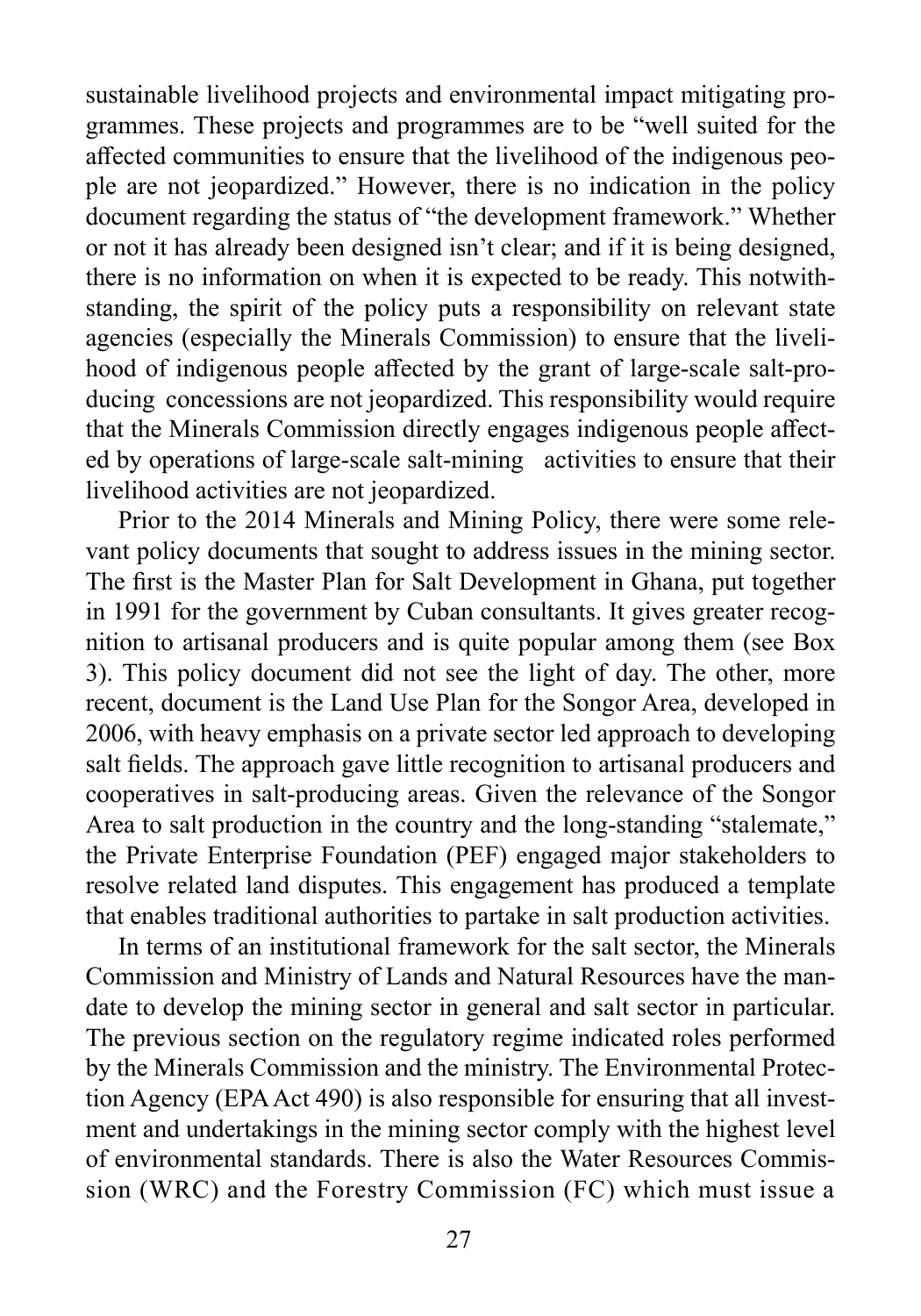#### BOX 3: BRIEF OVERVIEW OF THE MASTER PLAN FOR SALT DEVELOPMENT IN GHANA, 1991

The policy blueprint was developed in response to resistance by local producers against large-scale salt operations at the Songor Lagoon that resulted in the death of a pregnant woman and a ban on all large-scale salt operations. The military government at the time, through the Secretary for Lands and Natural Resources, called for a study that led to the development of the Master Plan.

The document opens with a description of salt production conditions at the Ada Songor Lagoon which has a total surface area of 7,920 hectares (19,440.4 acres) and how the lagoon surface area is distributed among three concession holders (Vacuum Salt Production Ltd, Star Chemicals Industries Ltd and Ada Traditional Council). It also profiles all the co-operative societies (7 in all) that operate at Ada Songor Lagoon with the size of their memberships, totalling 6238.

Based on meteorological indications and an assumption of 85 per cent efficiency, it estimates potential yield per crystalizing area during the entire salt season to be 180.2kg/m2 and the practical yield can be designed to be 149.0kg/m2 of crystallizing area. Consequently, the Master Plan estimates the global potential that can be achieved in Ada Songor Lagoon for salt production at about 1.3 million tonnes annually.

The Master Plan then argues for a phased development of salt infrastructure at the Songor Lagoon at a total investment cost of US\$60 million.

The beauty of the Master Plan and its popularity among local producers is the recognition, and therefore the legitimacy it gives to the local producers in the scheme of works proposed. The Lagoon resources were basically shared between the largescale miners and small-scale producers. Most of the small-scale producers (if not all) were guaranteed continued and more productive production.

Sadly, the Master Plan continues to remain on the shelves gathering dust. Had it been implemented, the total investment cost would have long been recouped on the bases of estimated production cost and expected output and revenue, turning the facility (largely a white elephant at the moment) into a cash cow by now.

Source: Master Plan for Salt Production in Ghana, 1991

permit if water or forest resources will be affected by the proposed mining activity. As most mining activities require water, the WRC has been a very important regulatory agency in the mining sector. In the regulatory regime discussed above, compensation and resettlement constitute a major part of mineral exploitation in Ghana. The Lands Valuation Board (an agency of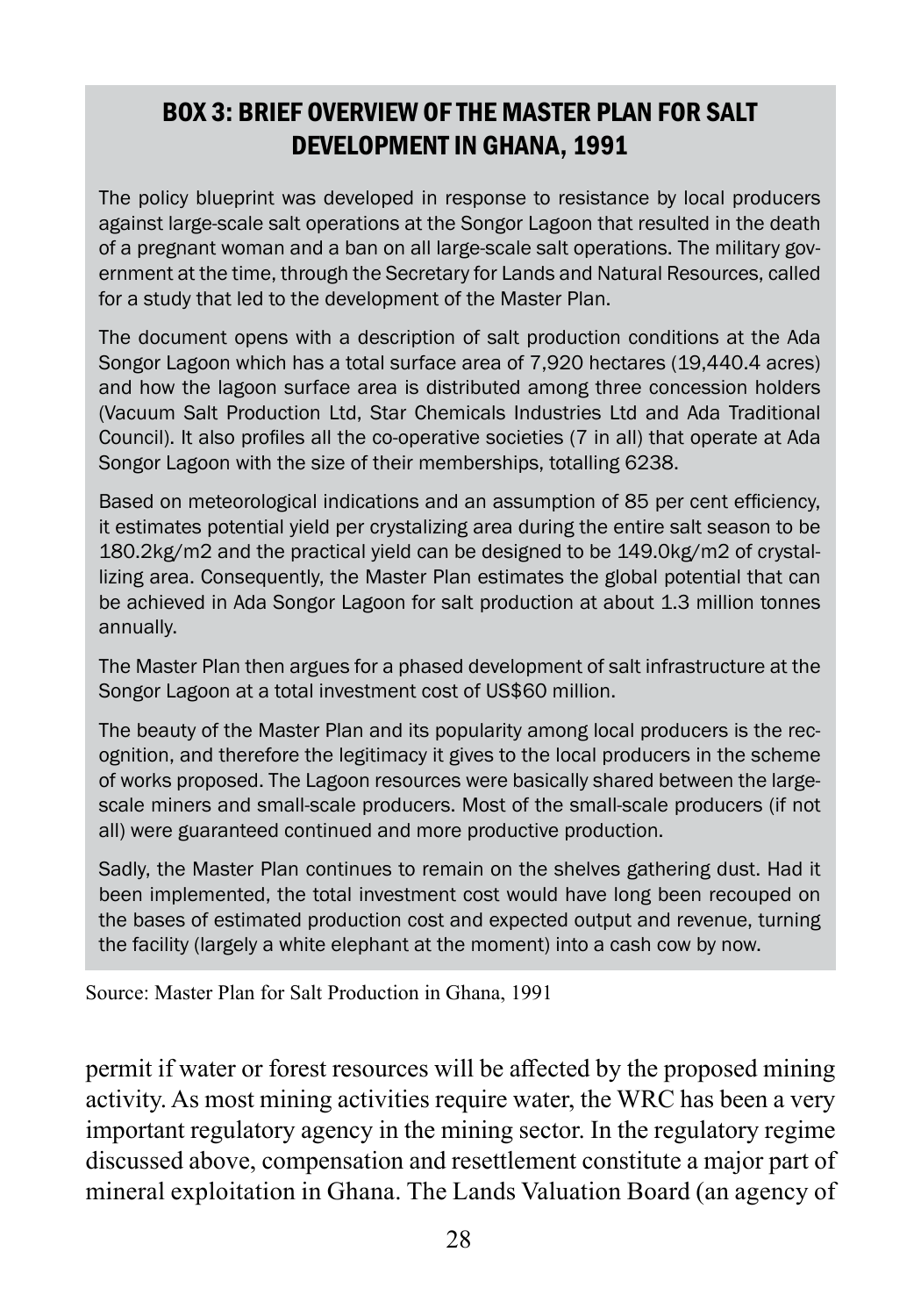the Lands Commission) and the Town and Country Planning (an agency of the District and Municipal Assemblies) are therefore important regulatory agencies that ensure that compensation (negotiations and payment) and resettlement are undertaken in compliance with established principles and standards. Finally, traditional authorities, community-based organizations and trade associations are also important non-governmental institutions that contribute to the governance of the sector.

The Ministry of Trade and Industry (MoTI) and the Ghana Exports Promotion Authority (GEPA) have also been engaged in the salt sector. MoTI and GEPA provide support to key stakeholders, especially salt producers. The Ministry of Trade and Industry's engagement has focused on providing support to the salt industry in general (especially ASSM) and the iodization of salt in collaboration with other state and non-state agencies. In relation to this, the ministry piloted "salt iodization centre" and "salt bank" initiatives at Nyanyano in the Central Region a couple of years ago. In the ministry's 2012-2014 programme-based budget, it indicated providing support for the rehabilitation of existing salt works (mainly salt pans) for the benefit of salt miners and acquired 50 acres of land for salt production (MoTI, 2012). These initiatives did not yield the expected benefits and were therefore discontinued. One of the four Presidential Special Initiatives (PSI) implemented more than a decade ago focused on salt. The ministry got nowhere near its target of raising salt production from 200,000 metric tonnes in 2004 to 2,500,000 metric tonnes in five years with the PSI on salt. Efforts to obtain information on specific activities carried out under the PSI and resources expended have been futile.

#### c) Emerging Regional and Continental Policy Positions

In February 2009, the Heads of State and Governments of the African Union adopted a continental mining vision. This vision envisages "a mining sector that optimises and husbands Africa's finite mineral resource endowments. This vision is diversified, incorporating both high value metals and lower value industrial minerals at both commercial<sup>8</sup> and small-scale levels." Further, the Africa Mining Vision (AMV) envisions "a mining sector

<sup>&</sup>lt;sup>8</sup> The use of the word commercial separately from small-scale operations unfortunately appears to support the view that small-scale activities are not commercial.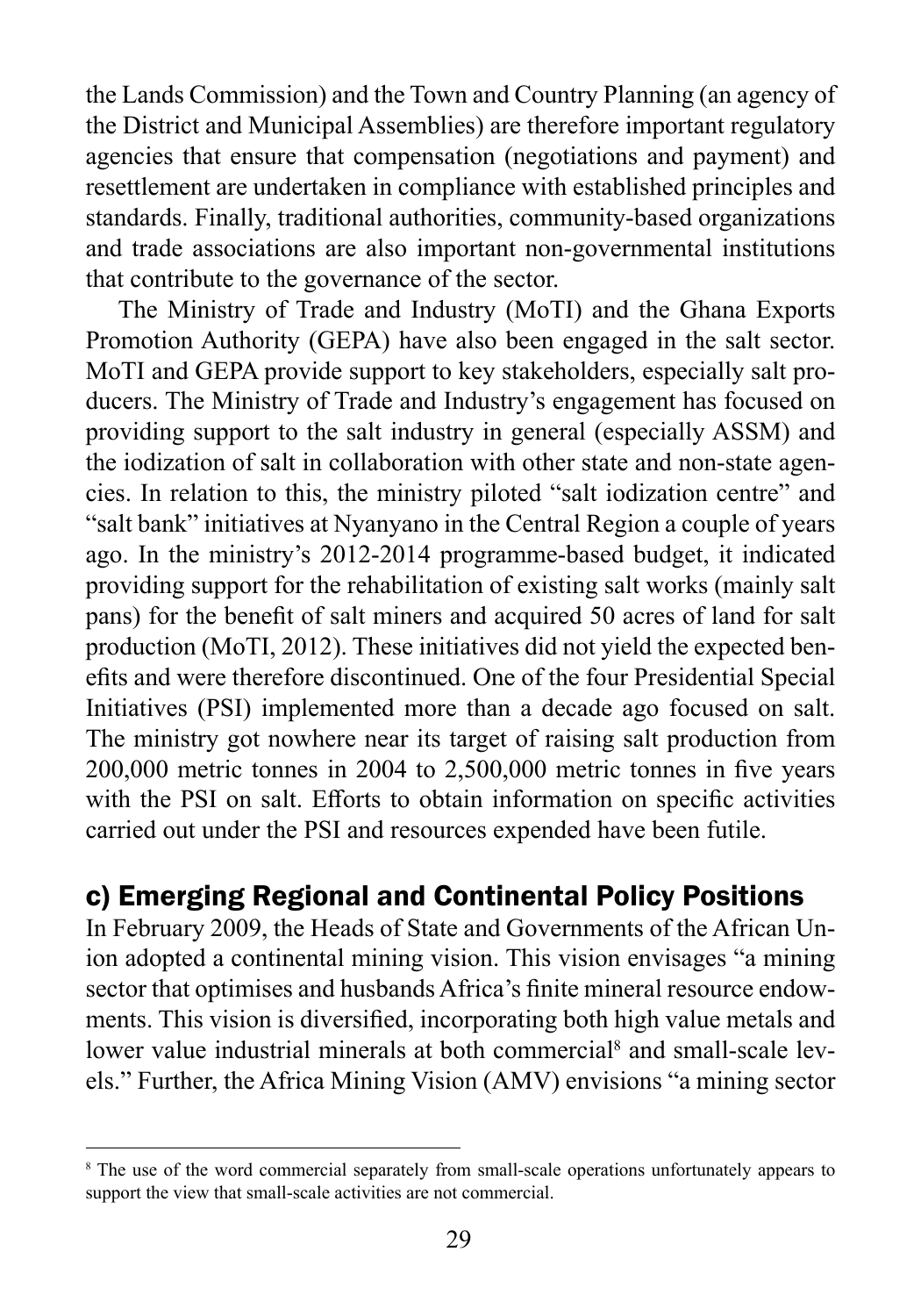that harnesses the potential of artisanal and small-scale mining to stimulate local/national entrepreneurship, improve livelihoods, and advance integrated rural social and economic development." The AMV references the Yaoundé Vision on Artisanal and Small-scale Mining and presents the case of artisanal and small-scale mining – potentials, impacts and challenges under section four which focuses on "critical constraints and success factors in realizing the vision." In short, the AMV is recognizant of the importance of ASM.

The ECOWAS Minerals Development Policy (EMDP) follows a similar trajectory as the AMV and emphasizes the relevance of stakeholder involvement and consultation. At a point, the EMDP calls on member states to ensure the implementation of Free, Prior and Informed Consent (FPIC) in the mining sector. Both the AMV and EMDP have developed action plans that assign member states, donor agencies and non-state actors responsibilities for undertaking relevant activities towards realizing the objectives of the policy frameworks. Ghana contributed significantly to the design of these policy frameworks and has indicated its commitment towards its implementation. Ghana is designing the Country Mining Vision (CMV), the national equivalent of the AMV.

Both the AMV and EMDP have emerged, following weaknesses in the mineral regimes operating on the continent that fail to ensure extraction of mineral resources inure to the benefit of host countries. Ordinary citizens and CSOs played key roles in the adoption of these policy frameworks through loud expressions of discontent about the outcomes of mining activities on the continent. In particular, the worsening plights of people living near mining activities contrast the reports of high profitability in the mining industry. In addition, the relatively low returns to the state has forced a rethink by African countries with ordinary citizens highly expectant of positive change in the way mineral resources are exploited. The AMV's promise of "transparent, equitable and optimal exploitation of (Africa's) mineral resources to underpin broad-based sustainable growth and socio-economic development" strikes a chord among the masses on the continent. Ordinary citizens, therefore, look forward to full implementation of the AMV and EMDP (excerpts in Boxes 4 and 5 below).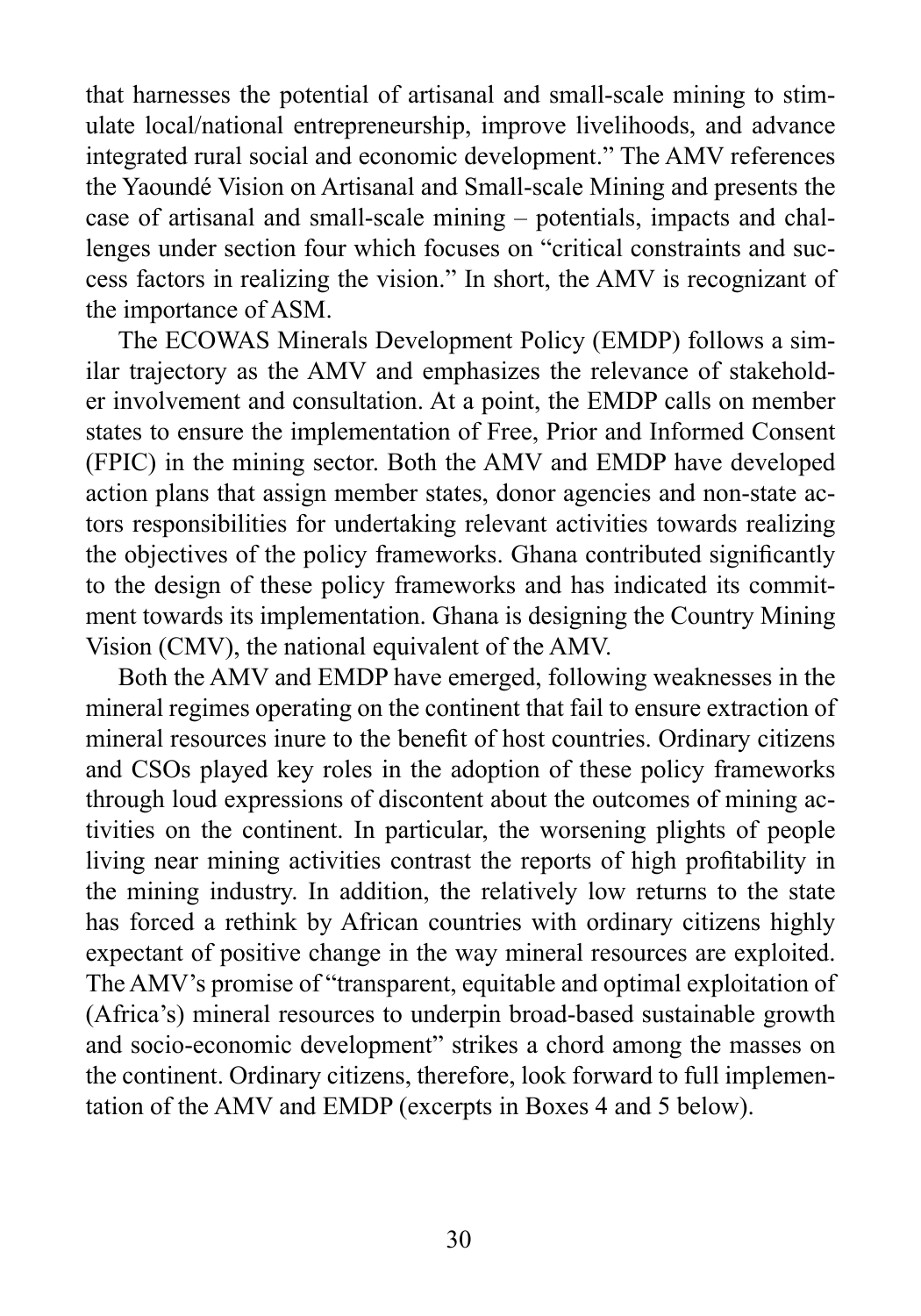#### BOX 4: EXCERPTS FROM THE ECOWAS MINERALS DEVELOPMENT POLICY (EMDP)

Article 2.8 of EMDP (Development of Artisanal and Small-scale Mining) call on Member States to undertake to:

- a. Improve Artisanal and Small-scale Mining activities through specific institutional and legislative frameworks.
- b. Encourage the formation of cooperatives in the ASM sub-sector.
- c. Encourage technical and financial assistance programs for the benefit of Artisanal and Small-scale Mining activities
- d. Strengthen professional organizations for information sharing and technical capacity enhancements for the ASM sub-sector.
- e. Develop training curricula and good practices relevant to the social context and supported by technology transfers.
- f. Promote the harmonious co-existence between Large-scale Mineral Operators and ASM operators.
- g. Encourage the establishment of a coordinated system of licensed Mineral Buying Centers/Agencies in the Community.

Objective 8 of the Implementation Matrix of the EMDP is to "Promote the Development of Artisanal and Small-scale Mining (ASM) and oblige Member States to implement the following activities:

- a. Formulate specific institutional and legislative frameworks for Artisanal and Small-scale Mining;
- b. Promote the setting up of technical and financial assistance programs for Artisanal and Small-scale Mining;
- c. Encourage the formation of cooperatives in the ASM sector;
- d. Strengthen trade/vocational organizations for information sharing and technical capacity enhancements for the ASM Sector; and
- e. Promote the development of training curricula and good practices for the ASM Sector.

#### BOX 5: EXCERPTS FROM THE ACTION PLAN FOR THE IMPLEMENTATION OF THE AFRICA MINING VISION (AMV)

Program Cluster 4 of the Action Plan for implementing the AMV is on ASM and aims at developing "a mining sector that harnesses the potential of artisanal and small-scale mining to advance integrated and sustainable rural socio-economic development. The program cluster calls on Member States to implement the following activities: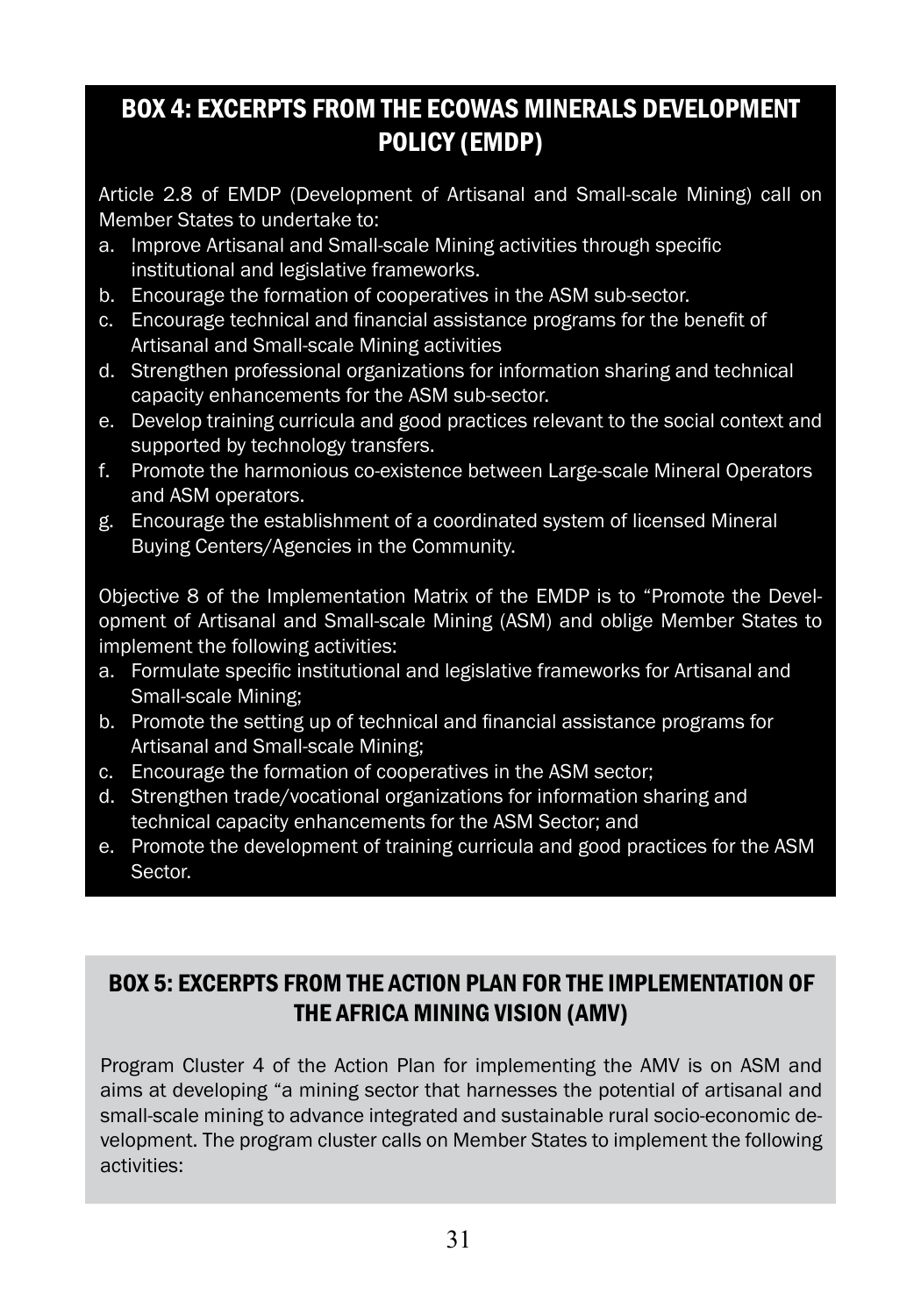- a. Regularize and mainstream ASM into broad stream socioeconomic activities;
- b. Develop policies, laws, regulations, standards and codes to promote a viable and sustainable ASM sector;
- c. Develop programs to upgrade knowledge, skills and technologies in the ASM sector; including:
	- i. Promoting local service providers in the sub-sector;
	- ii. Models for partnership with government and large-scale mines to facilitate access to technology, skills, knowledge and markets;
	- iii. Financing and marketing programs appropriate to the ASM sector
	- iv. Improved health, safety, environment and gender in ASM
- d. Determine and designate geologically suitable areas for ASM;
- e. Promote youth employment and engagement in the ASM sector;
- f. Develop methodologies or templates for distinguishing potentially viable ASM operations for targeted support;
- g. Develop and strengthen ASM associations;
- h. Implement international and Regional instruments relevant to the ASM sector;
- i. Develop programs for promoting value-addition in ASM; and
- j. Develop institutional linkages from national through to local levels for effective management of ASM.

Program Cluster 4 further calls on Regional Economic Communities to implement the following:

- a. Harmonize ASM policies, laws, regulations, standards and codes;
- b. Coordinate and facilitate technology development and transfer at sub-regional level
- c. Develop and promote implementation of a regional tool kit for engagement between LSM and ASM including requiring LSM to develop the capacity of ASM
- d. Lead initiatives to formalize and upgrade skills, knowledge and practices in the artisanal and small-scale mining sector;
- e. Promote and coordinate standard measures for training examination and certification for the ASM sector
- f. Develop continental policies, laws, regulations, standards and codes to promote sustainable ASM led by AUC/NCPA; and
- g. Adopt and strengthen measures to address illicit trade in minerals.

Source: Action Plan for the Implementation of the Africa Mining Vision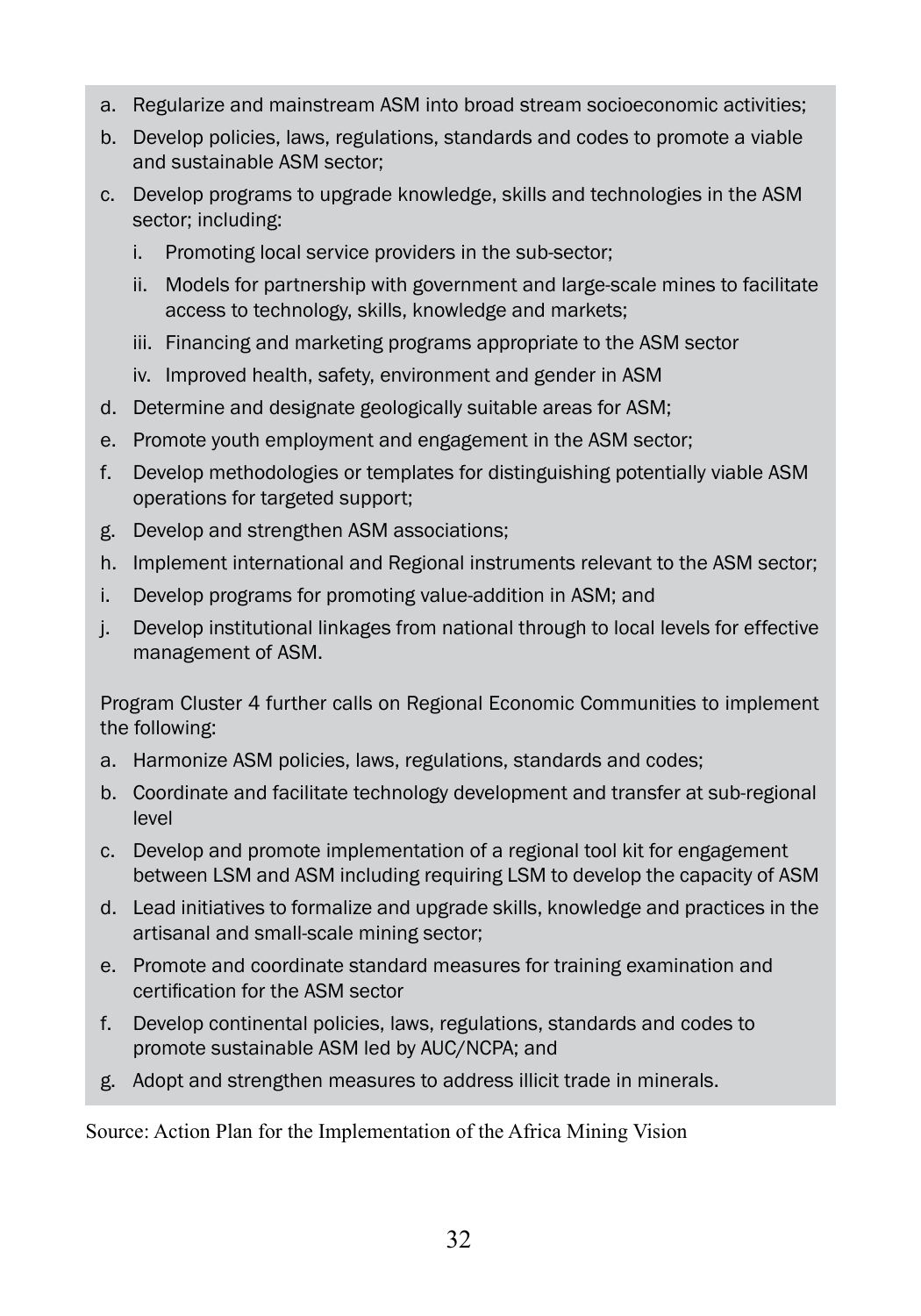### d) Gaps between National Policy and Regulatory Regime and Emerging Regional and Continental Framework

Comprehensive assessment of the national policy and regulatory regime within the context of an emerging regional and continental framework is required to identify all major gaps. The design of the CMV requires such a comprehensive assessment. Within the context of this study, however, gaps have been identified between the national approach to ASM as compared to prescriptions in the emerging regional and continental framework. While the regional and continental framework calls for increased focus and support to ASM operators, there is no well thought out support framework for ASM operators in the national policy framework. Instead, the national mining regime prioritizes foreign-dominated large-scale operations (See for example the shareholding structure of large-scale mines for traditional minerals in Appendix 2). Another area where gaps exist between the national mining framework on one hand and the regional and continental mining framework on the other is stakeholder involvement and consultation with the sector.

The level of involvement and consultation that characterizes activities in the mining sector in the country is low as compared to prescriptions of AMV and EMDP. A case in point is the role played by local governments and the extent to which they are involved in granting mining leases. The practice is for the Minerals Commission to request a "no objection" to a proposed project following its publication at the Assembly. But, it takes years after the mining lease is granted before the Assembly is notified or gets a copy of the lease. Both the Minerals Commission, which recommends granting of a mineral right and the Ministry responsible for Mines do not directly engage communities that would be affected by the lease. Though such engagements are not required by law, they have the potential of improving governance of the sector. It is for this reason that the AMV and the EMDP make impacts and benefits agreements with communities in mining areas a very critical component of the preparatory processes for mining. The AMV specifically calls on governments to develop and implement guidelines for impacts and benefits agreements with communities in mining areas, as well as build capacities of communities and CSOs to negotiate impacts and benefits agreements.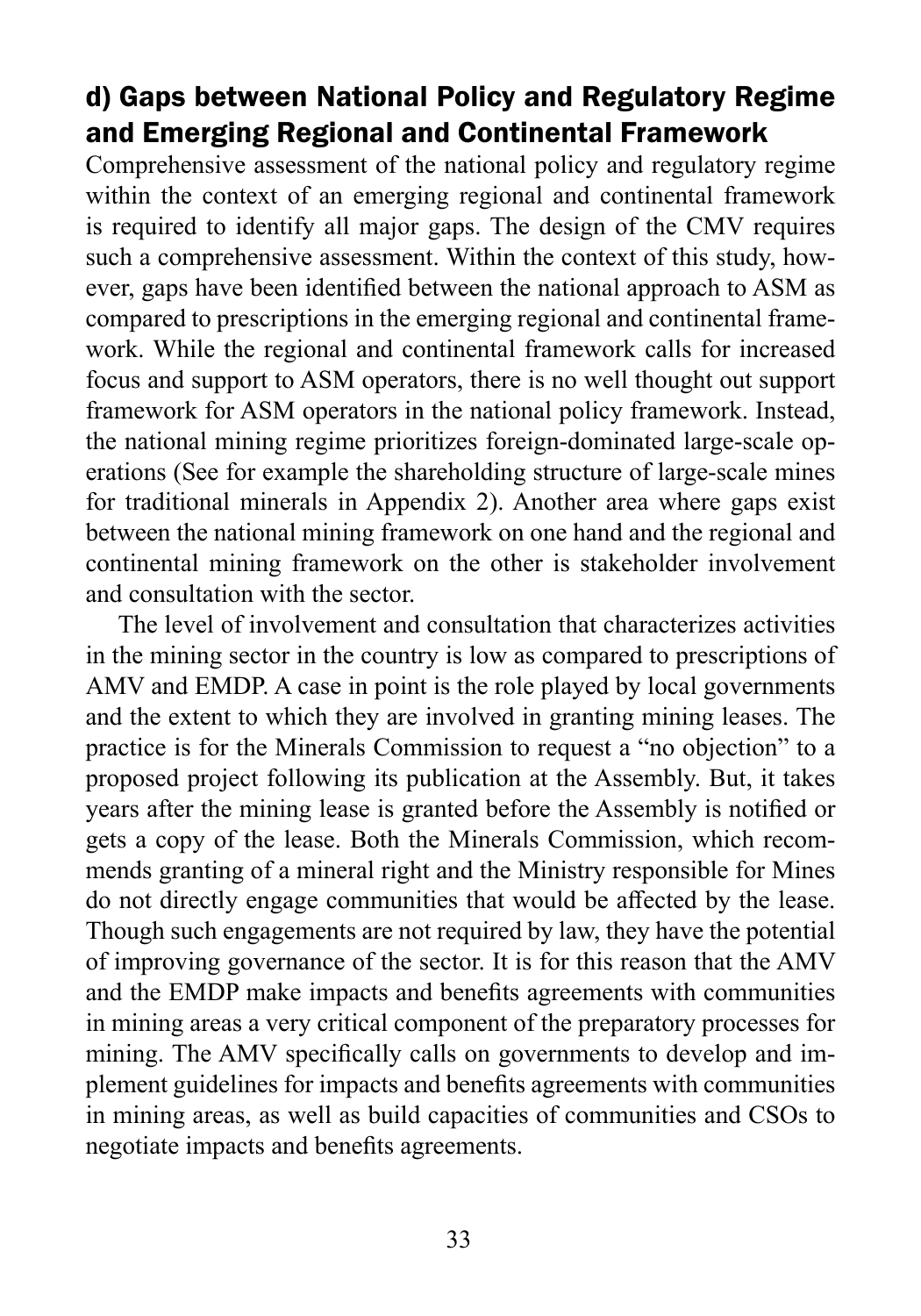## 4. The Keta Lagoon Basin

### a) The Keta Lagoon Basin

The Keta Lagoon<sup>9</sup> (see Figure 7) is located on the eastern coast of Ghana and is the largest of over 90 such lagoons in the country. The lagoon has

**Figure 7: Keta Lagoon and its location on the Map of Ghana**



Source: Sanusi and Sarfo (2016)

<sup>9</sup> Different maps of the Keta Lagoon were found with different boundaries. This is understandable given that as a water body the volume of water in it which determines its boundaries is not constant. It is obvious that the boundaries of the lagoon during the wet or rainy season when the volume of water in the lagoon is very high would be completely different from the boundaries of the lagoon during dry season when the volume of water in it is very low. The choice of this version of maps available (stretching well into Ketu South Municipal Assembly) was influenced by the goal and objectives of the study.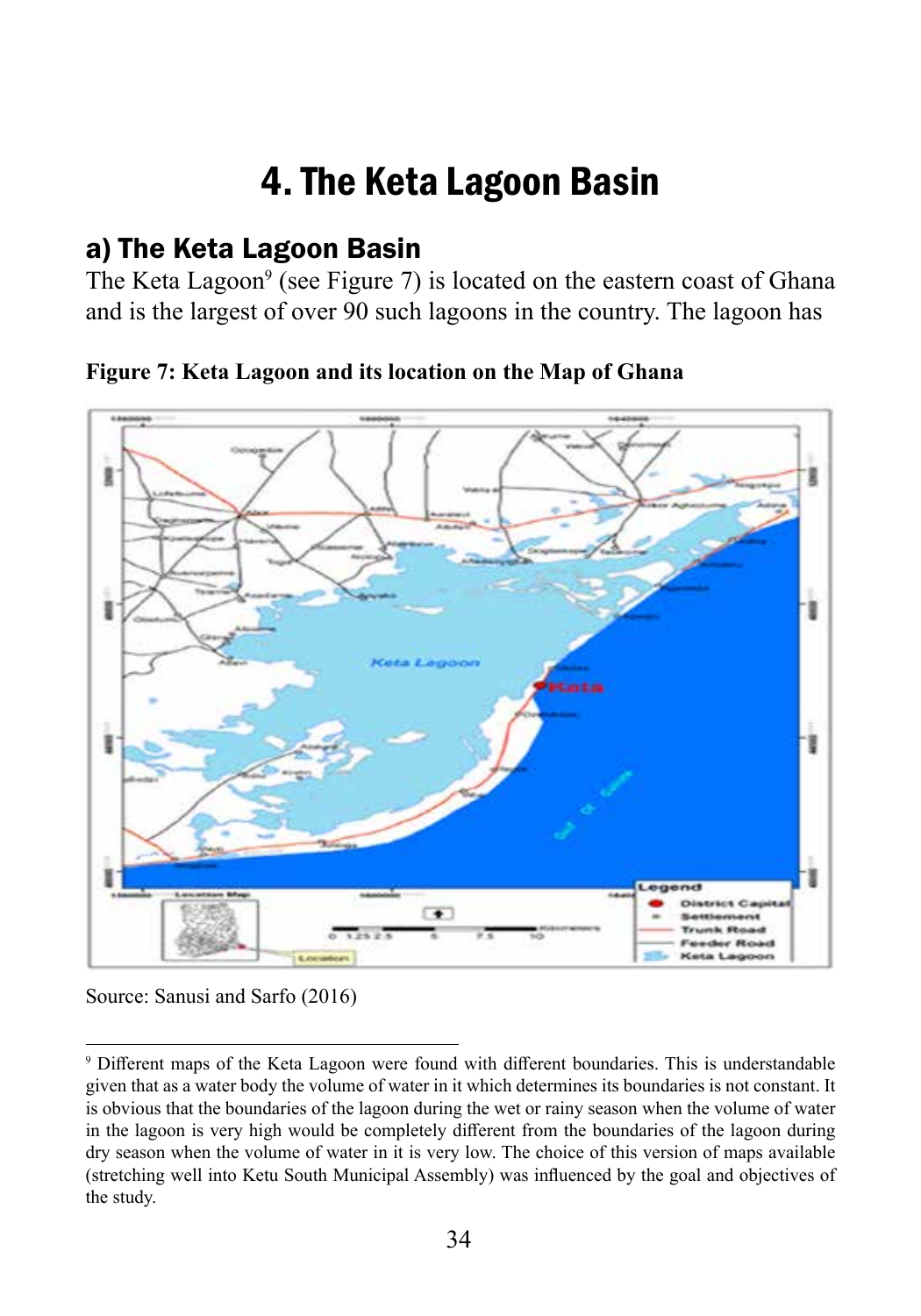a length of 126.13km (Wikipedia) and is the most extensive brackish water-body of Ghana designated as a wetland of international importance or a Ramsar site (Addo et al., 2014). The Keta Lagoon falls in four local government jurisdictions: Keta Municipal Assembly, Ketu South Municipal Assembly, Ketu North and South Tongu Districts.

#### b) Livelihood Activities Supported by the Lagoon

The lagoon supports different forms of life and therefore constitutes an important source of livelihood for the people who live in its catchment areas and beyond the region. The main economic activities supported by the lagoon are farming, fishing and salt mining. In a study by Addo et al. (2014), a total of 22 finfish species were encountered in two sites (Anloga and Woe) between August 2010 and March 2011. Fishing in the lagoon as well as the Atlantic Ocean, which is separated from the lagoon by a narrow strip of sandbar has, historically, been the mainstay of the economies of the communities that surround the lagoon. Fishing aside, there is an appreciable number of people who engage in farming, especially the cultivation of vegetables (and improving food security in catchment settlements). Vegetables require a lot of water and the lagoon has been very useful in that venture, supplying fresh water to vegetable farms for irrigation. According to one resident interviewed, tilapia, gbovilolo and eflo are the three main types of fish that are regularly harvested in the lagoon. In terms of agriculture, crops such as okro, pepper, tomatoes and cotton are usually cultivated on the banks of the lagoon to take advantage of the water resource. In Ketu South, about 18 per cent of the workforce is engaged in the agricultural, forestry and fishing industries, while in neighbouring Keta Municipality 36 per cent of the population is engaged in the industry (GSS, 2010). The industry is dominated by agricultural and fishing activities in these coastal settlements, with the forestry sub-sector hardly existing there.

Besides fishing and farming, the lagoon supports salt mining and winning activities, particularly during the dry season when the volume of water in the lagoon reduces or dries up. In and around the Keta Lagoon, thousands of people engage in artisanal salt winning during the dry season. For these people, they move to parts of the lagoon where salt is naturally produced through evaporation and collect it for domestic use and the rest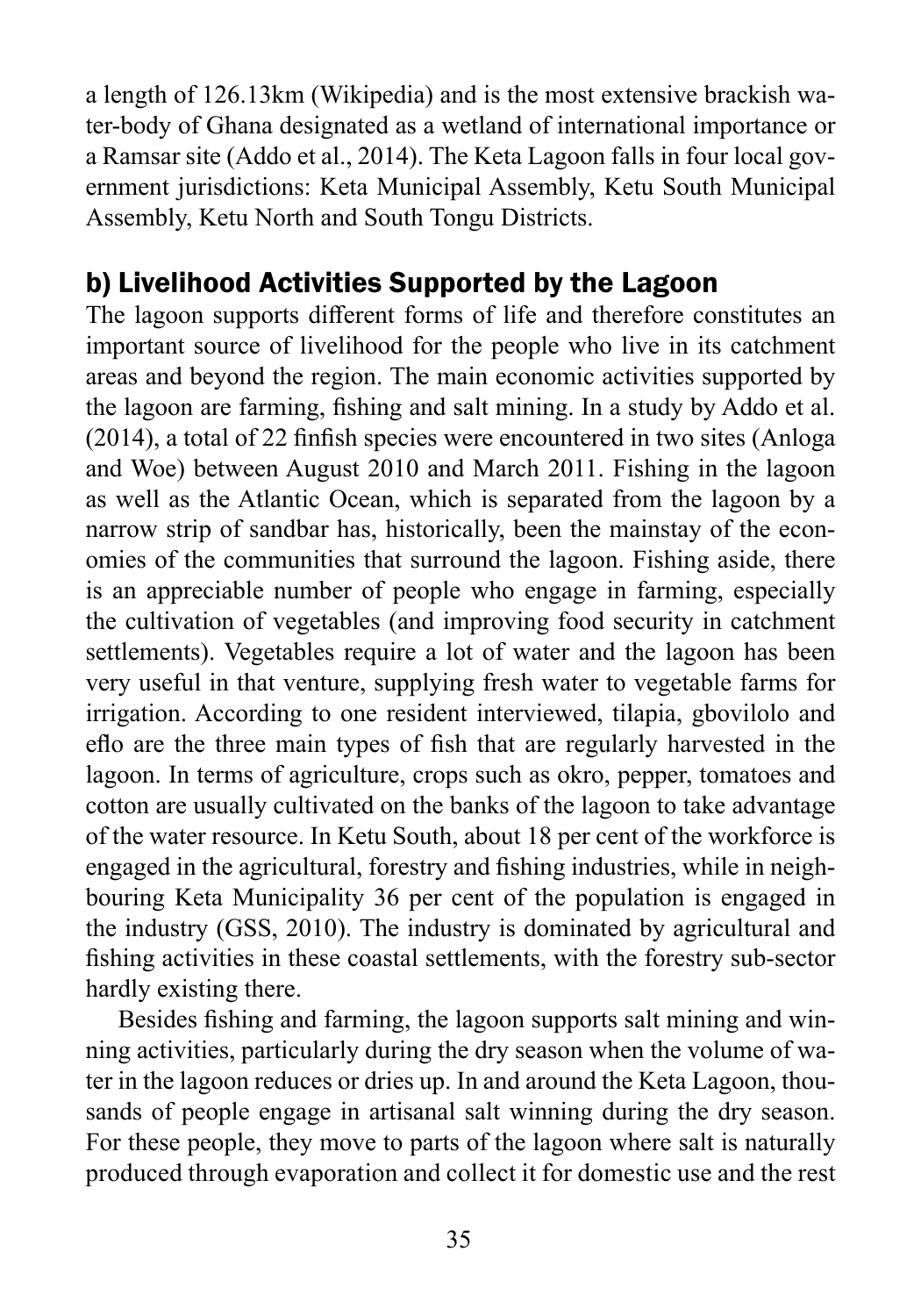is sold. Like in fishing, where residents of catchment settlements have to pick up their net and other equipment, artisanal salt winning also requires shovels and other basic implements. Just as the lagoon is not demarcated for those who engage in fishing, the natural salt-producing parts of the dry lagoon is generally not demarcated for artisanal salt winning. Apart from artisanal salt producers whose livelihoods are supported by the lagoon, there are also small-, medium- and large-scale salt producers in the region.

Table 1 below shows companies located in and around the Keta Lagoon Basin, which were granted salt mining leases for medium-scale mining operations as of 26th January 2017. Even though the full list from which this table was extracted describes all companies captured in there as medium-scale operators, the list contained companies that can be described as large- scale operators. These companies include Panbros Salt Industries Limited and U2.

**Table 1: List of Companies Granted Salt Mining Leases for Medium-Scale Mining Operations as at 26th January, 2017 in and around the Keta Lagoon Basin in Volta Region**

| <b>Name of Company</b>                              | Location       | <b>District</b> | Region |
|-----------------------------------------------------|----------------|-----------------|--------|
| Kings Choice Salt Industry Limited                  | Fiahor         | Keta            | Volta  |
| $Med - X Ghana Limited$                             | Adina          | Ketu South      | Volta  |
| Regis Investments Limited                           | Afife          | Ketu            | Volta  |
| West African Goldfields Limited                     | <b>Blekusu</b> | Ketu South      | Volta  |
| West African Goldfields Limited<br>(formerly SVSIL) | Adina          | Ketu South      | Volta  |
| White D'or Minerals Limited                         | Adafienu       | Ketu            | Volta  |

Source: Minerals Commission (2017)

#### c) Concessions Recently Granted to Large-Scale Salt Miners (in and around the Lagoon)

Since 2011, the Ministry of Lands and Natural Resources (acting on the advice of the Minerals Commission) has granted salt mining leases to three large-scale companies in and around the Keta Lagoon. The total number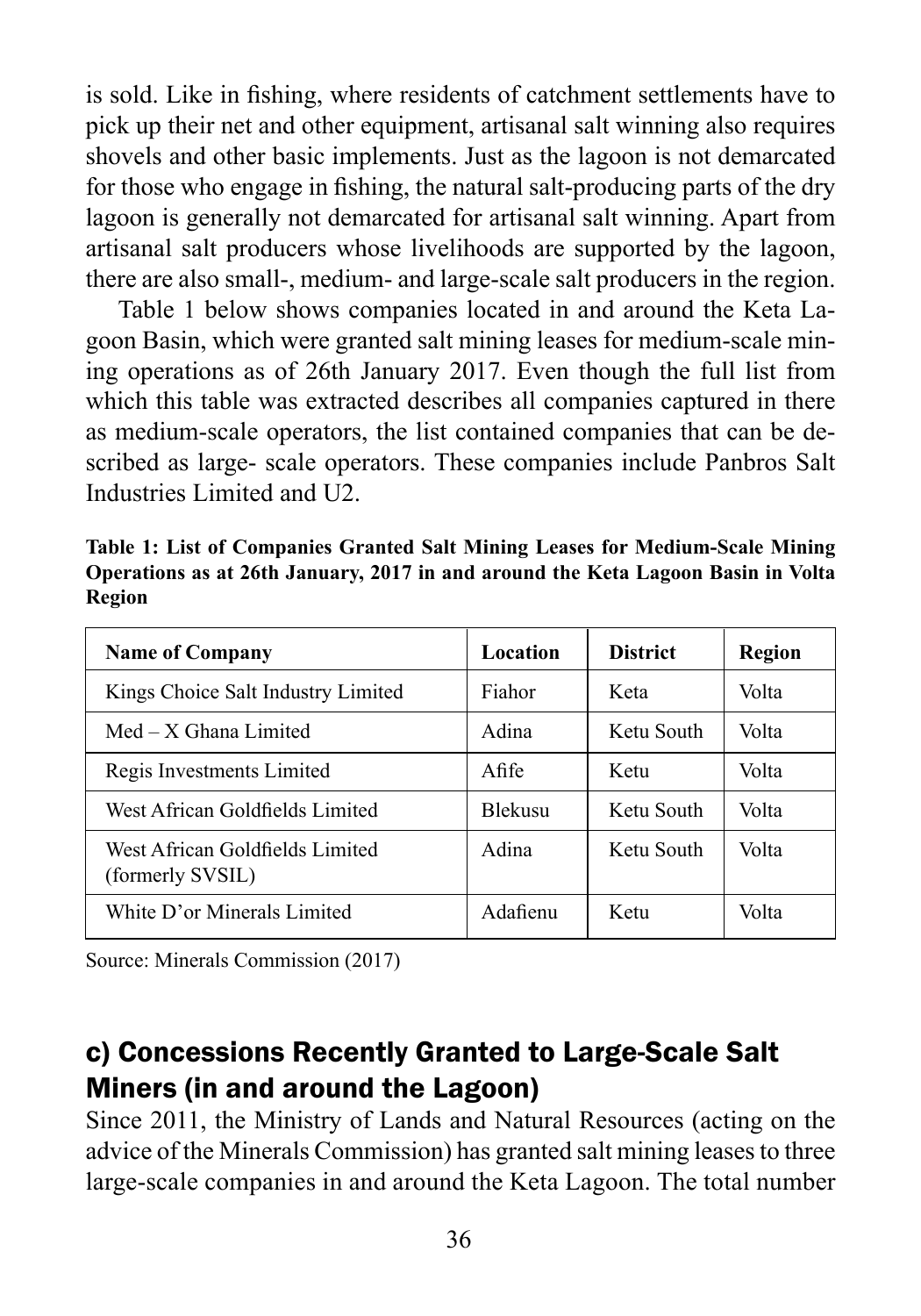of acres involved in the concessions to these three large-scale companies (all heavily dominated by foreign capital) is nearing 20,000. Details of these concessions are provided in Table 2 and Figure 8. It is instructive to note that the companies in the table below do not appear on the list of salt-mining companies provided by the Minerals Commission, even though copies of mining leases granted these companies were shared by the Commission. This has implications for the actual number of mining leases granted for the production of salt in and around the Keta Lagoon recently. It is strange that the Commission's database for mining leases granted for salt production does not include these companies.

**Table 2: Concessions Recently Granted for Large-Scale Salt Production**

| Name of Company           | Size in<br>Acres | Year<br>Granted   | Location | District   | Region |
|---------------------------|------------------|-------------------|----------|------------|--------|
| Kensington Ind. Ltd.      | $6.004.48^{10}$  | Dec' 2011   Adina |          | Ketu South | Volta  |
| Sterling Industries Ltd.  | 790              | Jan' 2011         | (2)      | Ketu North | Volta  |
| Anlo Solar Salt Wks. Ltd. | $11,377.91$ ?    |                   | Dzita    | Keta       | Volta  |

Minerals Commission (2016)

### d) Near Collapse of Indigenous Small and Medium-Scale Salt Operations

The decision by the Ministry of Lands and Natural Resources (and therefore the Minerals Commission, which makes such recommendations) to grant concessions (salt mining leases) to large-scale mining operators covering a total area of nearly 20,000 acres around the Keta Lagoon marked the beginning of the seeming collapse of emerging indigenous small and medium scale salt companies. This decision rendered salt winning activities as well as small and medium scale salt producing entities, operating

<sup>10</sup> Kensington indicated in a presentation at a stakeholders' meeting at Alisa Hotel on 18th June, 2014 that it had applied for an additional 1,294.93 acres of land at Adina for salt field expansion. This brings the total land possessed by the company to 7299.41 acres. The company also indicated that it has agreed to cede a total of 1752.31 acres of its concession to neighboring communities to undertake their fishing and salt winning activities. It is unclear if this arrangement has been sanctioned by the Minerals Commission.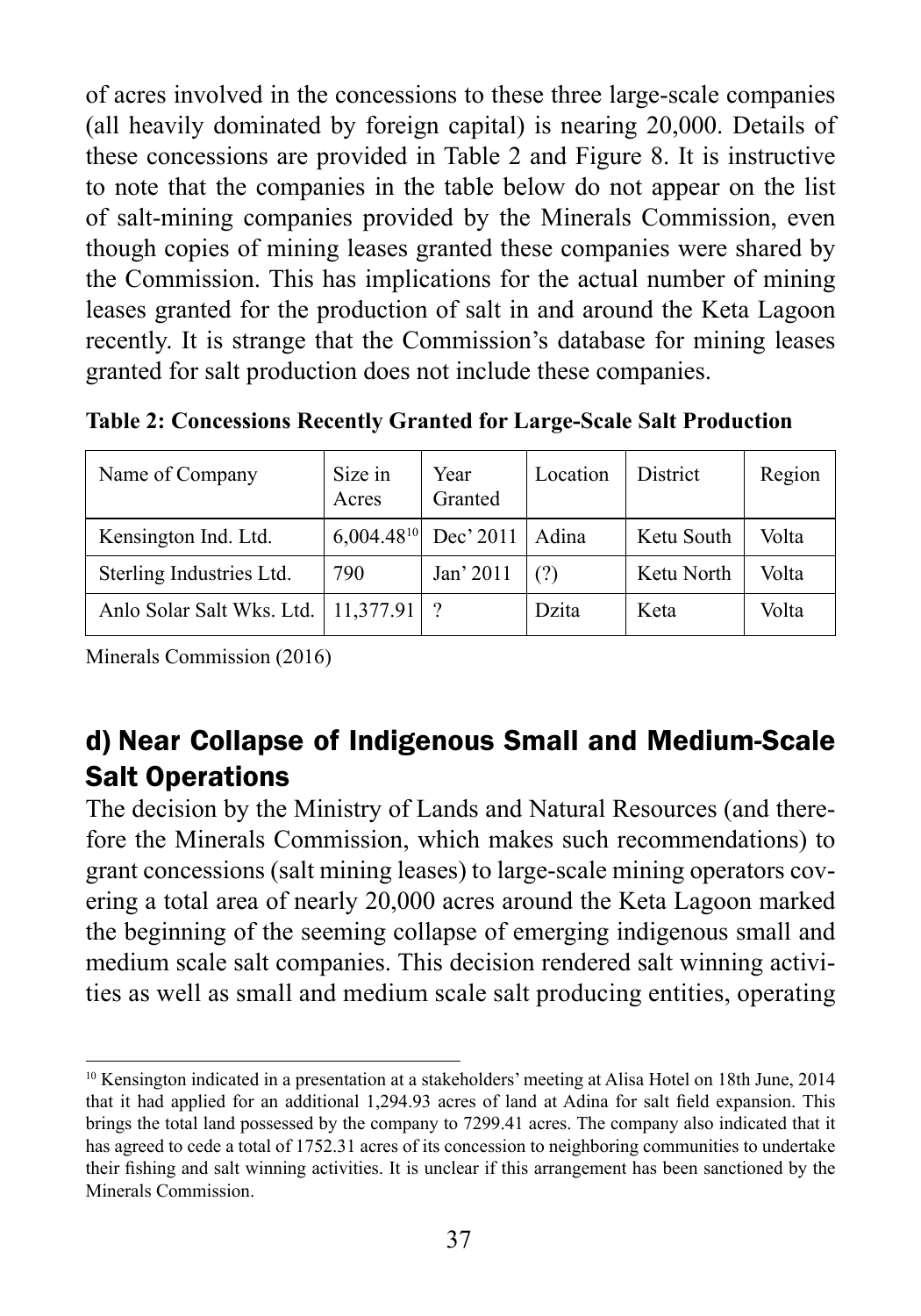**Figure 8: Map showing Various Mineral Rights (Salt) Granted in and around the Keta Lagoon**



Source: Minerals Commission (2016)

in and around the Keta lagoon prior to the granting of recent concessions, illegal. It is clear and obvious that the interests of these small and medium scale operators (and thousands of salt winners affected) were not considered as most of them were not engaged in the processes that led to the award of concessions on areas where they operate. The posturing the ministry and the Minerals Commission as well as the manner in which large swathes of land were given to large-scale salt-producing companies (all of them heavily dominated by foreigners) to the detriment of indigenous small and medium scale operators has not only been worrying, but questions the State's seriousness about its own commitment to the maiden mineral and mining policy, "to ensure that livelihood of the indigenous people are not jeopardized," as nothing has so far been done to sustain the livelihoods of the thousands of people affected.

The case of one Joshua Kpakpa (a medium-scale salt producer at Adina where Kensington also operates), reveals the difficulties local producers go through and the lack of sustainable support for them in the face of stiff competition with foreign-dominated large-scale operators. With interest and capital to invest in the salt sector, by establishing a medium-scale salt works, Mr. Kpakpa began his search in 2004/5 for viable land from Kpone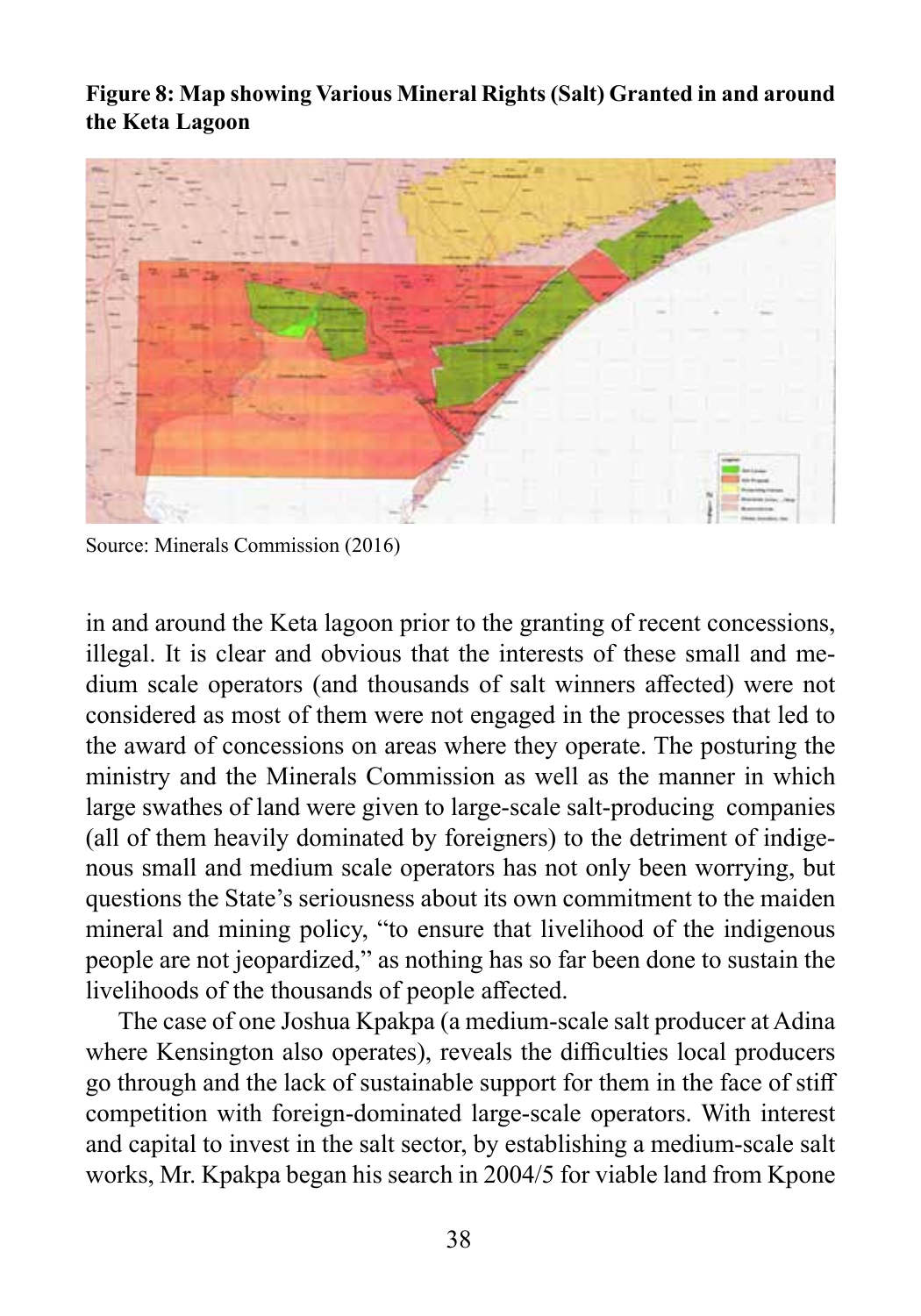(with very receptive local government officials) and then moved to Pampram all without success. He was then directed to Adina in 2006 where he joined the local association of salt producers and met some chiefs in search for suitable land to start his salt project. He found a place, but keen on ensuring that he operates within the law, he went to the Minerals Commission to undertake a search; one of the requirements for applying for a lease. He then realized that the entire place had been leased to West African Goldfields Limited (WAGL). This meant that he could not obtain a mining lease to enable him to operate within the bounds of the law. Meanwhile, WAGL had not started operations and showed no readiness to start operations. Mr. Kpakpa therefore convinced the local producers association to obtain consent from WAGL ceding part of its concession to the association.

Despite initial foot dragging, the association obtained an agreement from WAGL ceding 960 acres of its concession for the small and medium scale operators to undertake their salt works. This was witnessed by the Minerals Commission, which okayed the activities of the small and medium scale operators, but stopped short of issuing mining leases for them largely because WAGL had not applied for or obtained a certificate of surrender as required by law in such circumstances. Nonetheless, the Minerals Commission, prior to that and thereafter, had regular correspondence (including visits) with the small and medium scale producers at Adina and adjoining communities. The ceded land was then shared among a group of small and medium scale operators, each obtaining roughly 50 acres of land. Over time, some producers had difficulty in sustaining their production activities as they could not produce sufficient amounts of salt to cover production costs and stay in business. Some of the producers were not breaking even, let alone making a profit. It often takes time to make profits in projects of this nature. Mr. Kpakpa's operations (which continue till today) did not face many challenges as he employed different production techniques, involving the use of back waters and rubber sheets. He also used underground brine which was more concentrated than sea brine.

Mr. Kpakpa therefore introduced other producers to more viable methods of production until Kensington Salt Industries Limited entered the picture. Kensington acquired the entire concession granted to WAGL (including the 960 acres ceded to small and medium-scale operators). After the acquisition, the company dishonored the agreement covering the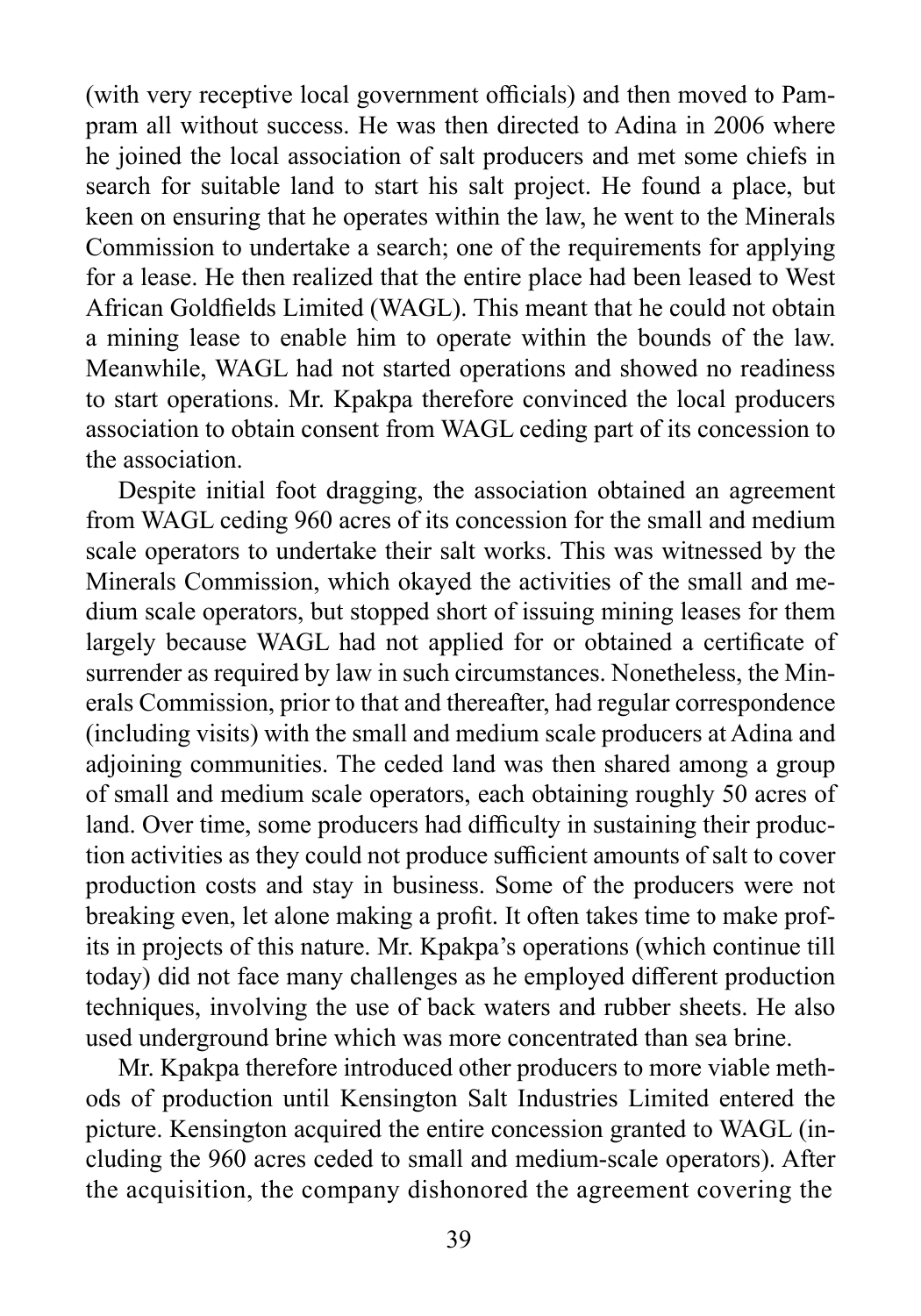960 acres ceded by WAGL to the local salt producers. They evicted most of them, but a few (including Mr. Kpakpa) continue to operate, but on a smaller scale than before as Kensington took over much of the land. No compensation since has been paid to the local producers. The few local producers who continue to produce salt there do so with mixed feelings (in fear and anger), as there is no certain tenure security on the land on which they operate. If some of the land does not return to local producers, one of two things will happen. Either the small and medium scale sector will collapse entirely with operators moving into other sectors of the economy (which is an unlikely option as fewer prospects exist in other sectors of the economy), or the local producers will stage a fight back for their land, destabilizing the operations of Kensington. The latter seems to be happening.

#### e) Boundary-Related Disputes and Conflicts

Disputes and conflicts related to boundaries of lands in the mining sector are quite common, especially in the gold sector which dominates the mining industry. Related to this problem is the issue of encroachment which is not limited to the mining sector but also other sectors of the economy. In the mining sector, common challenges with boundaries have been illegal access to and mining in parts of concessions belonging to other operators. There have also been instances where some concession holders go beyond the boundaries of their concessions. During an interview with some local producers in salt-producing areas (such as Adina and Nyanyano) it was observed that the salt sector also has its share of conflicts related to boundaries, especially given that there are no clearly defined boundaries in the artisanal and small-scale sector.

Some of the mining leases granted by the state to large-scale salt-producing companies have been characterized by boundary disputes and conflicts, particularly because of how the leases are granted (with little or no consultation with local producers and affected communities). The case of Kensington is quite an instructive example given the level of resistance to its operations. When the company obtained its mining lease, principal officials of the company met some key stakeholders (including chiefs and opinion leaders) of communities within its immediate catchment area, at Alisa Hotel in Accra. The meeting was also attended by officials of some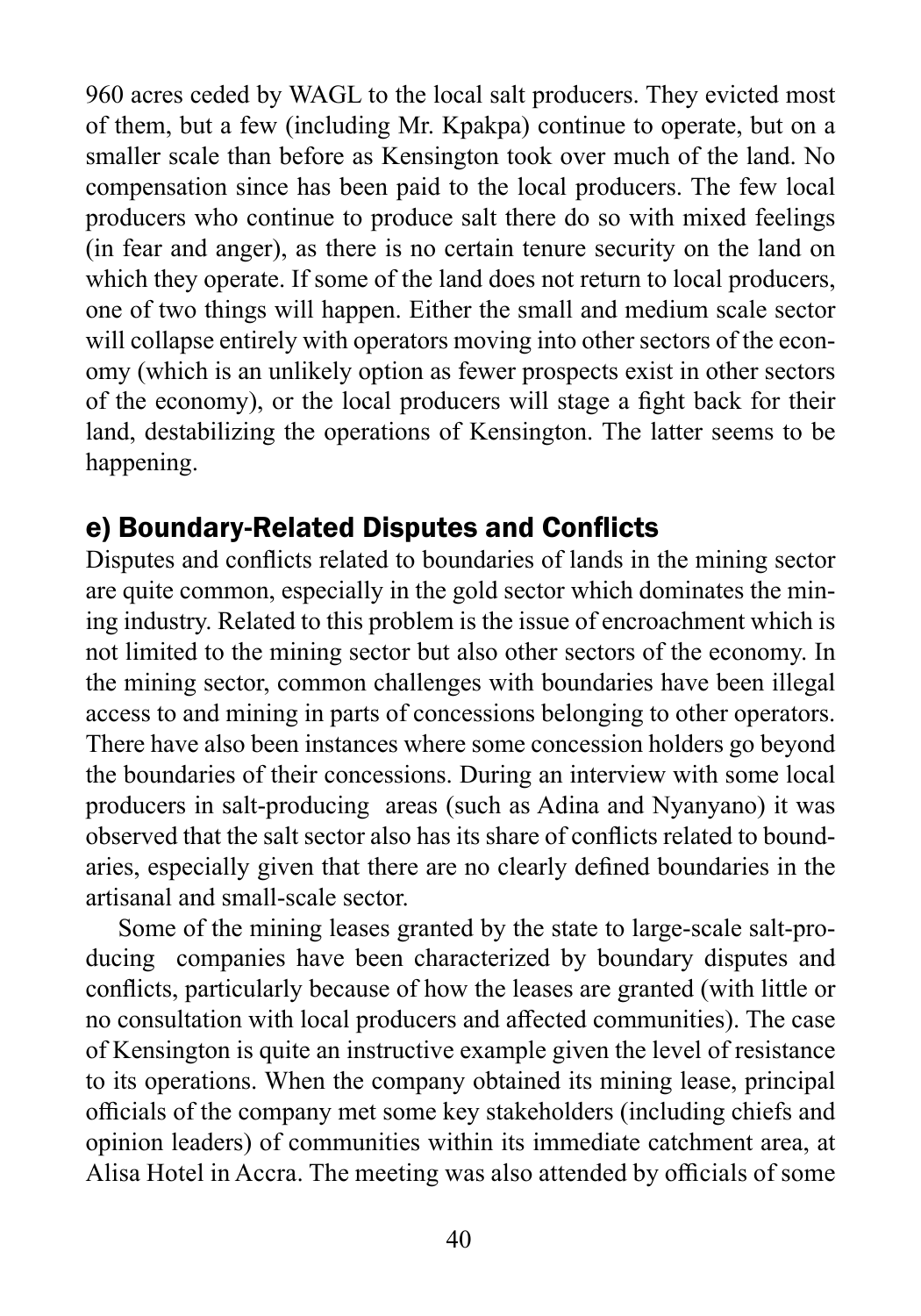state agencies such as the Minerals Commission and the Environmental Protection Agency. There were also regional and municipal Security Council meetings attended by some chiefs in connection with the project. An agreement was reached at these meetings that paved way for initial construction works to begin. As the company moved from construction to production, it needed to access other areas of its concession farther away from Adina. The footprints of the company increased, with more communities that were not part of initial agreement feeling the brunt of the company's operations. Agitations and demonstrations were initiated, peaking in December 2015 when some demonstrators were shot by policemen providing security services to the company. Some policemen sustained various injuries as one demonstrator whisked the pistol belonging to the Keta Divisional Commander of Police and pulled the trigger in his direction. The Commander's life was saved by the pistol being either locked or having no bullets. The company's excavator and tipper truck were burnt by the demonstrators.

Following the demonstrations, the initial agreement reached with some stakeholders was annulled and the committee that mediated between the company and affected communities dissolved. A new committee, much broader and with representation from virtually all communities affected by the operations of the company, has been established to address concerns and challenges facing communities affected by Kensington's operations. The company describes this new committee as a Sensitization Committee charged with educating the communities about laws governing such projects. Nonetheless, some of the local people interviewed indicated that the new committee is far from a sensitization committee. The interviewees believe the committee is tasked with identifying all concerns and challenges facing communities affected by Kensington's operations; as well as negotiating with the company on how to address them<sup>11</sup>. Key among the demands of the communities is the return of a portion of the lagoon legally leased to the company. While the company has agreed to return 30 per cent of its concession fully developed into relevant concentration ponds and salt pans, the communities are demanding a much bigger portion of up

<sup>&</sup>lt;sup>11</sup> This development clearly demonstrates the Environmental Impact Assessment Procedures that were undertaken were not done well. The main task of the new committee should have been undertaken as part of EIA procedures.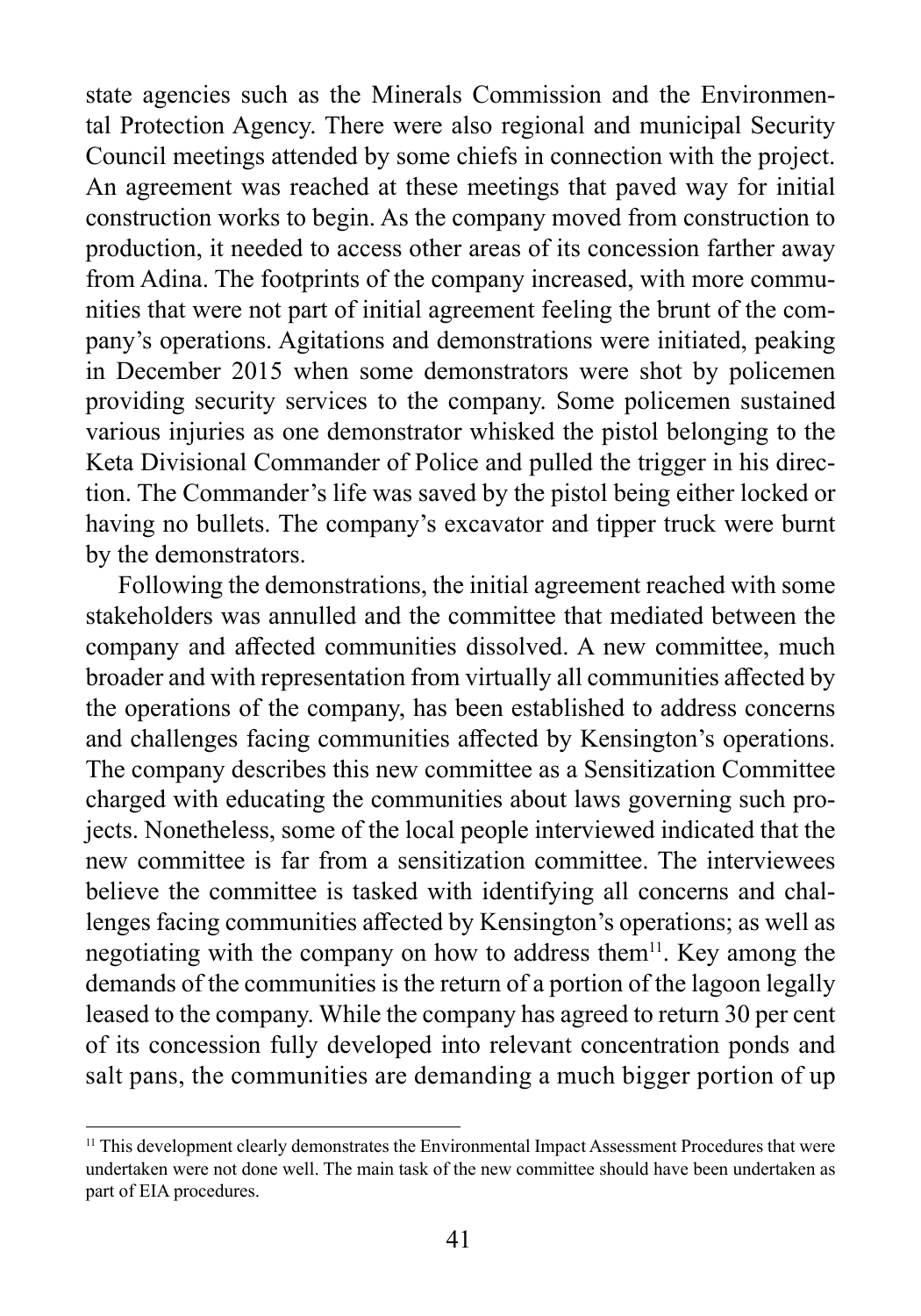to 60 per cent. Anything short of the demands of the affected communities could be a source of future conflicts.

Poor collaboration and consultation among relevant state agencies and with communities affected by the operations of the company is a major reason the company has gone through these challenges. For example, an interview with the principal officials at the Ketu South Municipal Assembly revealed that they were yet to receive a copy of the mining lease granted the company, several years ago. Therefore, the Ketu South Municipal Assembly does not know the exact boundaries of the concession or all the communities to be affected by the concession.

Further, the company's position that it owes no compensation to the communities because no meaningful economic activities were going on when it received the lease is problematic and must be reviewed. The laws of Ghana on mining-induced displacements are clear. Both the Constitution and the Minerals and Mining Law require prompt and adequate payment of compensation to all those who stand to be affected by mining activities. Given previous engagement between the Municipal Assembly (its Environmental Health Directorate) and local salt producers, the fact that some people have been affected by the operations of Kensington cannot be denied. It can be reasoned that if adequate measures are not put in place to address fundamental concerns facing the communities, the problems would recur.

The company's position that no meaningful economic activities (especially fishing and salt mining) were being undertaken by locals at the site prior to their operations was explained by a road construction in the late 1990s that apparently split the Keta Lagoon into two: one to the left of the road and the other to the right of the road. According to the company, the 12.5km Weta-Kedzi highway has no culverts along the way effectively stopping the free flow of water from the larger Keta Lagoon to the left of the road into the smaller Keta Lagoon to the right of the road. The company holds that the road construction resulted in the drying up of the part of the lagoon to the right of the road. Consequently, the place has been less supporting of fishing and salt mining activities. The only minor activities that continued to take place relied mainly on rain water rather than fresh water from the larger Keta Lagoon now to the left of the Weta-Kedzi highway.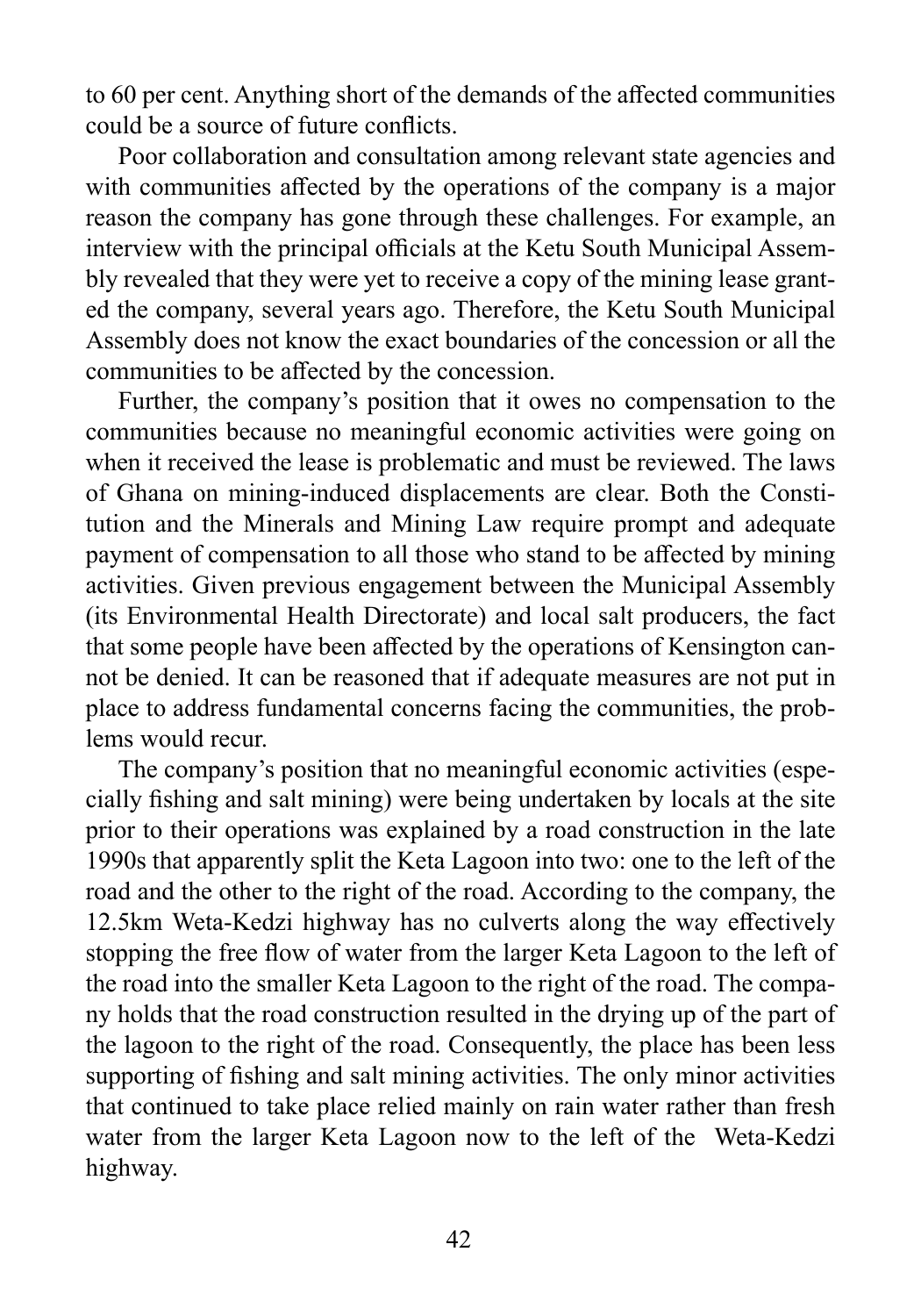# 5. Concerns and Challenges with Current Government Approach

### a) Introduction

The preceding section examines government's policy approach in the salt industry, compared with emerging regional and continental frameworks and established a heavy focus of the government on large-scale operations. This section identifies and discusses key concerns and challenges associated with such an approach.

#### b) Greater Emphasis on Large-Scale Salt Mining

Growing emphasis on large-scale mining companies in the salt sector is a major concern, especially among indigenous and local SMEs who look forward to state support to grow and sustain their business operations. These SMEs are concerned that their livelihoods will be destroyed to pave way for large-scale salt mining companies to establish their operations. Usually artisanal and small-scale operators have no recognition and legitimacy as most operate without requisite permits. Even though large-scale salt mining firms have a role to play, it is important (especially for equity, inclusivity and sustainability) that a fair balance is struck between artisanal and small-scale operators and large-scale operators. Such a balance must be anchored in a well-thought out framework to ensure that largescale operations inure to the benefit of local economic actors and produce optimal benefits to the economy. In the salt sector the stakes are even higher given land-use regime in salt producing areas. The level of displacement necessary for large-scale operations make emphasis on large-scale operations more risky.

Another concern with overwhelming emphasis on large-scale operations regards misalignment between national objectives being pursued by the state (such as job creation and inclusive local economic development) and corporate objectives (mainly profit maximization). The state has had cause recently to express concerns about the conduct of large-scale operators in the mining sector in relation to expected benefits from the sector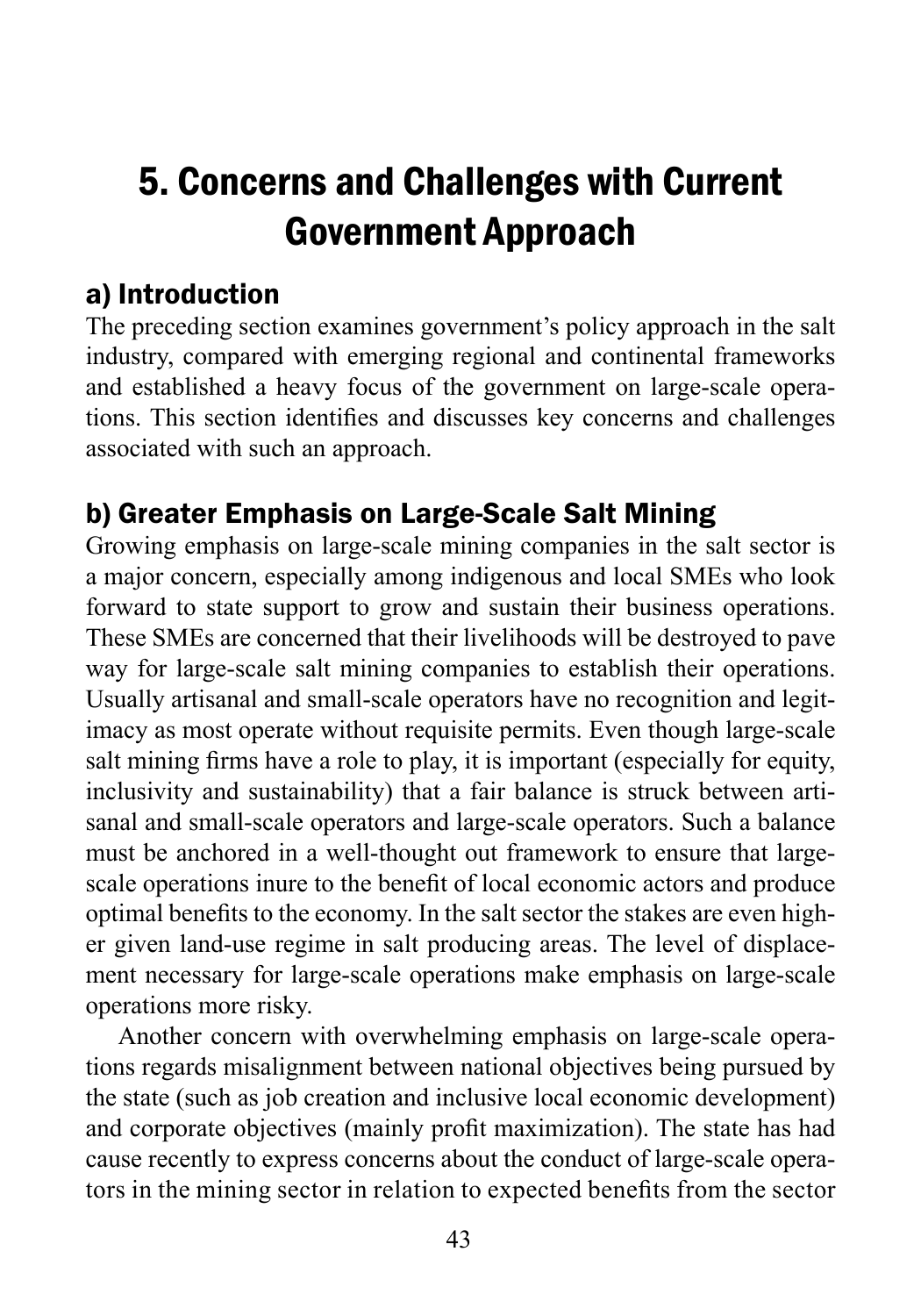often not realized as mining giants focus mainly on profit maximization. Against this background, emerging regional and continental mining frameworks emphasize an ASM-led approach and have space for large-scale operators. Most representatives of ASSM (78 %) associations interviewed complained about the policy position of government which favours largescale operators. They indicated readiness to oppose such an approach.

#### c) Rising Conflicts around Concessions

The approach of the government in the salt sector, as exemplified by how it granted a salt mining lease to a single company, Kensington, covering more than 6,000 acres without proper consultation with affected communities, is worth blaming for the growing conflicts around large-scale concessions. The conflict surrounding Kensington's concession demonstrates a major concern with the current government approach in the salt-mining sector and calls for a rethink. While there have been relative successes in the establishment of some large-scale salt mines (for example Panbros and U2), authorizing more large-scale operations without proper consultation with local producers to ensure sustenance of their livelihood risks generating conflicts.

Indigenous producers at Keta, interviewed expressed fear of repeating the history of Ada where a series of demonstrations and resistance activities peaked in 1985 with a standoff between the people of Ada and security forces acting on behalf of a large-scale company given a concession to mine salt within the catchment areas of the Songor Lagoon. This resulted in the tragic death of a young pregnant woman and prompted a quick response from the government in solidarity with the people, which involved confiscation of the company's assets and nationalization of the Ada Songor Lagoon. It is expected that the history of Ada will guide key stakeholders, especially state agencies, to avoid an unnecessary repetition. Despite being the most productive salt-producing area in the country, Keta has been denied the opportunity to produce the optimal quantity of salt. This can be attributed to the manner in which government leased almost the entire area to large-scale operators resulting in many conflicts. Developments in and around the Keta Lagoon (see Box 6) on key events, demonstrations and agitations against Kensington's operations) suggest that what happened at Ada could be repeated at Keta.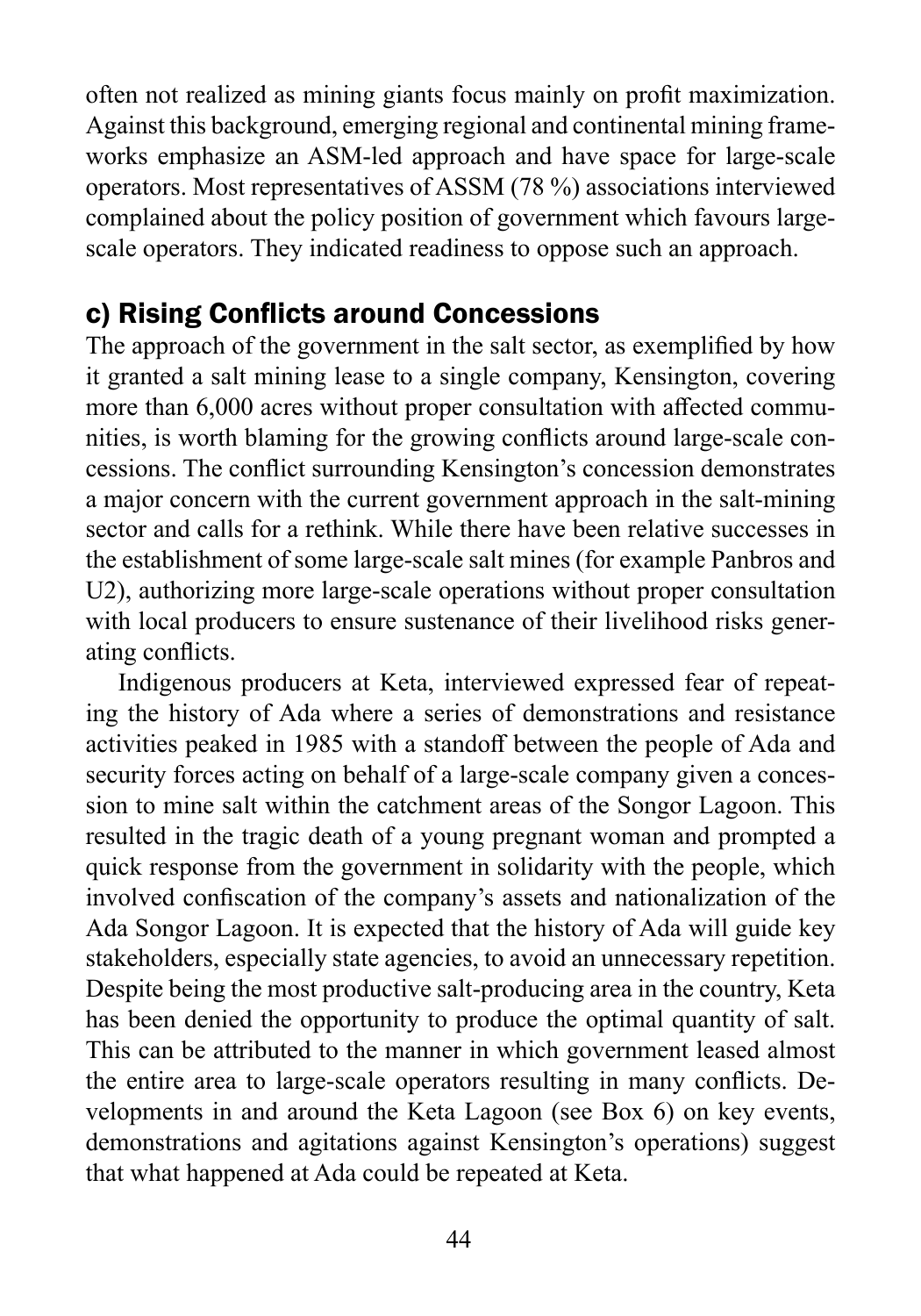#### BOX 6: CHRONOLOGY OF KEY AGITATIONS AND DEMONSTRATIONS AGAINST SEVEN SEAS SALT LIMITED'S OPERATIONS

#### 29th March, 2017

Hundreds of residents of Agbozume and Klikor in the Ketu South Municipality went on a demonstration on Wednesday 29th March, 2017 to protest what they describe as adverse effects of Kensington Industries Limited operations on their livelihoods. Clad in red attire, the aggrieved residents marched several kilometers from Agbozume to Denu-Tokor where the Municipal Assembly is located. They presented their petition through the Municipal Assembly to the Government of Ghana. They complained that the company has failed to comply with the agreed terms of engagement and has rather brought hardship to the people affected by their operations. They also accused the company of not using sea brine for their operations as agreed. They had resorted to underground water and caused the drying up of the Lagoon which communities such as Agbozume, Klikor and Adina rely on for fishing.

#### 17th March, 2017

The youth of Adina went on a demonstration at Kensington's premises to protest police arrest of four women accused of collecting salt from the Kensington concession. The demonstration turned violent when the youth clashed with workers of Kensington. The youth were reported to have assaulted the workers on site, vandalized the company's properties and pilfered valuables, including computers and motorbikes. The police intervened in the situation to calm nerves but unfortunately the situation rather escalated as one of the youth – Atsu Nkegbe – died from gunshots ("stray bullets"). Two other people who were hit by the "stray bullets" were severely injured and had to be sent to Korle Bu Teaching Hospital in Accra.

#### 2nd December, 2015

A group of local salt miners from Adina and other neighboring communities protested against the operations of Kensington Industries Limited, accusing the company of taking their livelihood from them. The local salt producers complained that a road being constructed by the company passes through their salt ponds, destroying them and all efforts put in it. In the demonstration, they were reported to have attacked some workers, burnt a tipper truck and excavator of the company. In the process, the Keta Police Commander was hit on the head with an object by one of the demonstrators while another took the Commander's duty pistol and tried to shoot him at close range but failed as the gun had not been cocked. Five local salt miners and three policemen sustained various degrees of injuries as the demonstrations turned violent. The police confirmed arrest of 16 people in connection with the demonstration.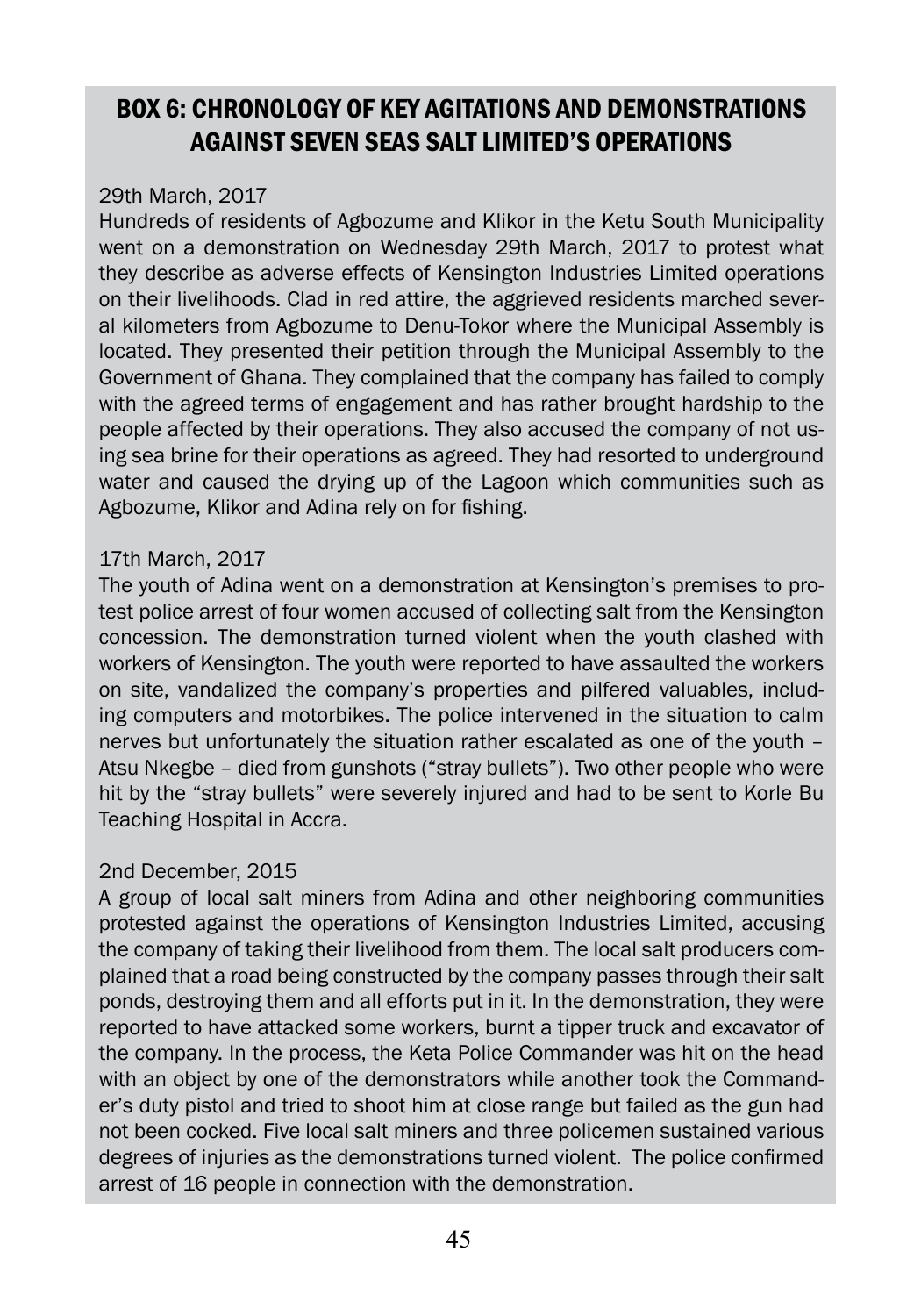#### d) Flawed EIA Processes

In December 2015, the Municipal Chief Executive (MCE) of Ketu South Municipal Assembly (where Kensington's salt mining project is located) was reported to have admitted that "the Environmental Protection Agency failed to undertake proper environmental impact assessment before the license was granted to the company" (Tagoe, 2015). This sentiment was confirmed by officials of the Ketu South Municipal Assembly interviewed as well as representatives of communities affected by Kensington's operations. Whereas the EPA doesn't "undertake environmental impact assessment", it facilitates a range of activities that lead to the award of an environmental permit. The remarks of the MCE, therefore, can be viewed as indicting the credibility of the environmental impact assessment procedures. Further, the demonstrations that have characterized Kensington's operations and concessions (including developing and ceding 30 per cent of its concession to the affected communities) clearly show there is something wrong with how these procedures are undertaken.

All efforts by the author to access a copy of the environmental impact statement which provides information on EIA procedures undertaken by the company failed. These efforts include a search at the EPA library in Accra by the librarian, a request to the Ketu South Municipal Assembly and Kensington Salt Industry Limited itself. The company insisted that the document is a "work in progress" so copies cannot be shared with the author or any member of affected communities who puts in a similar request. At the Assembly, all the principal officers interviewed indicated that they themselves have not seen a copy of Kensington's environmental impact statement and wondered if the Assembly had a copy of the statement, even though they admitted that the Assembly ought to have a copy of the document. Fierce resistance displayed against Kensington's operations and offers by the company to cede part of its concession to the communities supports the MCE's admission that the company did not merit the EP obtained from the EPA for its operations. This is because consultations with affected communities (if done) were insufficient and could not identify all possible impacts that would arise out of Kensington's operations. Consequently, the procedures overlooked major impacts that ought to have been identified and their corresponding remedial actions taken.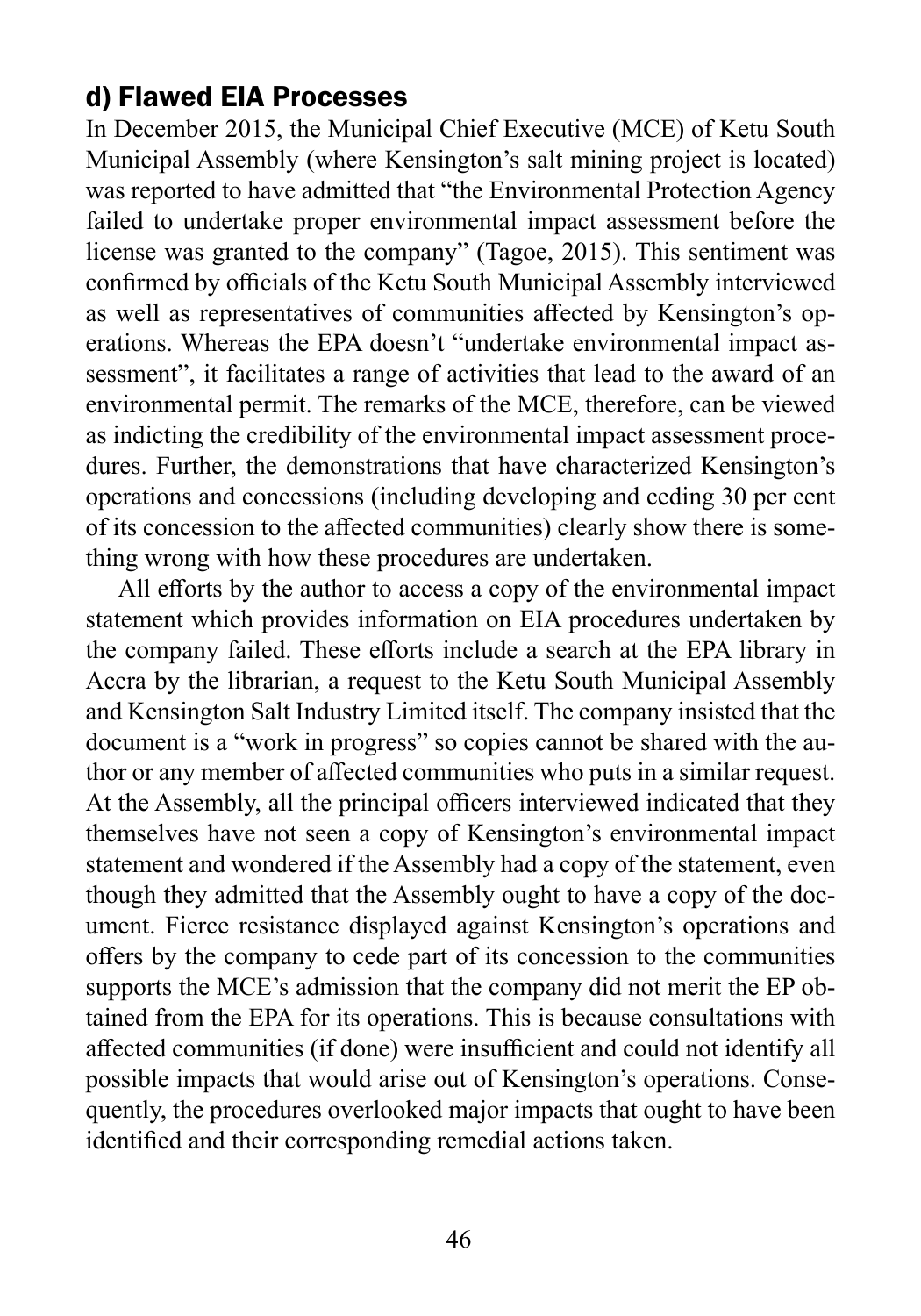### e) Consequences for Jobs and Livelihoods

One of the main arguments in support of large-scale operations in the mining sector has been their ability to create "decent jobs" in "large quantities," especially for people in their catchment communities. Yet evidence on the ground shows that while they can create some decent jobs, the numbers are unimpressive. This is particularly so when "decent jobs" created by large-scale operations are compared with jobs that must be destroyed to pave way for their operations. The posturing of the state and its determination to "woo" investors into the sector with various incentives (especially fiscal) rather than supporting local artisanal and small-scale producers is therefore risky. Actual figures of jobs destroyed in connection with Kensington's operations are difficult to ascertain. Nonetheless, the African Challenge (a non-governmental organization in the salt sector) estimates that more than 5,000 jobs have been affected or destroyed by Kensington's operations. This figure easily dwarfs the number of jobs created by the company. In an interview, the General Manager of the company indicated that they have created direct jobs of about 600 and are still hiring.

Some workers interviewed on the "decency" of their employment expressed concerns that do not support the view that jobs created by the company are decent. While head porters earn GHC10 a day, other workers (such as those who operate equipment) earn GHC15 a day, according to some workers of the company interviewed. Though not enthused about the work they do and the remuneration, they felt compelled to pick up those jobs given the circumstances they found themselves in (mainly lack of jobs in the communities). They also expressed concern about the health and safety conditions characterizing their work. According to some workers interviewed, many workers do not have safety kits such as gloves and boots. They admitted that many workers who didn't have safety kits refused (as once suggested by officials of the company) to stay home for a while until the company acquired additional safety kits. This is largely because of the harsh conditions of joblessness.

### f) Impact on Women and Children

The significant role played by women in salt mining in Ghana means that the resettlements that follow a takeover of mining areas by large-scale operators negatively affect women (and therefore children) more than other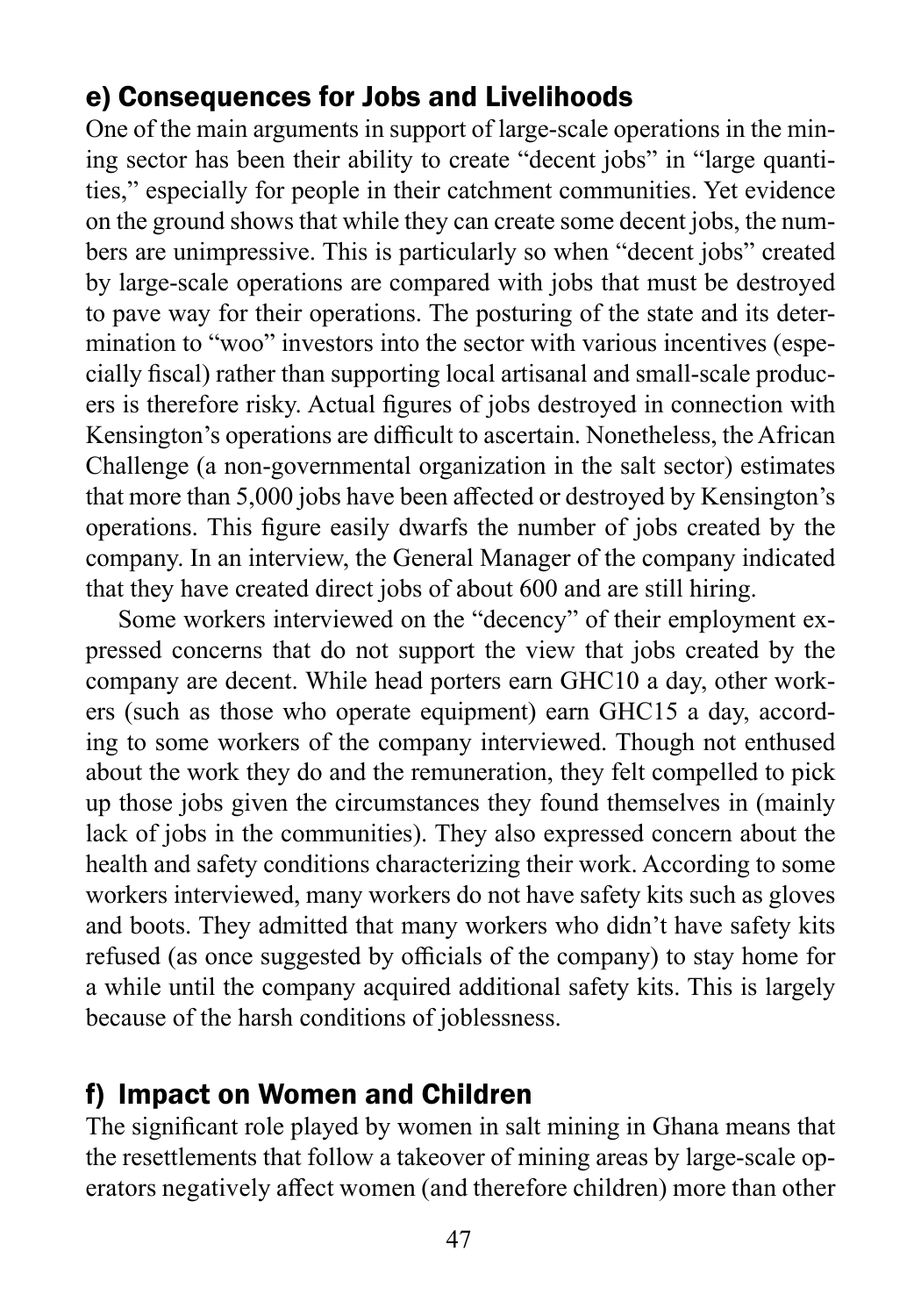economic agents. With approximately two-thirds of salt producers and more than three-quarters of the labour force in the salt sector being women as shown in Figures 5 and 6 above, it is obvious that women bear the greater burden of the fallout of job losses and livelihoods destroyed in the wake of large-scale operations in the salt sector. Further, unemployment, in general, affects women and children more as they dominate the segment of the population that is dependent. In an interview, a female representative of the artisanal salt miners association at Adina, who has four children, lamented the difficulties she has endured following Kensington's takeover of the salt-producing area. No one from her household has been fortunate to get a job from the company. Meanwhile, in the past, they could win salt and sell it to support their household expenditures.

#### **Plate 1: A Cross-Section of Salt Miners Affected by Operations of Kensington Salt Industries**



Source: Tagoe (2015)

#### g) Increased Salinity and Drying up of Hand-Dug Wells

The manner in which Kensington Industries operates its salt mine is cited as responsible for some environmental threats in affected communities. Some of these threats relate to water shortages as hand-dug wells have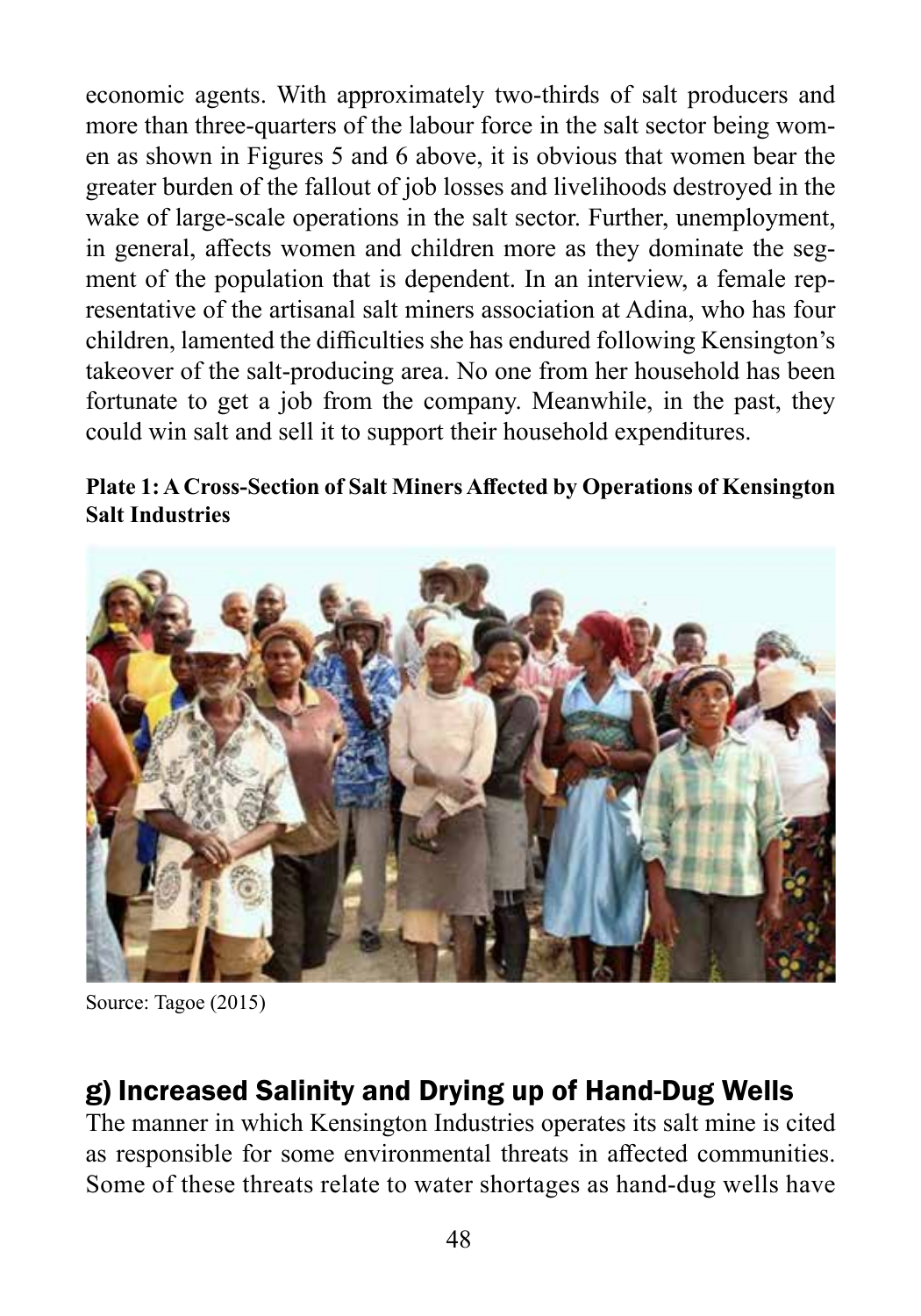dried up. This development is believed to have been caused by the decision of Kensington to draw underground water for its production of salt rather than use sea brine water. In other communities, there were reports that the taste of coconut in the areas have changed and become more salty. Again, this was attributed to the use of underground water by the company for its production. Tagoe (2015) reports that one of the salt miners expressed the worry that "the fresh water, that used to flow from Togo into the lagoon, bringing in fish in the rainy season has been blocked by roads and dams constructed by the company. As a result the annual fishing and salt winning seasons that used to bring relief to the people have become a thing of the past since the lagoon dries up prematurely." The Environmental Protection Agency must investigate these concerns. Also, the investigation must involve the Water Resources Commission, which provided the company with a Water Right Permit to abstract ground water for its mining activities.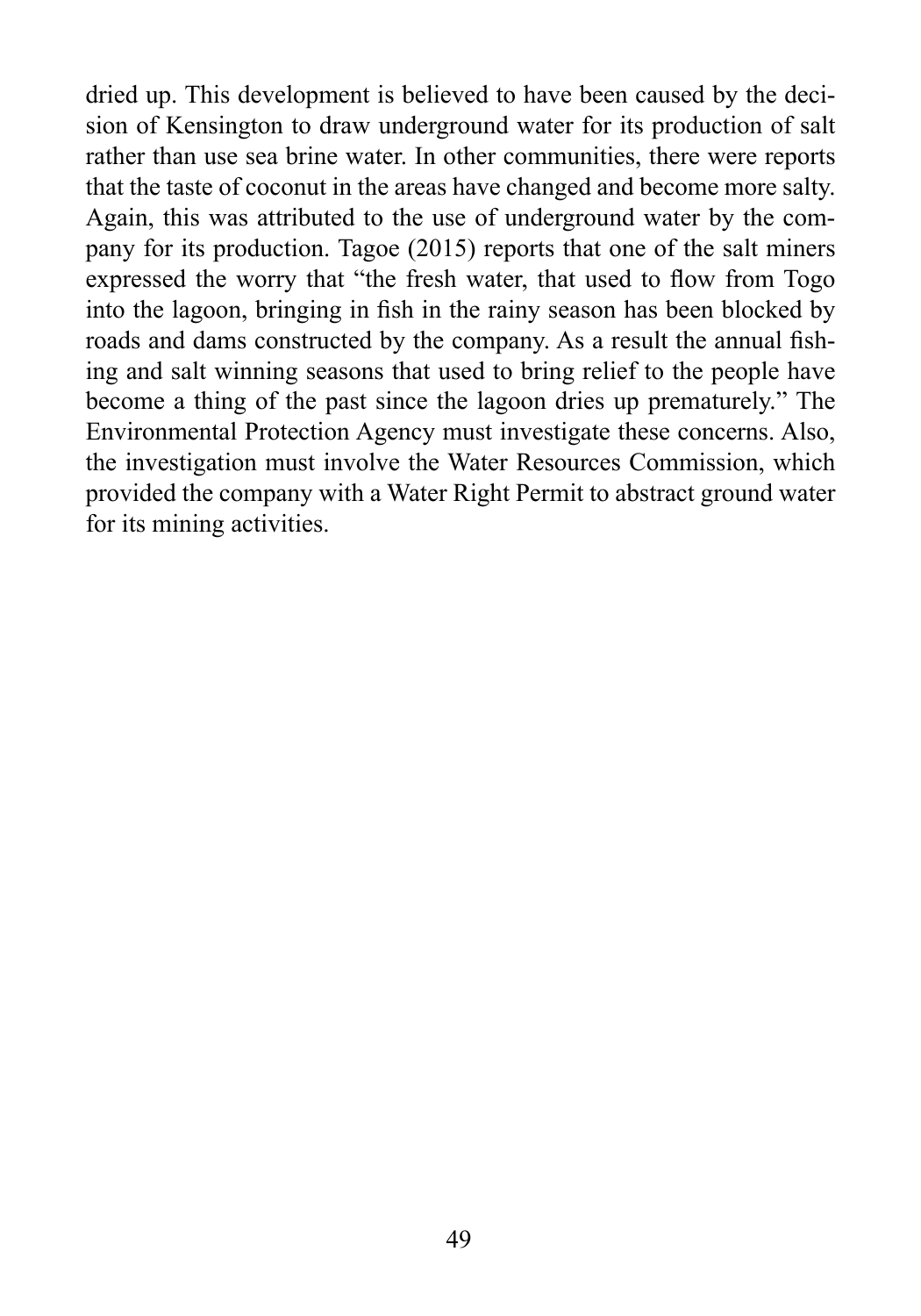## 6. ASM-Dominant Approach in the Salt Industry

#### a) Introduction

The previous sections have provided a background of the salt sector in Ghana, with particular reference to recent developments in the Keta Lagoon. They highlight the Government of Ghana's approach to developing the salt industry (heavily focused on large-scale operations), the emerging regional/continental policy framework and concerns about the government's approach. In this penultimate section, the report advances an argument in support of an ASM-dominant approach in developing the salt sector. Though the government recognizes the role of ASM in the mining sector, it still has no clear cut strategy for ASM (particularly in the salt sector). In November 2015, the Minerals Commission published a document titled Artisanal and Small-scale Mining (ASM) Framework. That framework is meant largely for the gold sector, which operates very differently from the salt sector. The government has indicated that it is developing a salt strategy, but there is no information on when the strategy will be ready. Requests to the Minerals Commission seeking information about the status of the salt strategy were not granted.

#### b) Avoiding Abrupt and Needless Disruption of Deep Seated Historical Relations and Balance

It is widely recognized that salt mining in Ghana is predominantly an ASM-driven activity, and till today, ASSM contributes the lion's share of production (which hovers around  $250,000$  tonnes per annum)<sup>12</sup>. The dominance of ASM in the salt industry has some historical relevance that supports an ASM-dominant approach in the salt sector. For the past several centuries that Ghana has been producing salt, ASM has been at the

 $12$  Requests to the Minerals Commission for data on production levels of large-scale operators who submit regular returns to the Commission were not granted. It is therefore difficult to indicate what proportion of the annual production is contributed by ASSM, beyond anecdotal evidence that ASSM contribute a greater proportion of national output.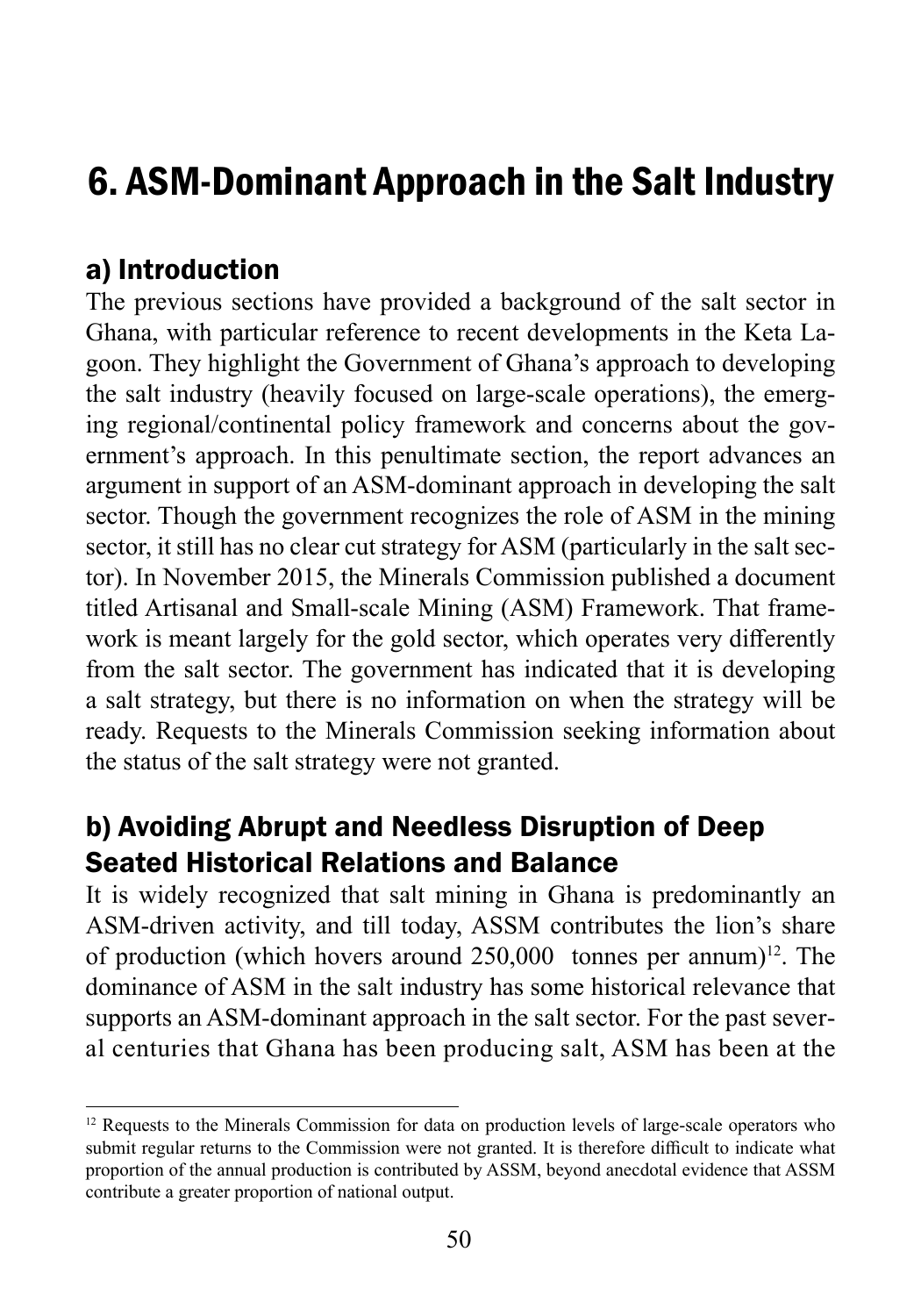forefront; making ASM activities an integral part of the economic and social fabric of salt-producing communities. The current posturing of the government to develop the salt sector on the back of LSM (following the creation of the foreign-dominated gold mining sector in the late 1980s) will significantly disrupt the organization of societies and economies in salt- producing communities. The contextual and historical situation in the gold sector differs completely from that of the salt sector and a decision to copy what appears to be a successful development of the foreign-dominated large-scale gold sector to the salt sector must be thoughtfully considered.

Large-scale, foreign-dominated, gold mining activities began in the country well before Ghana attained her political independence, over half a century ago. Relations and balance between ASM and LSM were therefore settled in favour of LSM long before independence<sup>13</sup>. This, therefore, enabled relative ease in creating the current foreign-dominated large-scale gold mining sector three decades ago; as prevailed prior to independence. With salt, which is markedly different, the relations and balance have historically been in favour of ASM. Consequently, disruption in social and economic activities that will be occasioned with implementing LSM-dominant approach can only be imagined. Without doubt, such an approach will provoke increasing social and economic conflicts on a scale that government agencies would hardly anticipate. This could exact a significant political price from the state, as far greater negative livelihood impacts are produced by LSM activities. The government's failure to implement a similar LSM-dominant strategy in the Ada Songor area, and the difficult times Kensington has gone through in its few years of operation, bear testimony to the consequences of disrupting historical deep-seated relations and balance in the salt sector. What is more, the resultant social and economic conflict and unrest are detrimental. Against this background, state authorities are urged to consider an ASM-dominant approach to develo-

<sup>&</sup>lt;sup>13</sup> The colonial state had a substantial interest in gold, and in collusion with chiefs, colonial capital and local elites forcibly established dominance of foreign-dominated large-scale gold mining industry. Another fact that makes the case of gold substantially different from that of salt is the relatively small number of livelihoods that are disrupted in the wake of large-scale gold mining activity (often underground). This significantly reduced confrontations and resistance to large-scale gold mining operations.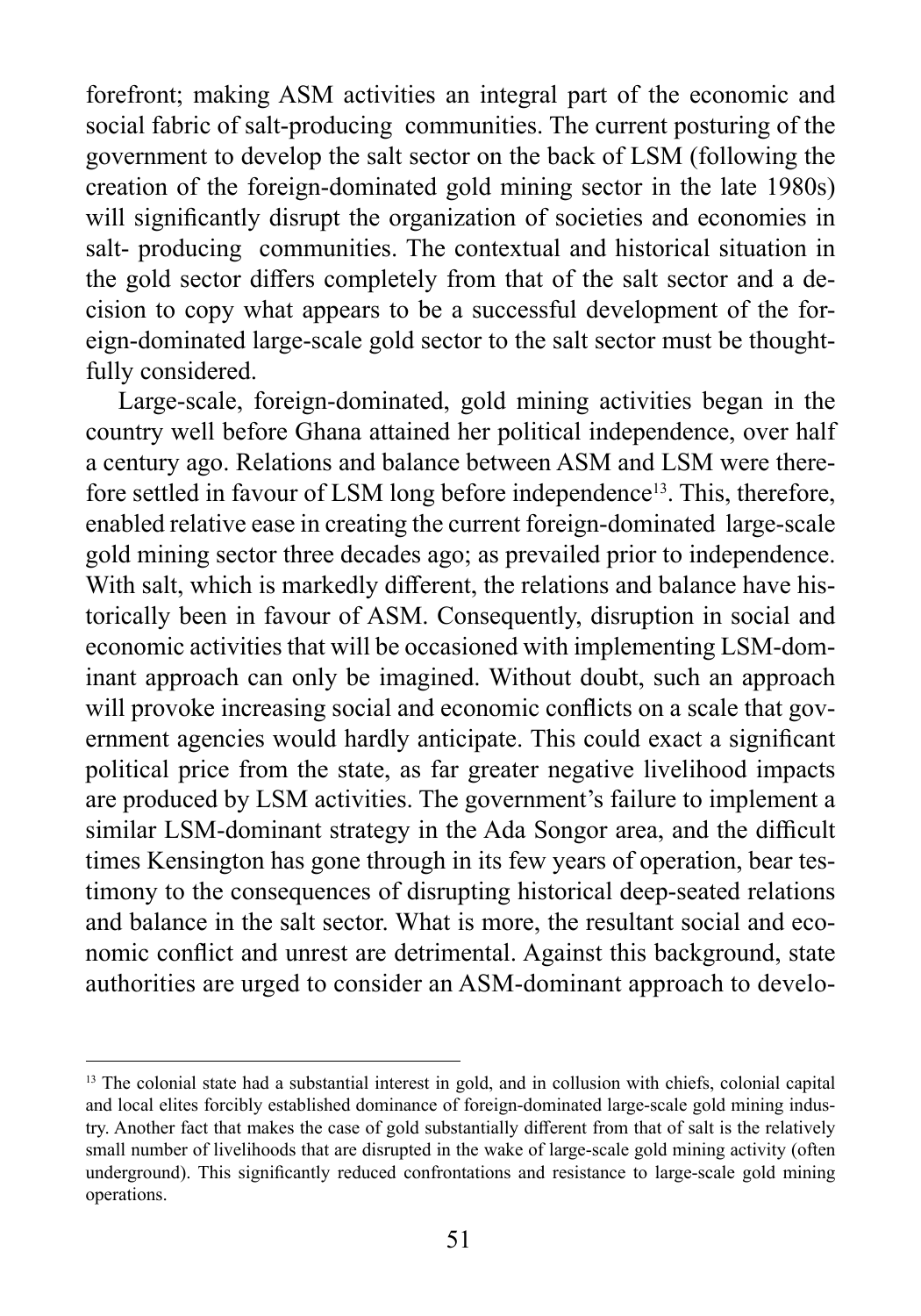ping the salt sector. Unfortunately, state agencies spearheading the LSM-dominant strategy in the salt sector are removed from the brunt of communities that fiercely resist such strategies.

#### c) Regional and Continental Policy Relevance

Continental and regional mining policy frameworks recognize the importance of ASM and stress the need to pay attention to the sector. Three of these frameworks worth mentioning are the Yaoundé Vision on ASM; AMV and EMDP. The Yaoundé Vision was adopted following a seminar organized by UNECA and UNDESA in November 2002 on the theme "Artisanal and Small-scale Mining in Africa: Identifying Best Practices and Building Sustainable Livelihoods of Communities." At the heart of the Yaoundé Vision is the recognition that most ASM activities are not only poverty-driven, but also poverty-alleviating for many rural economies in Africa. It therefore recommends that ASM activities be integrated into local and regional economic development plans and strategies. The situation in virtually all salt-producing communities in Ghana (particularly those within the vicinity of Keta Lagoon) fit well within this frame. Poverty is quite endemic, and salt production is seen by many as a way out. Salt mining has historically been the mainstay of economic activities in those areas. This partly explains why large-scale salt mining companies given licenses and permits to mine salt on the same lands that local producers operate have almost always had a tough time operating. The challenge is usually reduced to issues about land tenure; but a careful examination of the issues reveals that it is more of livelihood and economic than land tenure (which is only remotely economic).

The AMV also emphasizes ASM by offering a strong case in the policy blueprint that references the Yaoundé Vision. The AMV notes that growing economic crisis (which increases unemployment) and decreasing rural livelihood choices (exacerbated by natural and man-made disasters) are the main factors that drive people into ASM. It further recognizes that the ASM sector remains an important source of income generation. Incomes from the sector are relevant for other sectors of the rural economy. The AMV cites the case of Tanzania, where ASM operators earn ten times more than farmers, and incomes from the sector are regularly invested in other economic activities such as shops, taxis, bars, guesthouses and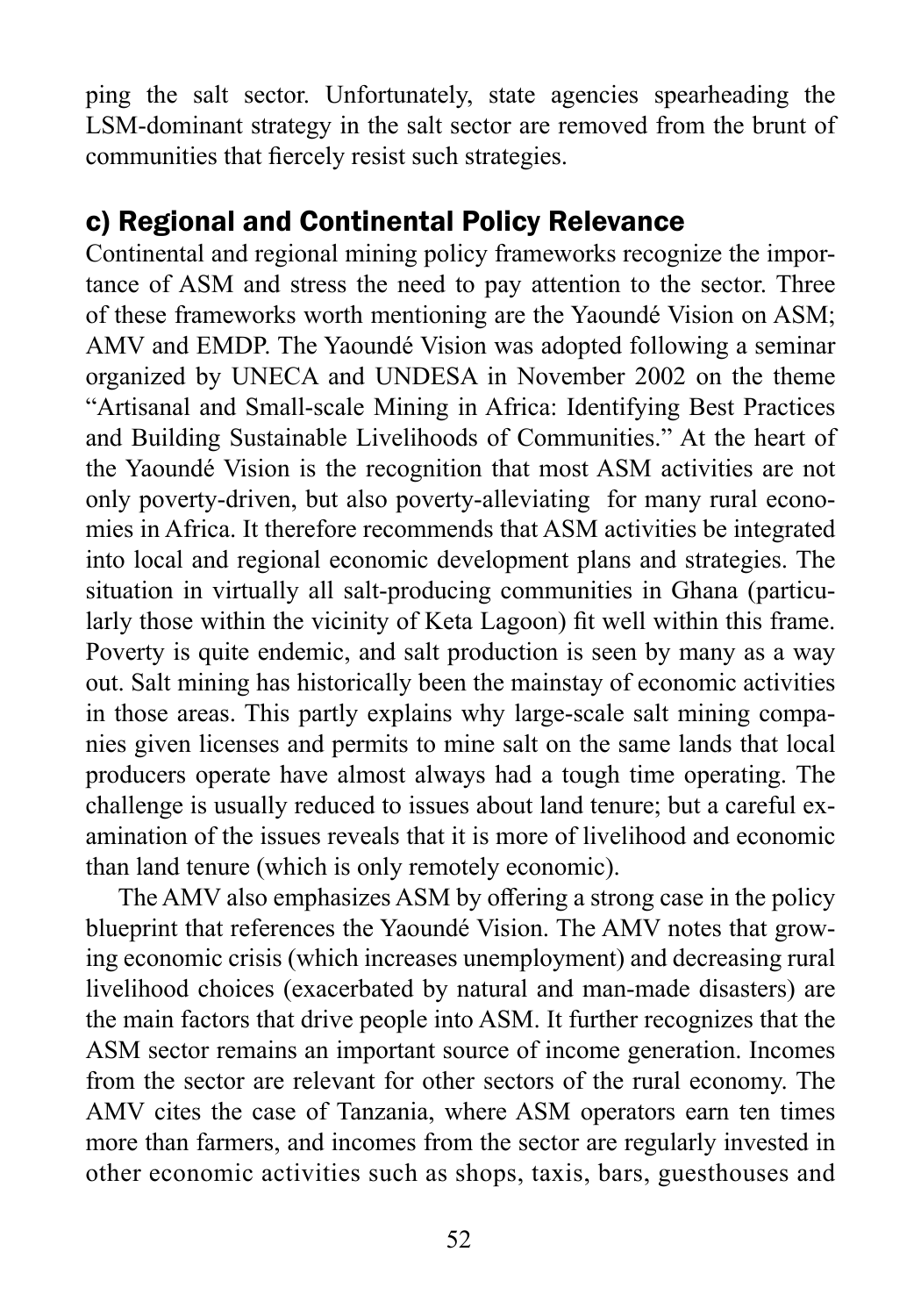farming. Again, this example mirrors the economic realities in many salt-producing communities in Ghana, where the income generated from salt mining during the dry season becomes relevant for farming in the rainy season. Because of this, ASSM remains an important segment of the economic fabric of rural communities as it is an activity that other economic activities revolve around. Therefore, the ASSM sector requires special attention and support to overcome the myriad challenges resulting in low productivity and underperformance.

The EMDP forcefully argues for a special attention and support to be given to ASM, in particular, and SMEs in the mining sector, which makes a much stronger case for ASM. The EMDP's implementation matrix specifically calls on states to set up technical and financial assistance programmes for the ASM sector, in recognition of the many challenges that confront the sector. Further, Member States in West Africa are encouraged to form cooperatives in the ASM sector for information sharing and technical capacity enhancements. In salt mining communities, there already exist cooperatives (some are relatively strong and others weak) which makes it easier for state agencies to engage. While the Ministry of Trade and Industry has much more routine engagements with these cooperatives (thanks to its donor-funded salt iodization project), the Minerals Commission rarely engages with them. It is therefore not surprising that the local salt producers claim not to have been notified of the grant of salt mining lease to Kensington. Local salt producers in Ghana are obviously not the best of producers, given the challenges confronting their operations (both internal and external). Yet, if state agencies follow recommendations of regional and continental bodies (such as the ECOWAS and AU), the mining policy will be more skewed towards ASM (particularly in salt where production is environmentally friendlier than other sectors such as gold which requires heavy chemicals like mercury).

#### d) Local Content and Integrated Local Socio-Economic Development Imperative

The Action Plan for implementing the AMV envisages that "the ASM sector can be transformed into an engine for sustainable development, particularly in rural areas", if challenges confronting the sector "are adequately addressed through a series of well-targeted interventions." The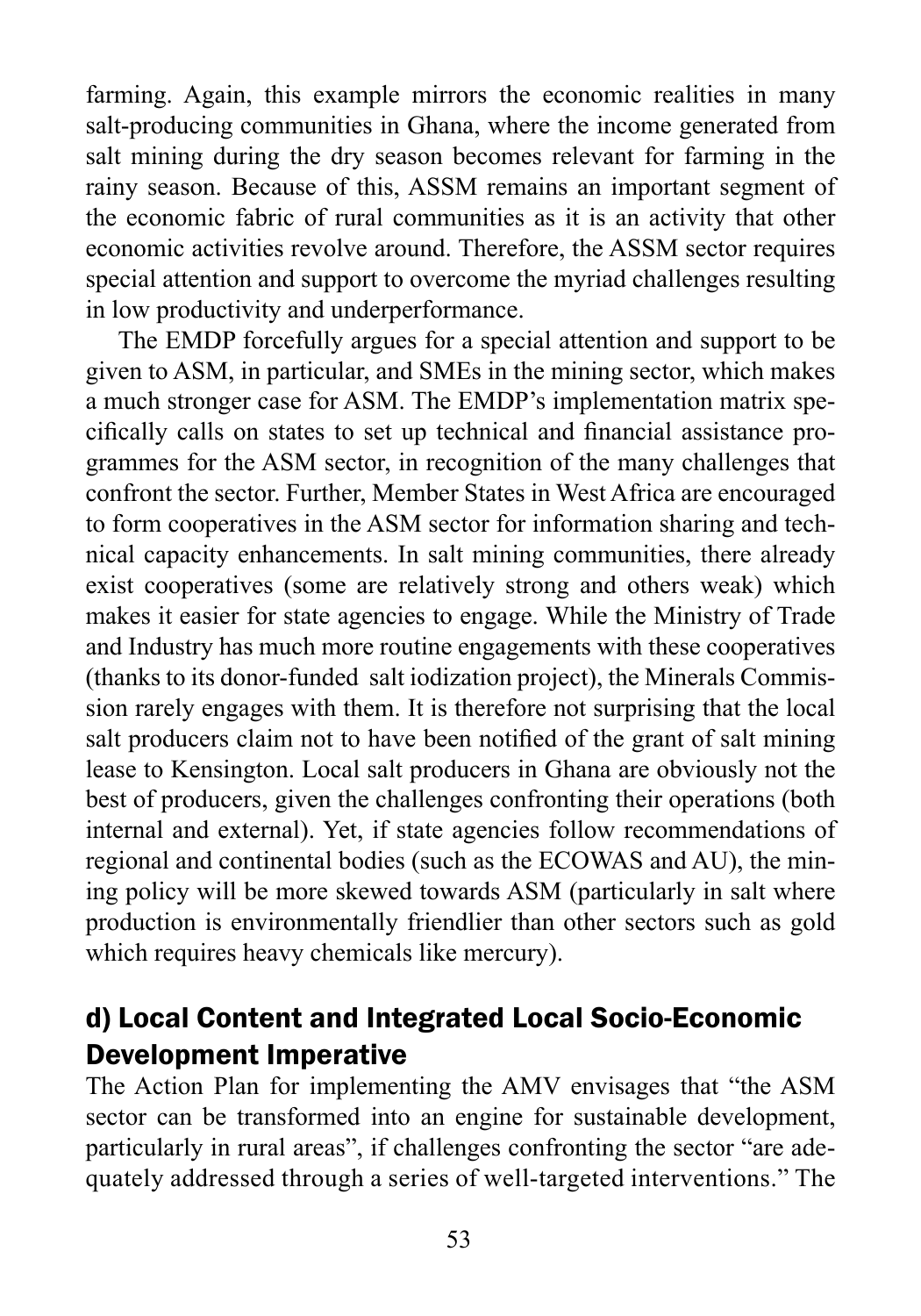programme cluster on ASM therefore aims at creating "a mining sector that harnesses the potential of artisanal and small-scale mining to advance integrated and sustainable rural socio-economic development." The role a major growth pole, such as the salt mining industry, plays in relatively dormant rural communities to foster broad-based and inclusive growth and development cannot be ignored. This role, however, depends on how production in the industry is organized and whether the operations are owned and controlled locally or by external entities. While operations owned and controlled by foreigners have advantages (especially regarding levels of productivity and output), evidence from other parts of the mining sector suggests that such operations have had rather poor linkages to other sectors of the economy and underperform with job creation. Large-scale mechanized operations are capital intensive, creating relatively fewer job opportunities as compared to labour-intensive small-scale operations. At the early stages of economic development, where there is such a dearth of jobs and abundance of labour, small-scale operations tend to have greater developmental impacts than large-scale operations. Additional benefits are generated when local content, loosely defined to include local equity, local financing, and local procurement of goods and services increase. An ASM-dominant approach enables local people (especially those from communities within which salt mining takes place) to own the greater part of salt-producing ventures. This easily allows profits from salt mining to be invested in other parts of the local economy as pointed out earlier.

#### e) Land Conundrum and Sustainability

The last argument in support of an ASM-dominant approach is the nature of land regime in salt-producing communities (in lieu of surface right requirements for salt production) and the sustainability of the sector. Undoubtedly, concerns with land regime represent the largest constraint on the industry, especially for foreign-dominated large-scale operations such as Kensington. While the locals can sort out issues relating to land with relative ease and undertake their salt production activities, whenever large-scale operators (particularly foreign-dominated) enter the fray, stakes in land resources viable for salt production run through the roof with associated consequences. Considering the high incidence of poverty in many rural communities, especially coastal areas where salt production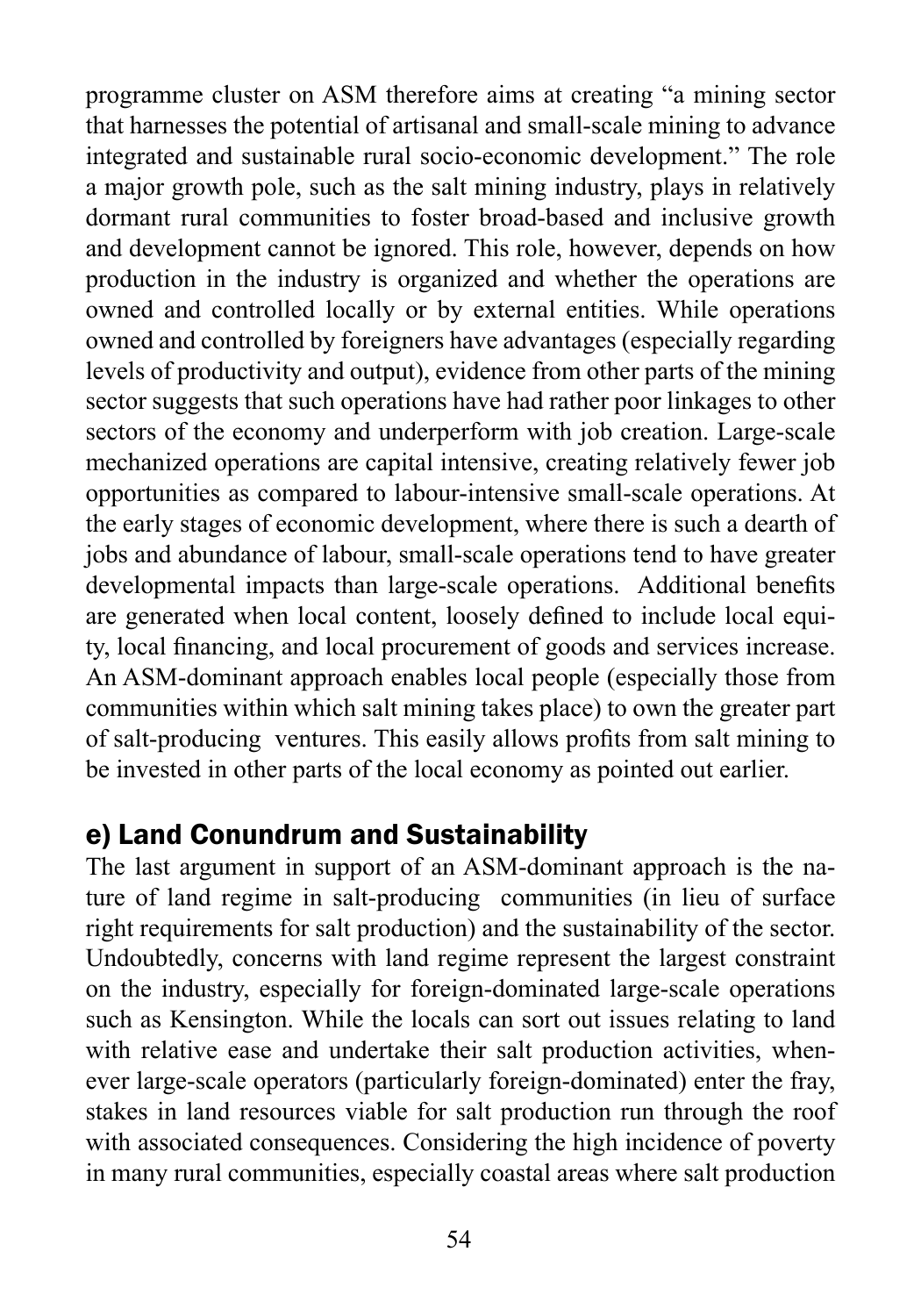is viable, the entry of external economic entities to engage in activities that require huge tracts of land (such as salt mining) invariably affect the value of the land, increasing the stakes in the land. The direct challenges of this include the need for investors to settle claimants and unexpected land-related claims and expenses during the tenure. The situation is worsened when state agencies in Accra (the capital city), effectively issue user rights to the land without proper consultations with actors who hold varying interests in the land and/or utilize the land (such as chiefs, family clans and occupants). The quagmire that results in such circumstances retards socio-economic development as sustainability of such operations becomes difficult to establish. Any serious effort to develop the country's salt potentials must, therefore, be more focused on ASM than LSM. Here also, the case of Ada and ongoing developments at Keta lend credence to the argument being advanced in support of an ASM-dominant approach in developing the salt sector.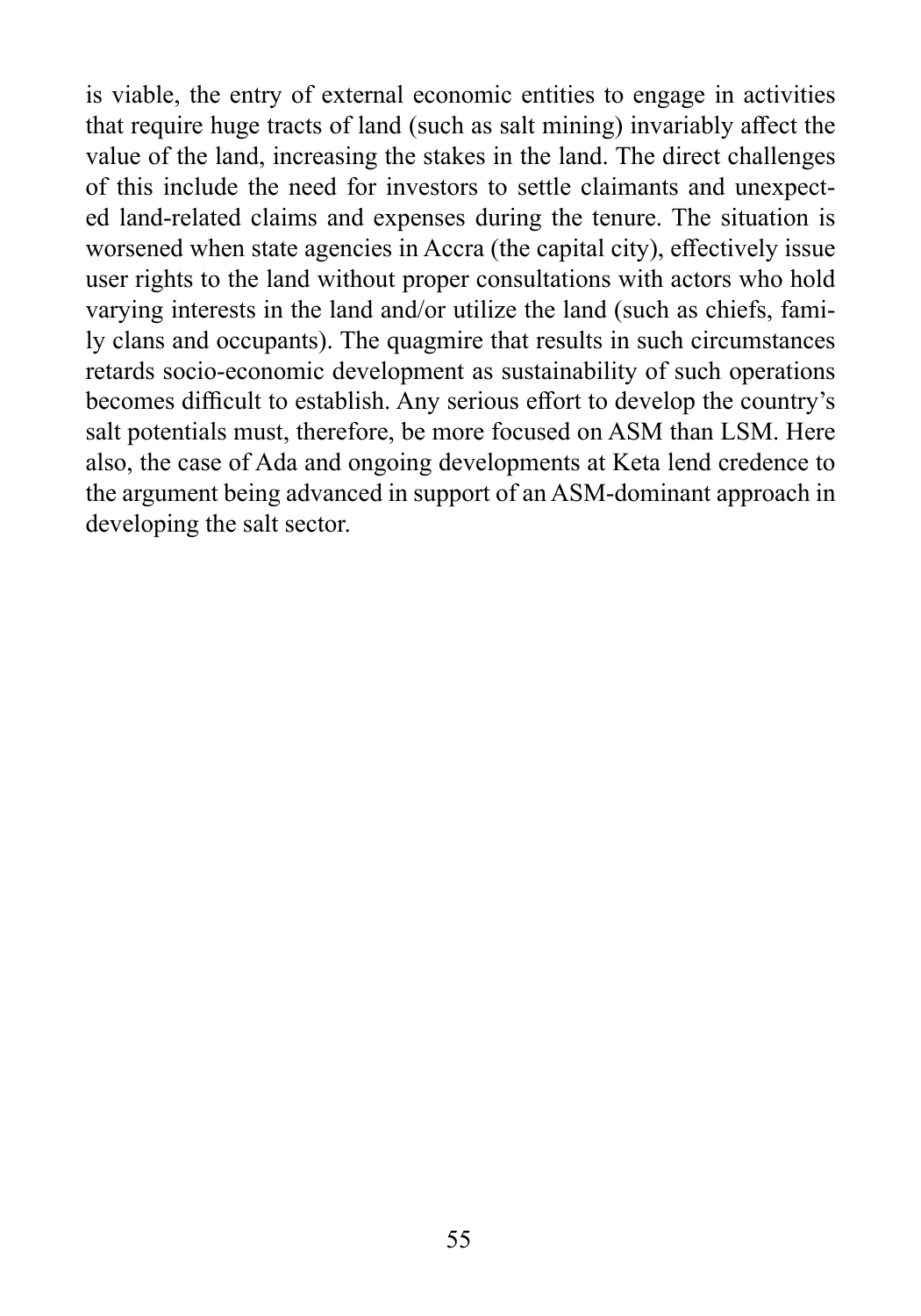### 7. Conclusions and Recommendations

Despite centuries of salt mining in Ghana, the salt industry is in its nascent state of development. Dominated by artisanal and small-scale producers, the sector has been undergoing some changes over the past few years (particularly since 2011), involving the granting of mining leases to large-scale operators. These leases, especially in and around the Keta Lagoon, where the study was based, cover almost 20,000 acres of land and or lagoon surface area. This development is in line with a decision taken by the MLNR in 2012 to develop fiscal incentives to attract investment (usually foreign-dominated large-scale operations) into the salt industry. It is, however, unclear if these incentives have been developed and what fiscal elements were covered. Meanwhile, the Ministry appears to have overlooked a requirement in the Minerals and Mining Policy, which demands developing a framework to ensure that the livelihood of the indigenous people in salt-producing areas are not jeopardized in land-use challenges and environmental concerns.

Although the study focused on the operations of Kensington Industries Limited (a holder of a mining lease recently granted for large-scale operation in and around the Keta Lagoon) in the Ketu South Municipal Assembly, findings of the study are relevant for the entire salt sector in particular and mining industry in general. The company's operations have been marred with serious problems resulting in some fatalities and destruction of the company's properties (an excavator and tipper truck were burnt in one of several demonstrations organized in resistance to the company's operations). The company has agreed on its own to relinquish 30 per cent of its concession back to the indigenes but the indigenes are demanding for more (up to 60 per cent). The company has further promised that the portion of concession to be relinquished will be well developed into salt pans and concentration ponds. It is important that whatever portion of the concession is relinquished is put through the legal procedures involving an application for and receipt of certificate of surrender by Kensington and the ceded area allocated to local producers. This is to avoid a repeat of a previous ceding agreement between WAGL and local producers that was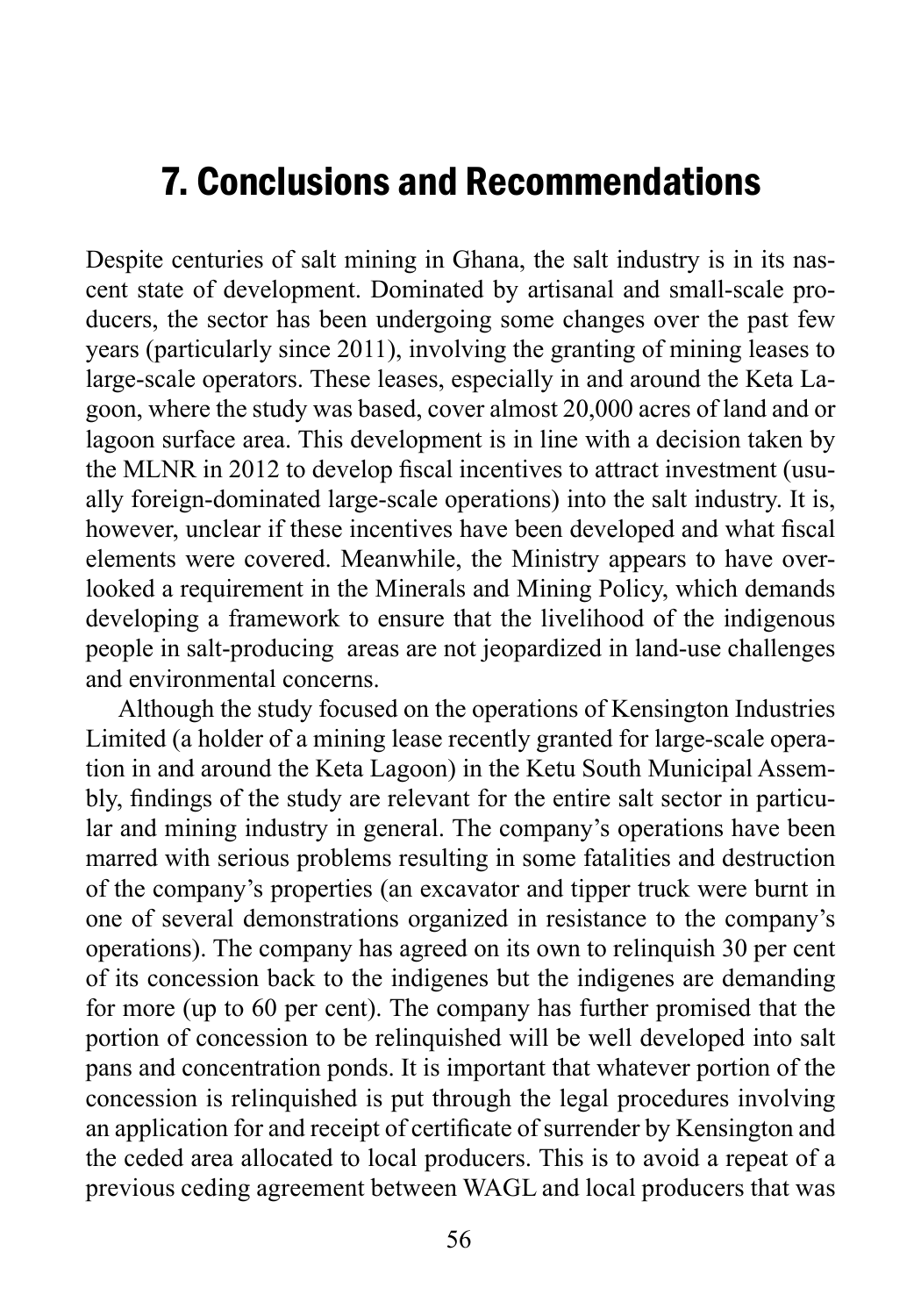not respected by Kensington when it acquired the concession from WAGL largely because a surrender certificate was not obtained.

Ghana's large-scale dominated approach to the development of the salt industry without provisions for the livelihoods of indigenes and ensuring environmental stewardship of salt-producing areas has several concerns (in particular sustainability of the industry as demonstrated by resistance to Kensington's operations). Further, the approach betrays prescriptions of emerging regional and continental mining policy regimes (such as AMV and EMDP) that emphasize greater focus on ASM. One of such prescriptions is the AMV's pursuance of "a mining sector that harnesses the potential of artisanal and small-scale mining to stimulate local/national entrepreneurship, improve livelihoods, and advance integrated rural social and economic development."

Additionally, the approach betrays recommendations in the Master Plan for Salt Development in Ghana (1991) which recognizes and affirms the legitimacy of thousands of local salt producers in various salt-producing areas in the country. Any approach that sidelines small-scale producers risks having in its wake a protracted conflictual relationship between ASSM and LSSM operators, as has been the case in gold-mining communities with attendant problems of concession encroachment.

Finally, the manner in which mining leases are granted, with little or no real consultation among state agencies and with affected communities, especially artisanal miners who are often most affected by the grant of such large-scale mining leases that invariably disposes them of their livelihoods, needs a rethink. This clearly does not bode well for the government which is committed to a transparent and accountable governance of exploitation of nationally owned mineral resources. Weak institutional capacity and ineffective environmental impact assessment procedures have meant that affected people are not adequately compensated and on time as required by those procedures. In the case of Kensington, the company insists that it owes no compensation to anyone and has since not compensated most people affected by its operations, despite visible significant livelihood effects suffered by people within and around the company's catchment areas.

In view of the above, the study favours and recommends an ASM-dominant approach to developing Ghana's salt industry. This deals effectively with livelihood concerns that characterize granting of large-scale mining leases.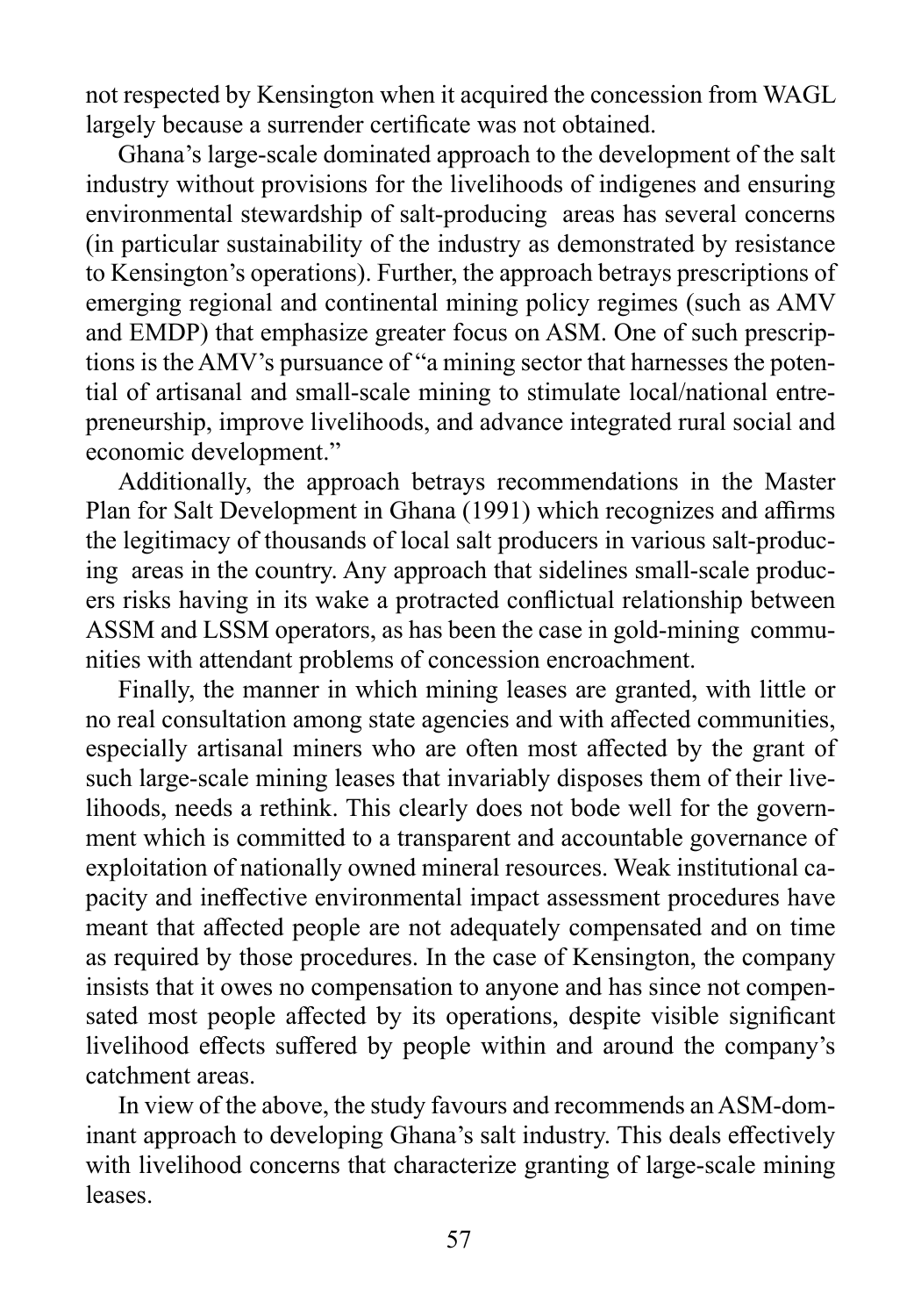## 8. References

**Abbey, E** (2012) *"National Salt Policy in the Offing"* News Ghana: Accra https://www.newsghana.com.gh/national-salt-policy-in-the-offing/

**African Union** (2011) *"Building a Sustainable Future for Africa's Extractive Industry: From Vision to Action – Action Plan for Implementing the AMV"* African Union Commission: Addis Ababa

**African Union** (2009) *"Africa Mining Vision"* African Union Commission: Addis Ababa

**African Union Commission** (1980) *"Lagos Plan of Action for the Economic Development of Africa"* AUC: Addis Ababa

**Akabzaa, T and Darimani, A** (2001) *"A Study of Impacts of Mining Sector Investment in Ghana on Mining Communities"* Report Prepared for the Technical Committee on Structural Adjustment Participatory Review Initiative in Ghana.

**Atta-Quayson** (2016) *"Where is the Money? Taxation and the state of Africa Mining Vision Implementation: A case study of Ghana and ECOWAS"* Tax Justice Network – Africa: Nairobi

**Bank of Ghana** (2003) *"Report on the Mining Sector"* Bank of Ghana: Accra

**ECOWAS Commission** (2009) *Directive on Harmonization of Guiding Principles and Policies in the Mining Sector.* Abuja: ECOWAS Commission, (C/DIR.3/05/09)

**ECOWAS Commission** (2012) *ECOWAS Minerals Development Policy.*  ECOWAS Commission: Abuja

**Ghana Exports Promotion Council** (2009) *"Strategy for Ghana's Salt Sector"* Ghana Exports Promotion Council: Accra

**Ghana Statistical Service** (2013) *"2010 Population and Housing Census: Regional Analytical Report for Volta Region"* Ghana Statistical Service: Accra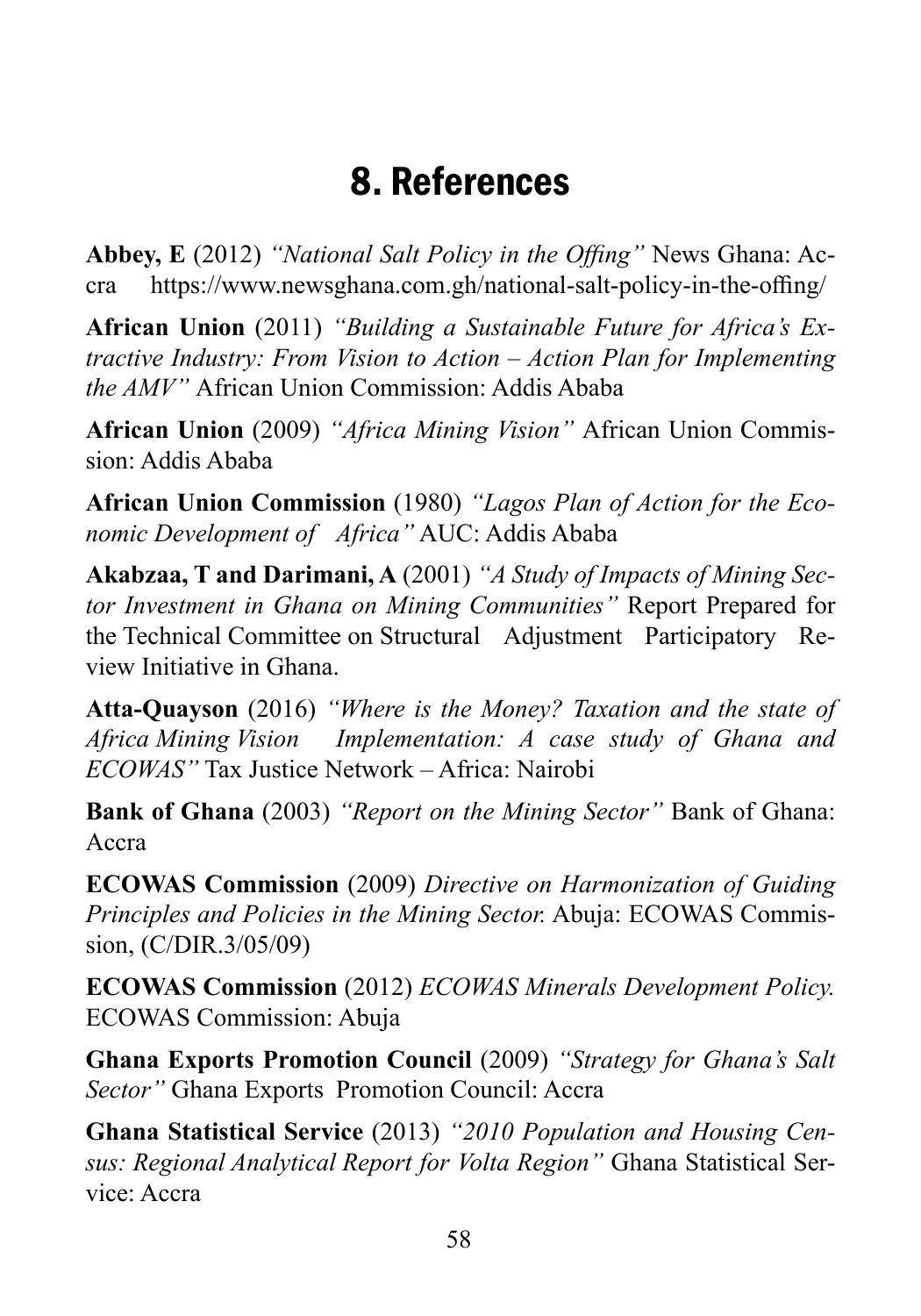**Government of Ghana** (1991) *"Master Plan for Salt Development in Ghana"* Government of Ghana: Accra

**Government of Ghana** (2010) *"Ghana Shared Growth and Development Agenda I"* Government of Ghana: Accra

**Government of Ghana** (2014) *"Minerals and Mining Policy of Ghana: Ensuring Mining Contributes to Sustainable Development"* Government of Ghana: Accra

**Government of Ghana** (2015) *"Ghana Shared Growth and Development Agenda II"* Government of Ghana: Accra

**Mannar, V. and Yusufali, R.** (2013) *'Salt Production and Trade in Africa'*, IDD Newsletter 41.4: 19 – 20

**Minerals Commission** (2015) *"Artisanal and Small-scale Mining (ASM) Framework"* Minerals Commission: Accra

**Ministry of Trade and Industry** (2012) *"2012 – 2014 Program Based Budget"* MoTI: Accra

**Ministry of Lands and Natural Resources** (2012) *"2012 – 2014 Program Based Budget"* MLNR: Accra

**Papazafiropoulos, G and Yeboah-Konadu, K** (2008) *"Development of a National Export Strategy for Ghana"* Accra: Ministry of Trade and Industry

**Quashie, A and Aggey, M** (2013) *"Salt Production in Ghana: Methods and Practices"* CSIR – Institute of Industrial Research: Accra

**Tagoe, A** (2015) *"Takeover of Keta Lagoon for US\$30,000"* http://pulse.com.gh/news/issues-takeover-of-keta-lagoon-for-30-000 id4494061.html

**UNECA and AU** (2011) *"Minerals and Africa's Development: The International Study Group Report on Africa's Mineral Regime"* UNECA: Addis Ababa http://www.africaminingvision.org/amv\_resources/AMV/ ISG%20Report\_eng.pdf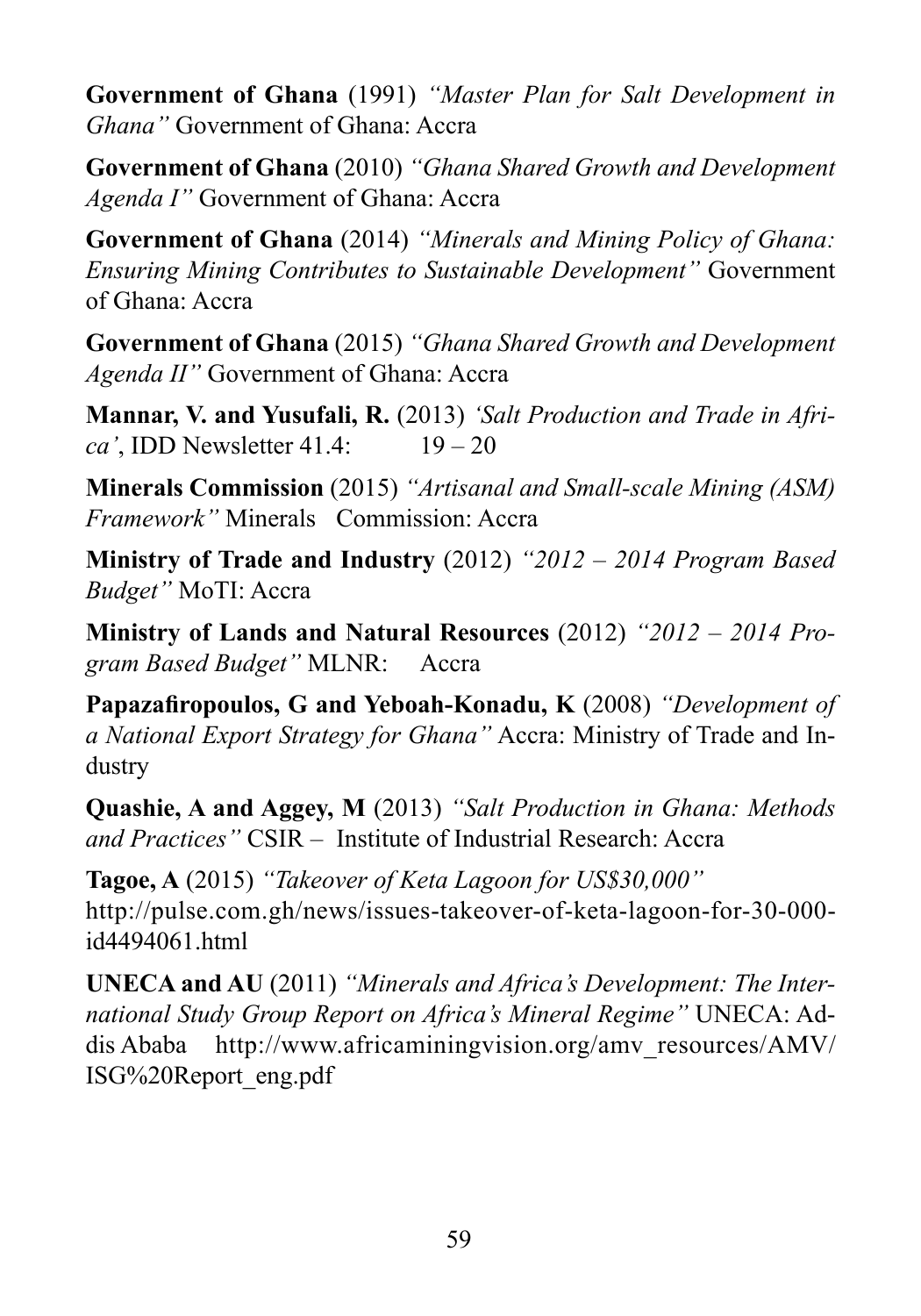## 9. Annexes

### Annex 1: Legislative and other Documents that form the Basis of the Minerals and Mining Sector Legal Framework

| <b>List of Primary</b><br>Legislations                                                         | <b>List of Subsidiary</b><br>legislations                                                            | <b>Other Documents</b><br>(MainlyGuidelines)                                                            |
|------------------------------------------------------------------------------------------------|------------------------------------------------------------------------------------------------------|---------------------------------------------------------------------------------------------------------|
| Minerals and Mining Act,<br>2006 (Act 703)                                                     | Minerals and Mining<br>(General) Regulations,<br>2012 (LI 2173)                                      | The Constitution, 1992                                                                                  |
| Minerals Commission Act,<br>1993 (Act 450)                                                     | Minerals and Mining<br>(Support Services)<br>Regulations, 2012<br>(LI 2174)                          | Ghana's Mining and<br>Environmental Guidelines,<br>1994                                                 |
| <b>Environmental Protection</b><br>Agency Act, 1994 (Act 490)                                  | Minerals and Mining<br>(Compensation and<br>Resettlement)<br>Regulations, 2012<br>(LI 2175)          | Operational Guidelines for<br>Mineral Exploration in<br>Forest Reserves for<br>selected Companies, 1997 |
| <b>Water Resources</b><br>Commission Act, 1996<br>(Act 522)                                    | Minerals and Mining<br>(Licensing) Regulations,<br>2012 (LI 2176)                                    | <b>Environmental Guidelines</b><br>for Mining in Production<br>Forest Reserves in Ghana,<br>2001        |
| Forestry Commission Act,<br>1999 (Act 571)                                                     | Minerals and Mining<br>(Explosives) Regulations,<br>2012 (LI 2177)                                   | Guidelines for the<br>Preparation of Feasibility<br>study reports, 2009                                 |
| Local Government Act,<br>1993 (Act 462)                                                        | Minerals and Mining<br>(Health, Safety, and<br>Technical) Regulations,<br>2012 (LI 2182)             | Mine Closure and Post-<br>closure Policies                                                              |
| Internal Revenue Act, 2000<br>(Act 592), as amended<br>[Income Tax Act, 2015]<br>$(Act 896)$ ] | <b>Environmental Assessment</b><br>Regulations, 1999 (L.I.<br>1652) ('Environmental<br>Regulations') | Guidelines for Corporate<br>Social Responsibility in<br>Mining Communities                              |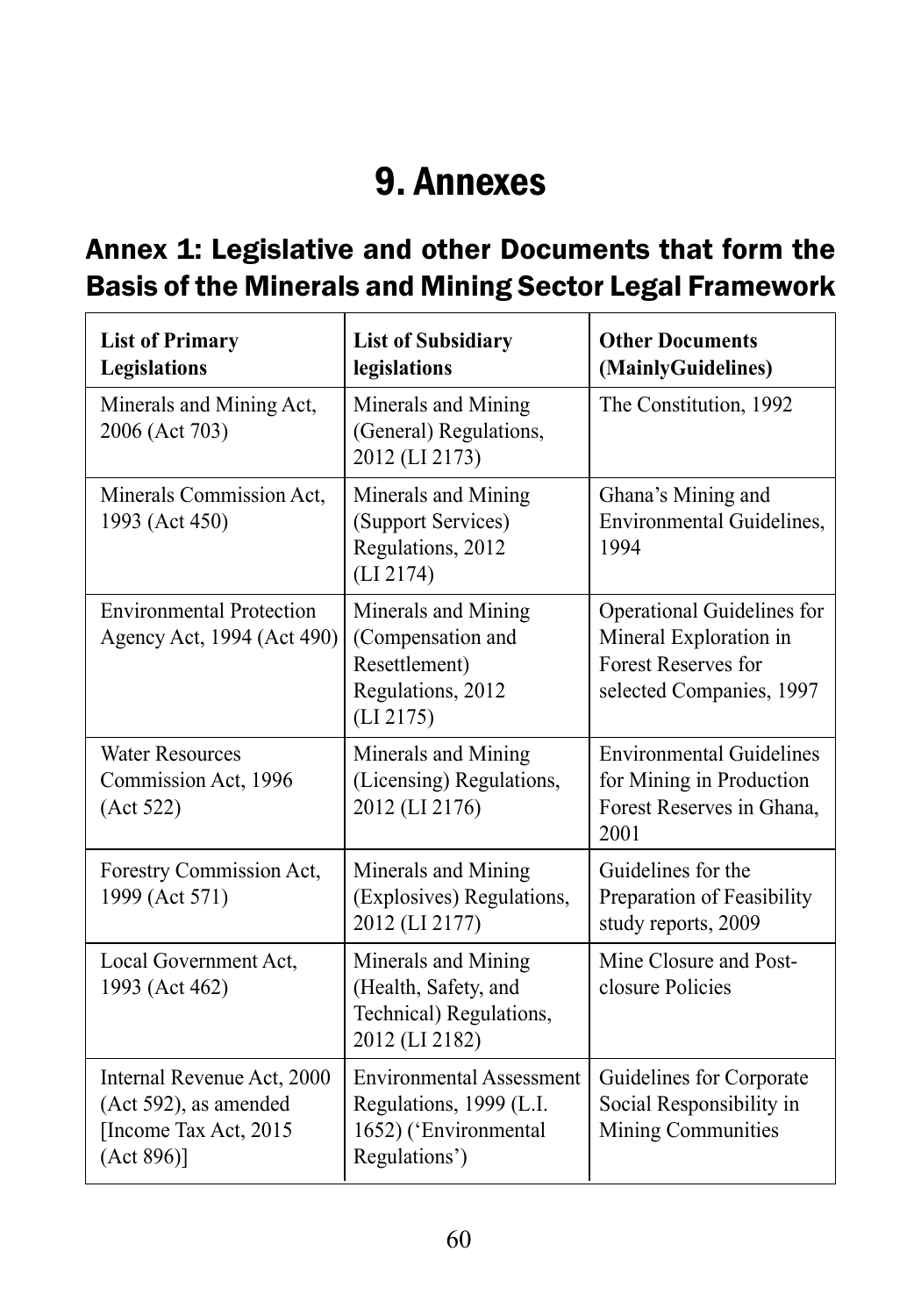| Ghana Revenue Authority<br>Act, 2009 (Act 791)                       |  |
|----------------------------------------------------------------------|--|
| Office of the Administrator<br>of Stool Lands Act, 1994<br>(Act 481) |  |

Source: Minerals and Mining Policy of Ghana (2014)

### Annex 2: Shareholding Structure of Mining Companies as at December 2015

| No.            | <b>COMPANY</b>                                 | <b>SHAREHOLDER</b>                                                       | $\frac{0}{0}$            |
|----------------|------------------------------------------------|--------------------------------------------------------------------------|--------------------------|
| $\mathbf{1}$   | Anglogold Ashanti (Iduapriem)<br>Limited       | AngloGold Ashanti(Ghana)Ltd<br><b>GSM</b> Gold Ltd                       | 30<br>70                 |
| $\overline{2}$ | Gold Fields (Ghana) Limited -<br>Tarkwa        | Gold Fields S.A.<br>Government of Ghana                                  | 90<br>10                 |
| 3              | Abosso Goldfields (Ghana)<br>Limited - Darmang | Gold Fields S.A<br>Government of Ghana                                   | 90<br>10                 |
| 4              | Golden Star Resources                          | Golden Star Resources<br>Government of Ghana                             | 90<br>10                 |
| 5              | Med Mining Limited                             | S. Sadik Sitoci<br>Erdal Sitoci<br>Huseyin Kaplan<br>Government of Ghana | 45<br>22.5<br>22.5<br>10 |
| 6              | Ghana Bauxite Company                          | Bosai Minerals Group Co. Ltd<br>Government of Ghana                      | 80<br>20                 |
| 7              | Ghana Manganese Company                        | Ghana International Manganese<br>Government of Ghana                     | 90<br>10                 |
| 8              | <b>Great Consolidated Diamonds</b>             | Dr Joseph Siaw Agyapong<br>Government of Ghana                           | 90<br>10                 |
| 9              | Central African Gold Mines                     | Central African Gold<br>Government of Ghana                              | 90<br>10                 |
| 10             | Chirano Gold Mines                             | Red Back Mining Inc<br>Government of Ghana                               | 90<br>10                 |